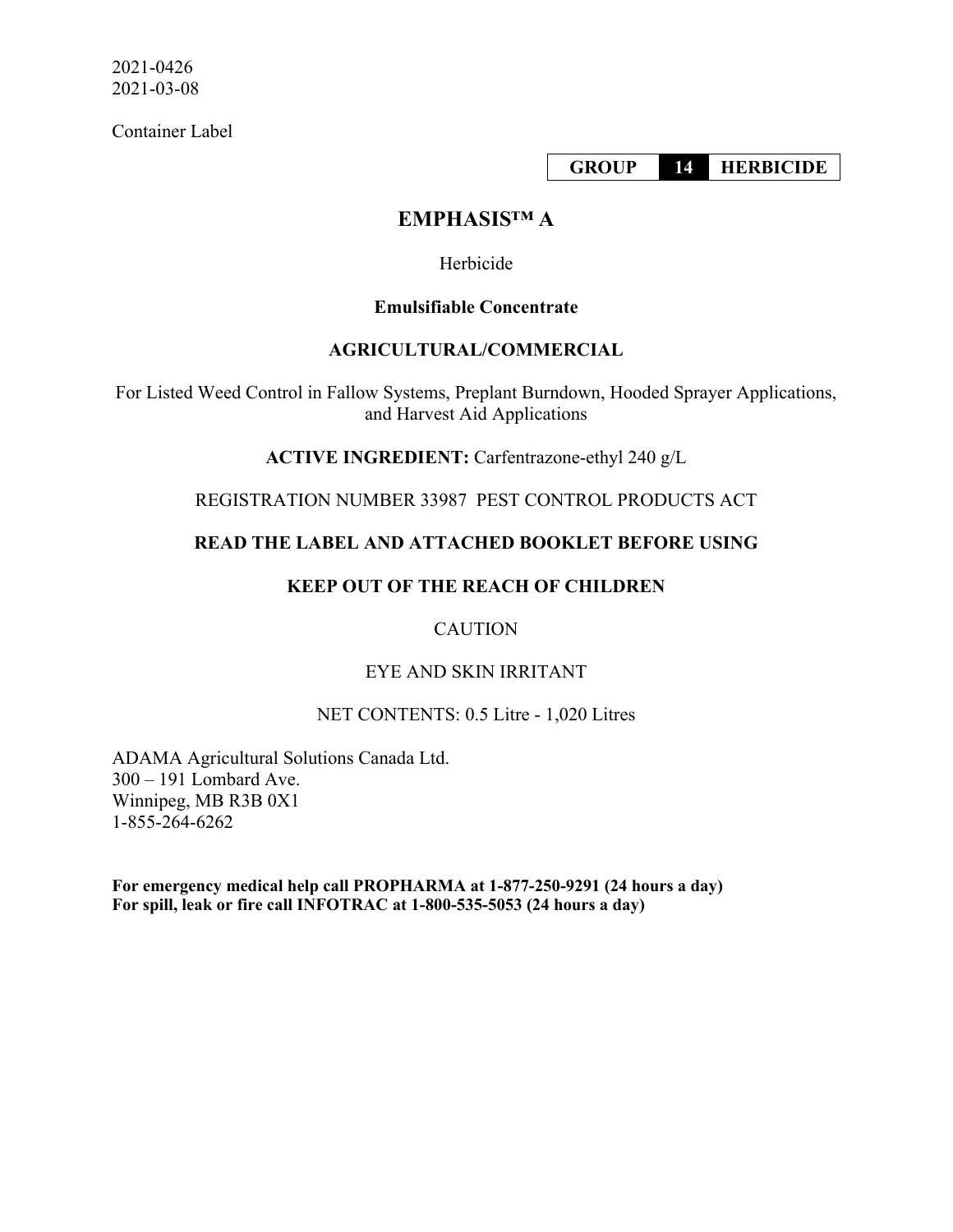#### **NOTICE TO USER**

This pest control product is to be used only in accordance with the directions on the label. It is an offence under the *Pest Control Products Act* to use this product in a way that is inconsistent with the directions on the label.

### **PRECAUTIONS**

#### **KEEP OUT OF THE REACH OF CHILDREN.**

### **HAZARDS TO HUMANS AND DOMESTIC ANIMALS**

**Caution.** Harmful if swallowed, absorbed through the skin or inhaled. Causes moderate eye irritation. Avoid breathing vapours. Avoid contact with eyes, skin or clothing. Wash thoroughly with soap and water after handling. Do not use or store near heat or open flame.

#### **PERSONAL PROTECTIVE EQUIPMENT**

Mixers and loaders must wear long-sleeved shirt, long pants, chemical resistant gloves, and shoes plus socks. Applicators must wear long-sleeved shirt, long pants and shoes plus socks. Discard clothing and other absorbent materials that have been drenched or heavily contaminated with this product. Do not reuse them. Follow manufacturer's instructions for cleaning/maintaining PPE. If no such instructions for washables, use detergent and hot water. Keep and wash PPE separately from other laundry. Remove clothing immediately if pesticide gets inside. Then wash thoroughly and put on clean clothing.

#### **DO NOT apply using aerial application equipment.**

### **ENVIRONMENTAL PRECAUTIONS**

This product contains aromatic petroleum distillates which are toxic to aquatic organisms. EMPHASIS™ A is toxic to non-target terrestrial and aquatic plants. To reduce runoff from treated areas into aquatic habitats avoid application to areas with a moderate to steep slope, compacted soil, or clay.

Avoid application when heavy rain is forecast.

Contamination of aquatic areas as a result of runoff may be reduced by including a vegetative strip between the treated area and the edge of the water body.

DO NOT apply this product directly to freshwater habitats (such as lakes, rivers, sloughs, ponds, prairie potholes, creeks, marshes, streams, reservoirs, ditches, wetlands), estuarine or marine habitats.

DO NOT contaminate irrigation or drinking water supplies or aquatic habitats by cleaning of equipment or disposal of wastes.

Observe buffer zones specified under DIRECTIONS FOR USE.

### **FIRST AID**

**If Inhaled:** Move person to fresh air. If person is not breathing, call 911 or an ambulance, then give artificial respiration, preferably by mouth-to-mouth, if possible. Call a poison control centre or doctor IMMEDIATELY for further treatment advice.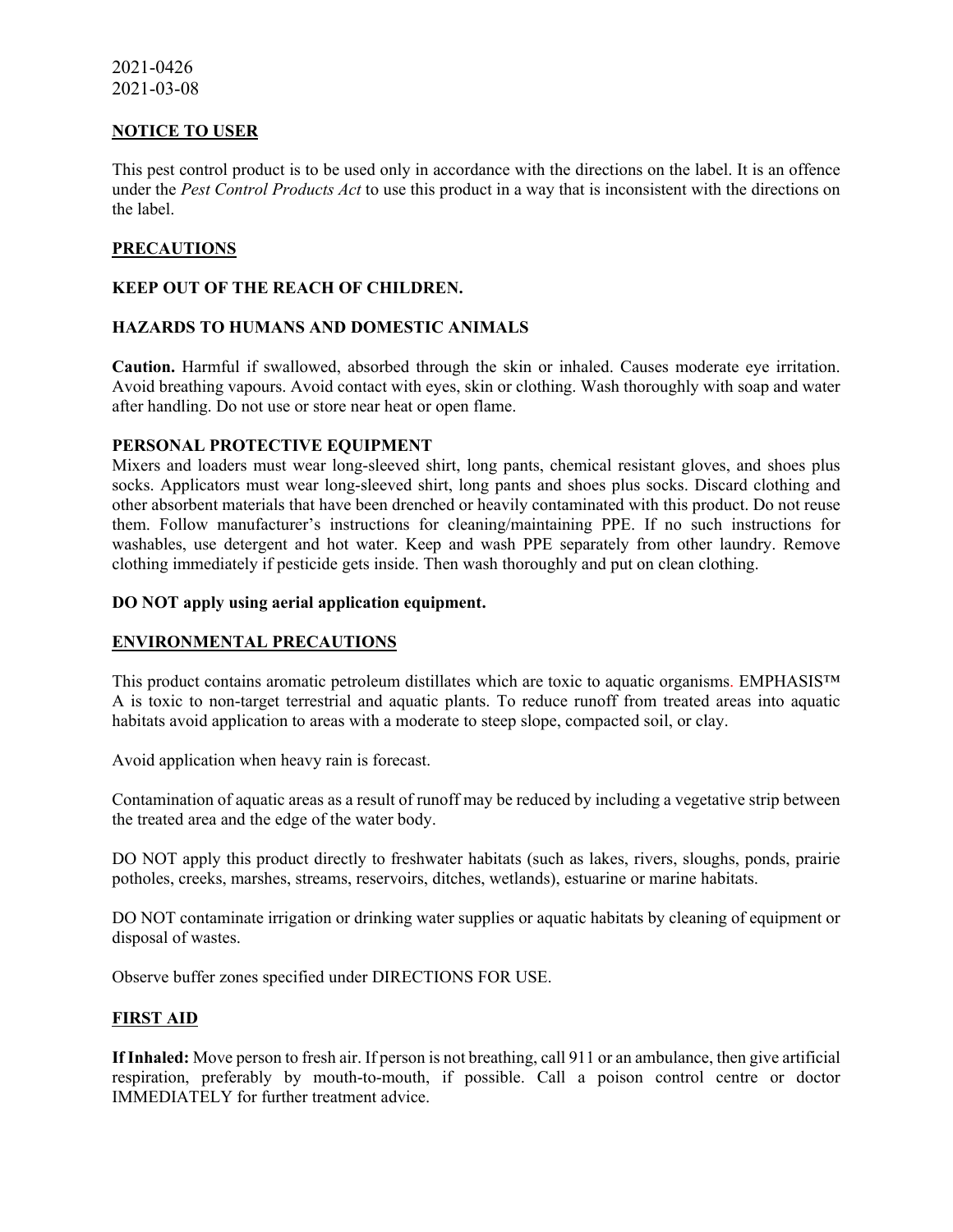**If on Skin or Clothing:** Take off contaminated clothing. Rinse skin immediately with plenty of water for 15 to 20 minutes. Call a poison control centre or doctor for treatment advice.

**If in Eyes:** Hold eye open and rinse slowly and gently with water for 15 to 20 minutes. Remove contact lenses, if present, after the first 5 minutes, then continue rinsing eye. Call a poison control centre or doctor for treatment advice.

**If Swallowed:** Call a poison control centre or doctor IMMEDIATELY for treatment advice. Contains petroleum distillates. Do not induce vomiting unless told to do so by the poison control centre or doctor. Do not give **any** liquid to the person. Do not give anything by mouth to an unconscious person.

Take the container label or product name and Pest Control Product Registration Number with you when seeking medical attention.

### **TOXICOLOGICAL INFORMATION**

**Note to Physician:** EMPHASIS™ A is expected to have low oral and dermal toxicity, and moderate inhalation toxicity. It is expected to be slightly irritating to the skin and minimally irritating to the eyes. Treatment is otherwise controlled by removal of exposure followed by symptomatic and supportive care. This product contains petroleum distillates. Vomiting may cause aspiration pneumonia.

### **STORAGE**

Not for use or storage in or around the home. Store in original containers only. Store in a cool, dry place and avoid excess heat. Carefully open containers. After partial use, replace lids and close tightly. Isolate EMPHASIS™ A in storage to prevent contamination of other pesticides, fertilizers, water, food or animal feeds. In case of spill, avoid contact, isolate area and keep out unprotected persons and animals. Confine spills.

#### **DISPOSAL**

#### **Recyclable Containers:**

Do not reuse this container for any purpose. This is a recyclable container and is to be disposed of at a container collection site. Contact your local distributor/dealer or municipality for the location of the nearest collection site. Before taking the container to the collection site:

- 1. Triple-rinse or pressure-rinse the empty container. Add the rinsings to the spray mixture in the tank.
- 2. Make the empty, rinsed container unsuitable for further use.

If there is no container collection site in your area, dispose of the container in accordance with provincial requirements.

#### **Returnable Containers:**

Do not reuse this container for any purpose. For disposal, this empty container may be returned to the point of purchase (distributor/dealer).

#### **Refillable Containers:**

For disposal, this container may be returned to the point of purchase (distributor/dealer). It must be refilled by the distributor/dealer with the same product. Do not reuse this container for any other purpose.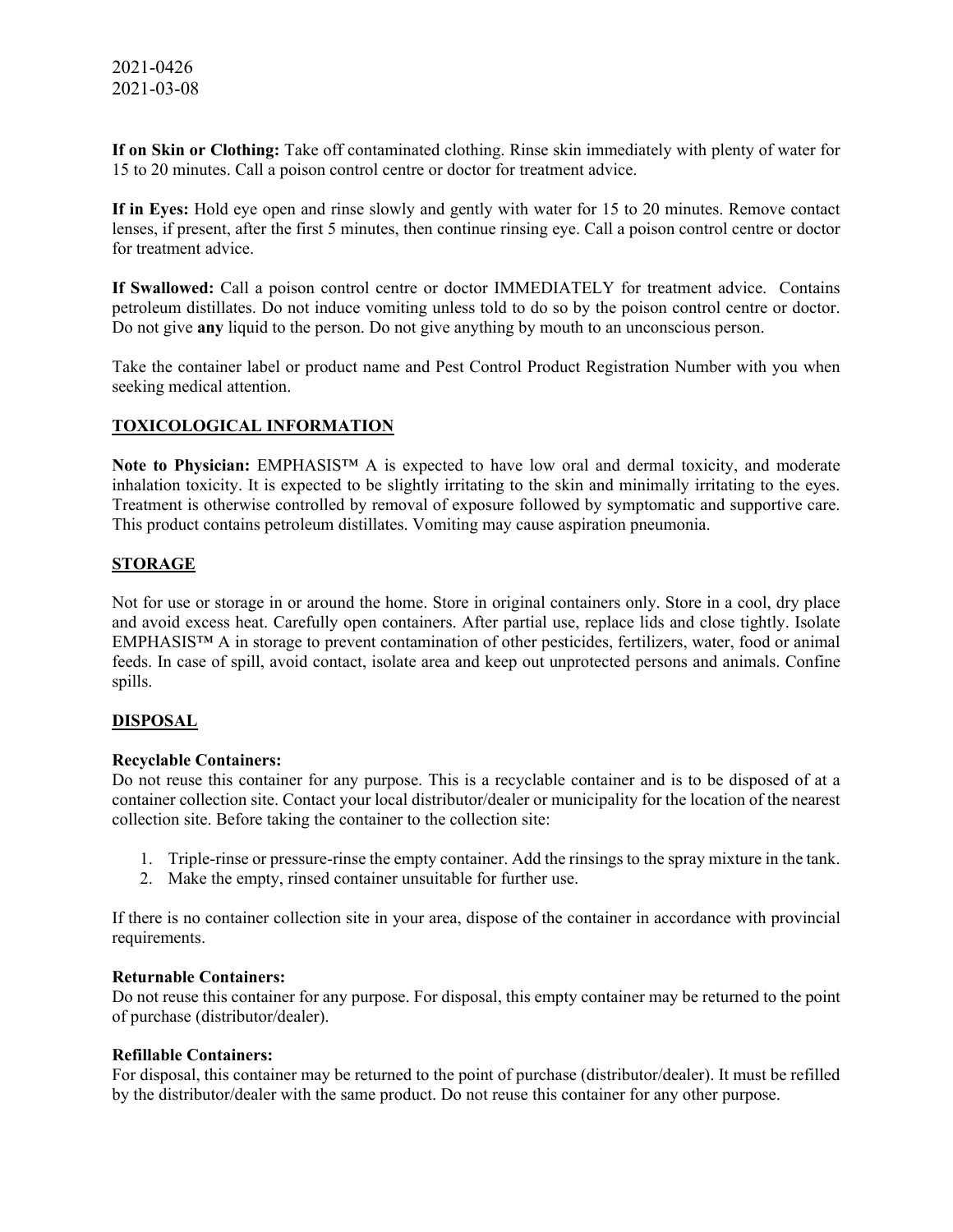For information on disposal of unused, unwanted product, contact the manufacturer or the provincial regulatory agency. Contact the manufacturer and the provincial regulatory agency in case of a spill, and for clean-up of spills.

**™**

EMPHASIS is a trademark of ADAMA Agricultural Solutions Canada Ltd.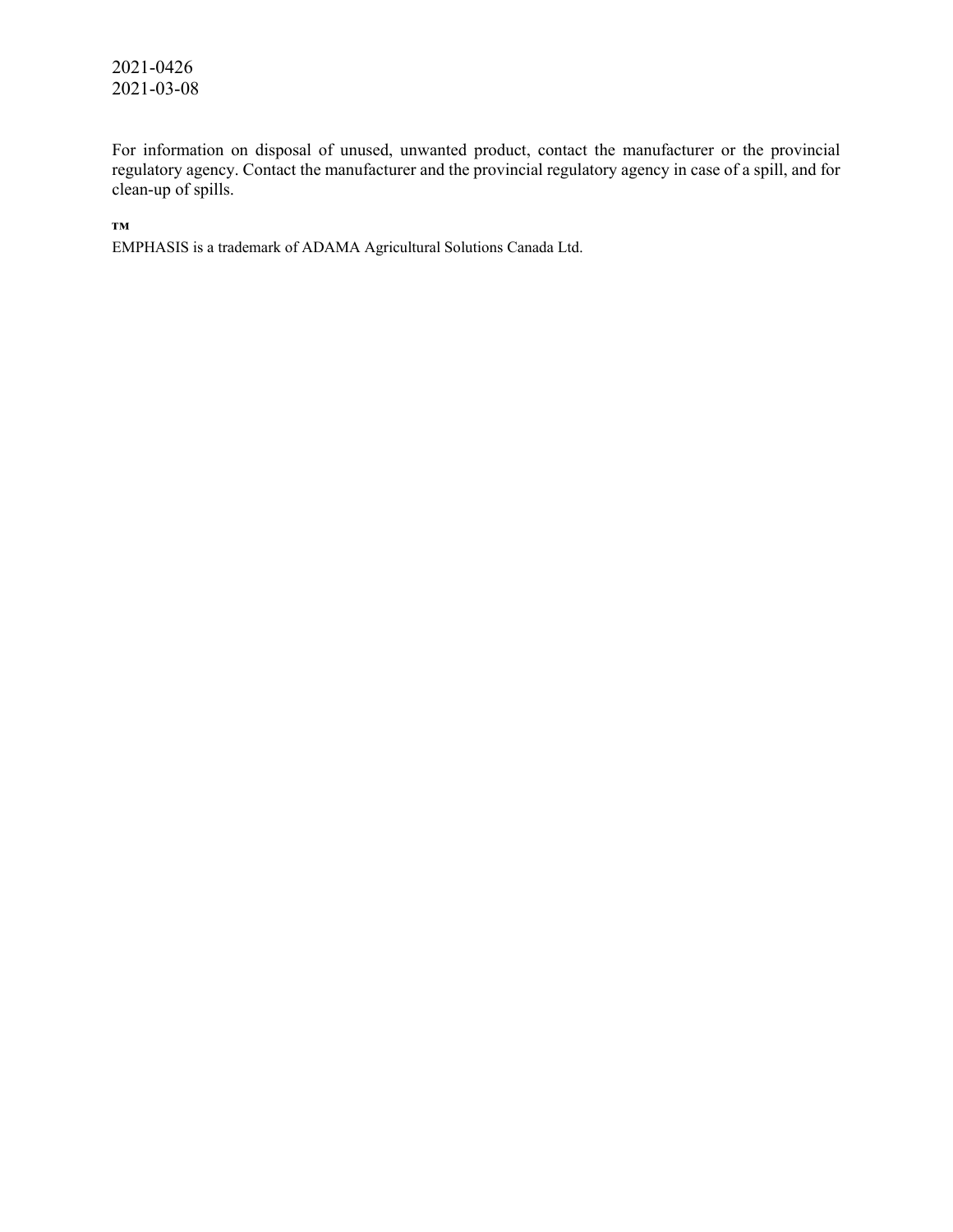Booklet Label

**GROUP 14 HERBICIDE**

# **EMPHASIS™ A**

Herbicide

# **Emulsifiable Concentrate**

## **AGRICULTURAL/COMMERCIAL**

For Listed Weed Control in Fallow Systems, Preplant Burndown, Hooded Sprayer Applications, and Harvest Aid Applications

**ACTIVE INGREDIENT:** Carfentrazone-ethyl 240 g/L

REGISTRATION NUMBER 33987 PEST CONTROL PRODUCTS ACT

# **READ THE LABEL AND ATTACHED BOOKLET BEFORE USING**

# **KEEP OUT OF THE REACH OF CHILDREN**

# **CAUTION**

# EYE AND SKIN IRRITANT

## NET CONTENTS: 0.5 Litre - 1,020 Litres

ADAMA Agricultural Solutions Canada Ltd. 300 – 191 Lombard Ave. Winnipeg, MB R3B 0X1 1-855-264-6262

**For emergency medical help call PROPHARMA at 1-877-250-9291 (24 hours a day) For spill, leak or fire call INFOTRAC at 1-800-535-5053 (24 hours a day)**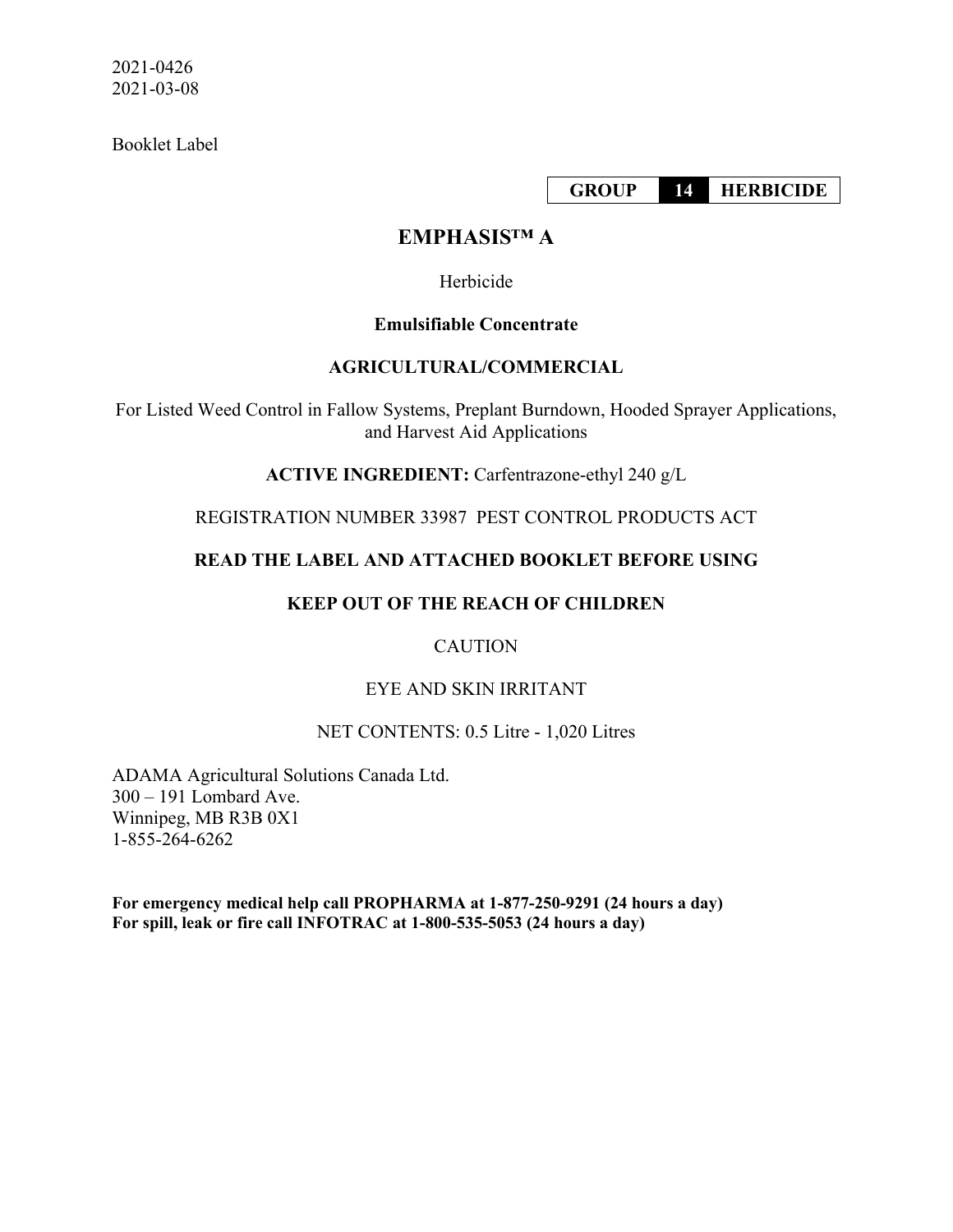> **TABLE OF CONTENTS**

# **Section Number**

| <b>GENERAL</b>                      | Notice to User                                                                                             | 1                 |  |
|-------------------------------------|------------------------------------------------------------------------------------------------------------|-------------------|--|
| <b>INFORMATION</b>                  | Product Information                                                                                        | 2                 |  |
| <b>SAFETY AND</b>                   | Precautions, Protective Clothing and Equipment                                                             | 3                 |  |
| <b>HANDLING</b>                     | <b>Environmental Precautions</b>                                                                           |                   |  |
|                                     | First Aid and Toxicological Information                                                                    | 5                 |  |
|                                     | Storage                                                                                                    | 6                 |  |
|                                     | Disposal                                                                                                   | 7                 |  |
| <b>DIRECTIONS FOR</b><br><b>USE</b> | Weeds and Crop Uses                                                                                        | 8                 |  |
|                                     | <b>Weeds Controlled</b><br>Preplant Burndown and Fallow Systems                                            | 8.1<br>8.2        |  |
|                                     | Crops, Use Rates, Tank Mixes<br><b>Hooded Sprayer Applications</b>                                         | 8.3               |  |
|                                     | Crops, Use Rates<br><b>Sucker Management</b>                                                               | 8.4               |  |
|                                     | Crops, Use Rates<br>Primocane Control                                                                      | 8.5               |  |
|                                     | Crops, Use Rate<br>Harvest Aid Treatment                                                                   | 8.6               |  |
|                                     | Crops, Use Rates, Tank Mixes<br>Pre-Harvest Intervals for Hooded Applications and<br>Harvest Aid           | 8.7               |  |
|                                     | Application Information                                                                                    | 9                 |  |
|                                     | General Application Instructions<br>Spray Buffer Zone for Ground Application<br>Crop Rotation Restrictions | 9.1<br>9.2<br>9.3 |  |
|                                     | Mixing and Loading Instructions                                                                            | 10                |  |
|                                     | Sprayer Cleanup                                                                                            | 11                |  |
|                                     | Resistance-Management Recommendations                                                                      | 12                |  |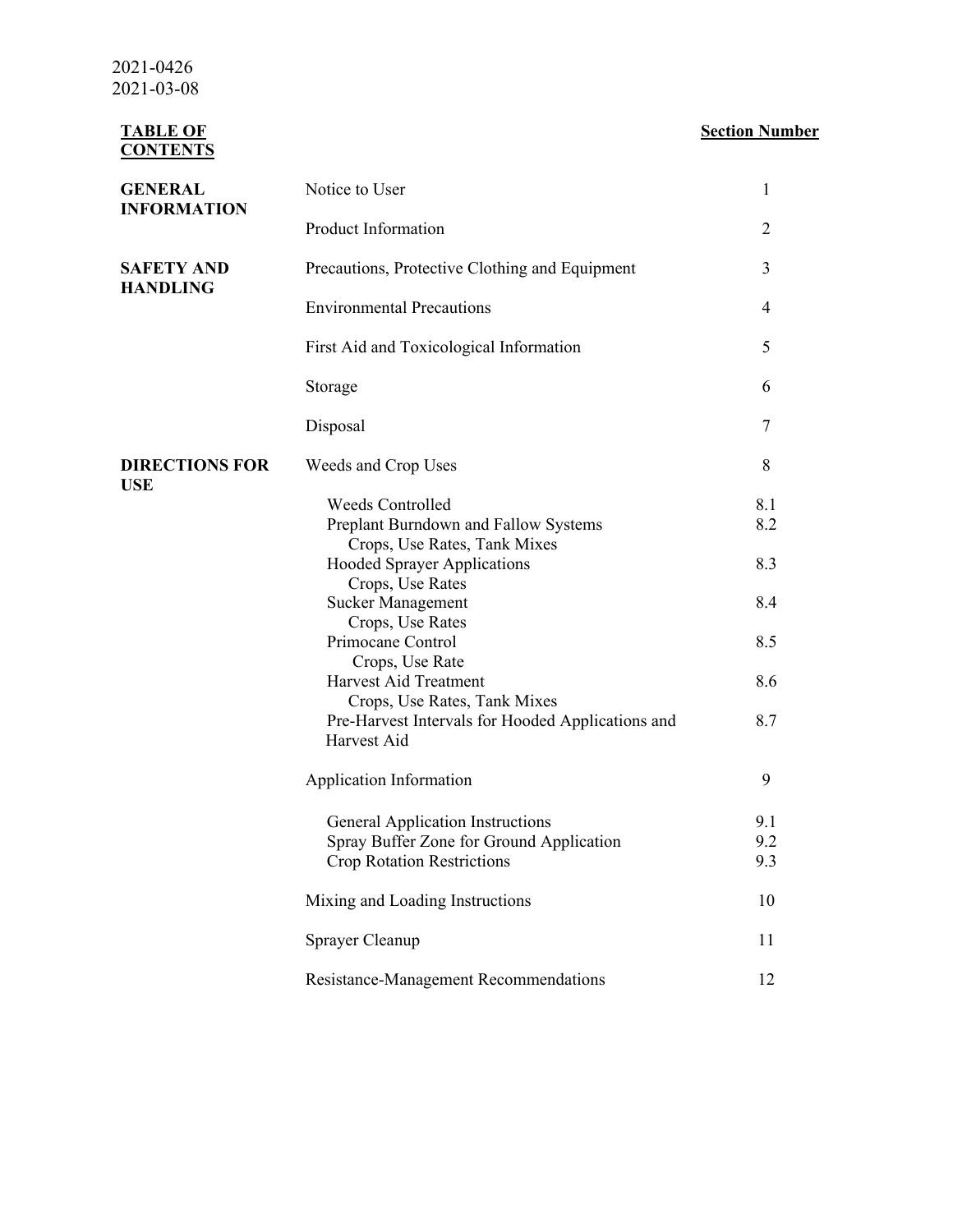### **GENERAL INFORMATION**

#### **SECTION 1: NOTICE TO USER**

This pest control product is to be used only in accordance with the directions on the label. It is an offence under the *Pest Control Products Act* to use this product in a way that is inconsistent with the directions on the label.

### **SECTION 2: PRODUCT INFORMATION**

EMPHASIS™ A is an emulsifiable concentrate formulation. EMPHASIS™ A is to be mixed with water and listed adjuvants and applied to labelled crops or sites.

EMPHASIS™ A used as directed will provide selective post-emergence control of broadleaf weeds, weed burndown prior to planting and defoliate/desiccate labelled crops as a harvest aid.

Weed control is optimized when the product is applied to actively growing weeds up to 10 cm in height, or as specified. EMPHASIS™ A is a contact herbicide. Within a few hours following application, the foliage of susceptible weeds shows signs of desiccation, and in subsequent days, necrosis and death of the plant occur.

Extremes in environmental conditions such as temperature, moisture, soil conditions, and cultural practices may affect the activity of EMPHASIS™ A. Under warm moist conditions, herbicide symptoms may be accelerated. While under very dry conditions, the expression of herbicide symptoms may be reduced as weeds hardened off by drought are less susceptible to EMPHASIS™ A.

EMPHASIS™ A is rapidly absorbed through the foliage of plants. To avoid significant crop response, applications should not be made within 6 to 8 hours of either rain or irrigation or when heavy dew is present on the crop. Due to environmental conditions and with certain spray tank additives, some herbicidal symptoms may appear on the crop.

### **SAFETY AND HANDLING**

### **SECTION 3: PRECAUTIONS, PROTECTIVE CLOTHING AND EQUIPMENT**

#### **PRECAUTIONS**

### **KEEP OUT OF THE REACH OF CHILDREN.**

### **HAZARDS TO HUMANS AND DOMESTIC ANIMALS**

**Caution.** Harmful if swallowed, absorbed through the skin or inhaled. Causes moderate eye irritation. Avoid breathing vapours. Avoid contact with eyes, skin or clothing. Wash thoroughly with soap and water after handling. Do not use or store near heat or open flame.

#### **DO NOT apply using aerial application equipment.**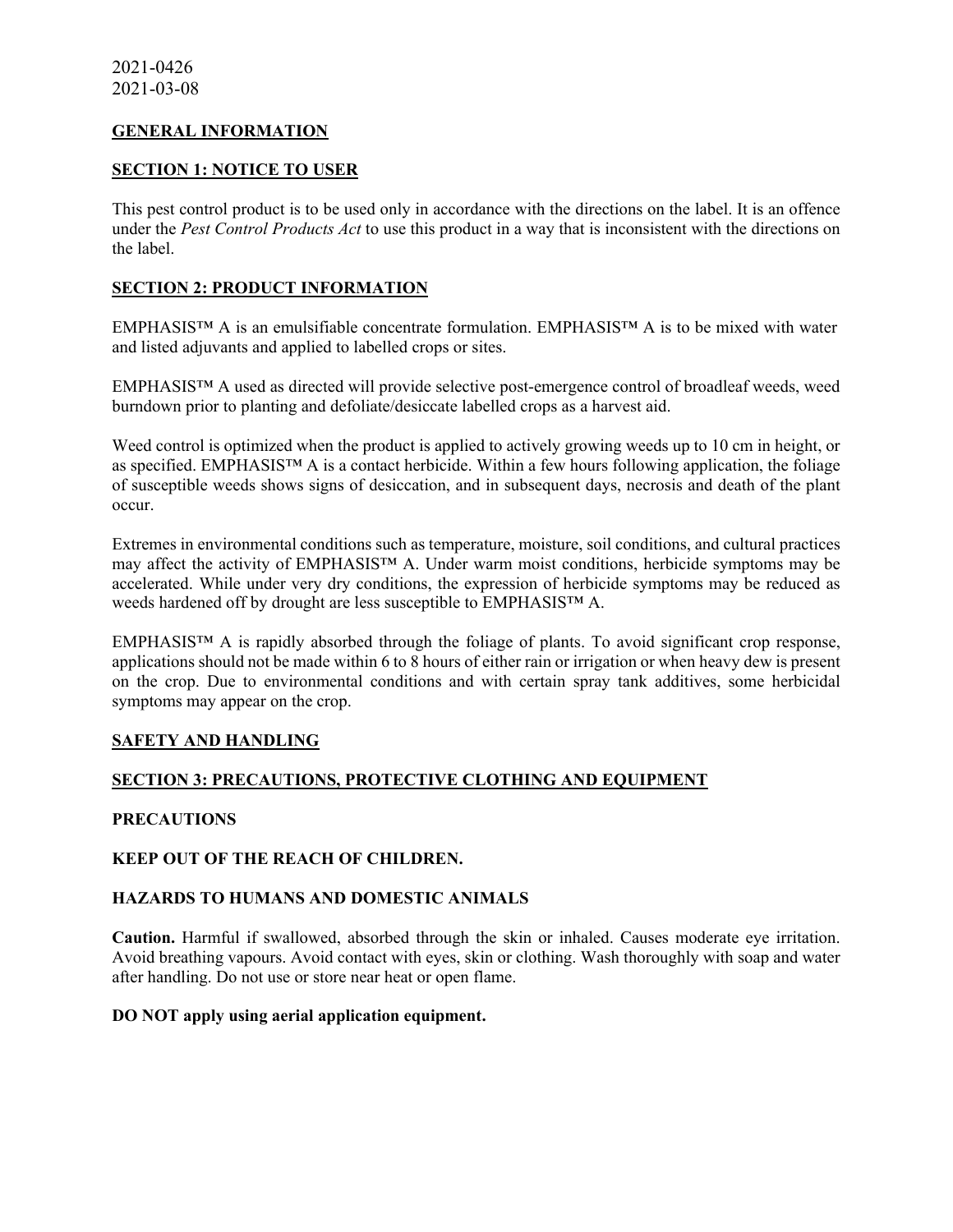#### **PERSONAL PROTECTIVE EQUIPMENT**

Mixers and loaders must wear long-sleeved shirt, long pants, chemical resistant gloves, and shoes plus socks. Applicators must wear long-sleeved shirt, long pants and shoes plus socks. Discard clothing and other absorbent materials that have been drenched or heavily contaminated with this product. Do not reuse them. Follow manufacturer's instructions for cleaning/maintaining PPE. If no such instructions for washables, use detergent and hot water. Keep and wash PPE separately from other laundry. Remove clothing immediately if pesticide gets inside. Then wash thoroughly and put on clean clothing.

### **SECTION 4: ENVIRONMENTAL PRECAUTIONS**

This product contains aromatic petroleum distillates which are toxic to aquatic organisms. EMPHASIS™ A is toxic to non-target terrestrial and aquatic plants. To reduce runoff from treated areas into aquatic habitats avoid application to areas with a moderate to steep slope, compacted soil, or clay.

Avoid application when heavy rain is forecast.

Contamination of aquatic areas as a result of runoff may be reduced by including a vegetative strip between the treated area and the edge of the water body.

DO NOT apply this product directly to freshwater habitats (such as lakes, rivers, sloughs, ponds, prairie potholes, creeks, marshes, streams, reservoirs, ditches, wetlands), estuarine or marine habitats.

DO NOT contaminate irrigation or drinking water supplies or aquatic habitats by cleaning of equipment or disposal of wastes.

Observe buffer zones specified under DIRECTIONS FOR USE.

### **SECTION 5: FIRST AID AND TOXICOLOGICAL INFORMATION**

#### **FIRST AID**

**IF INHALED:** Move person to fresh air. If person is not breathing, call 911 or an ambulance, then give artificial respiration, preferably by mouth-to-mouth, if possible. Call a poison control centre or doctor IMMEDIATELY for further treatment advice.

**IF ON SKIN OR CLOTHING:** Take off contaminated clothing. Rinse skin immediately with plenty of water for 15 to 20 minutes. Call a poison control centre or doctor for treatment advice.

**IF IN EYES:** Hold eye open and rinse slowly and gently with water for 15 to 20 minutes. Remove contact lenses, if present, after the first 5 minutes, then continue rinsing eye. Call a poison control centre or doctor for treatment advice.

**IF SWALLOWED:** Call a poison control centre or doctor IMMEDIATELY for treatment advice. Contains petroleum distillates. Do not induce vomiting unless told to do so by the poison control centre or doctor. Do not give **any** liquid to the person. Do not give anything by mouth to an unconscious person.

Take the container label or product name and Pest Control Product Registration Number with you when seeking medical attention.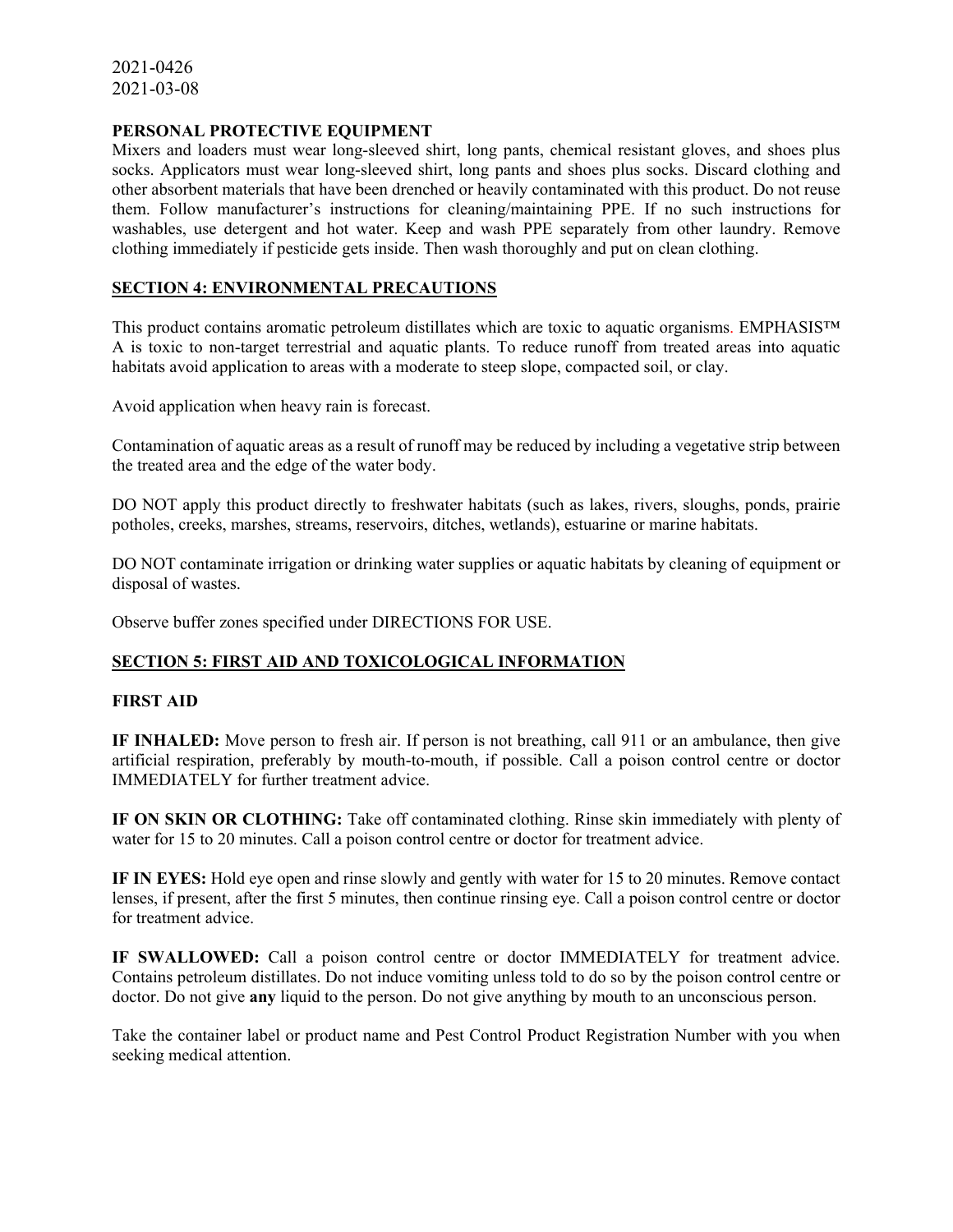### **TOXICOLOGICAL INFORMATION**

**Note to Physician:** EMPHASIS™ A is expected to have low oral and dermal toxicity, and moderate inhalation toxicity. It is expected to be slightly irritating to the skin and minimally irritating to the eyes. Treatment is otherwise controlled by removal of exposure followed by symptomatic and supportive care. This product contains petroleum distillates. Vomiting may cause aspiration pneumonia.

### **SECTION 6: STORAGE**

Not for use or storage in or around the home. Store in original containers only. Store in a cool, dry place and avoid excess heat. Carefully open containers. After partial use, replace lids and close tightly. Isolate EMPHASIS™ A in storage to prevent contamination of other pesticides, fertilizers, water, food or animal feeds. In case of spill, avoid contact, isolate area and keep out unprotected persons and animals. Confine spills.

#### **SECTION 7: DISPOSAL**

#### **Recyclable Containers:**

Do not reuse this container for any purpose. This is a recyclable container and is to be disposed of at a container collection site. Contact your local distributor/dealer or municipality for the location of the nearest collection site. Before taking the container to the collection site:

- 1. Triple-rinse or pressure-rinse the empty container. Add the rinsings to the spray mixture in the tank.
- 2. Make the empty, rinsed container unsuitable for further use.

If there is no container collection site in your area, dispose of the container in accordance with provincial requirements.

#### **Returnable Containers:**

Do not reuse this container for any purpose. For disposal, this empty container may be returned to the point of purchase (distributor/dealer).

#### **Refillable Containers:**

For disposal, this container may be returned to the point of purchase (distributor/dealer). It must be refilled by the distributor/dealer with the same product. Do not reuse this container for any other purpose.

For information on disposal of unused, unwanted product, contact the manufacturer or the provincial regulatory agency. Contact the manufacturer and the provincial regulatory agency in case of a spill, and for clean-up of spills.

### **DIRECTIONS FOR USE**

EMPHASIS™ A can be applied only one time per growing season. EMPHASIS™ A may be applied as a **pre-plant burndown application**, **OR hooded application OR** as a **harvest aid.**

### **SECTION 8: WEEDS AND CROP USES**

### **SECTION 8.1: WEEDS CONTROLLED**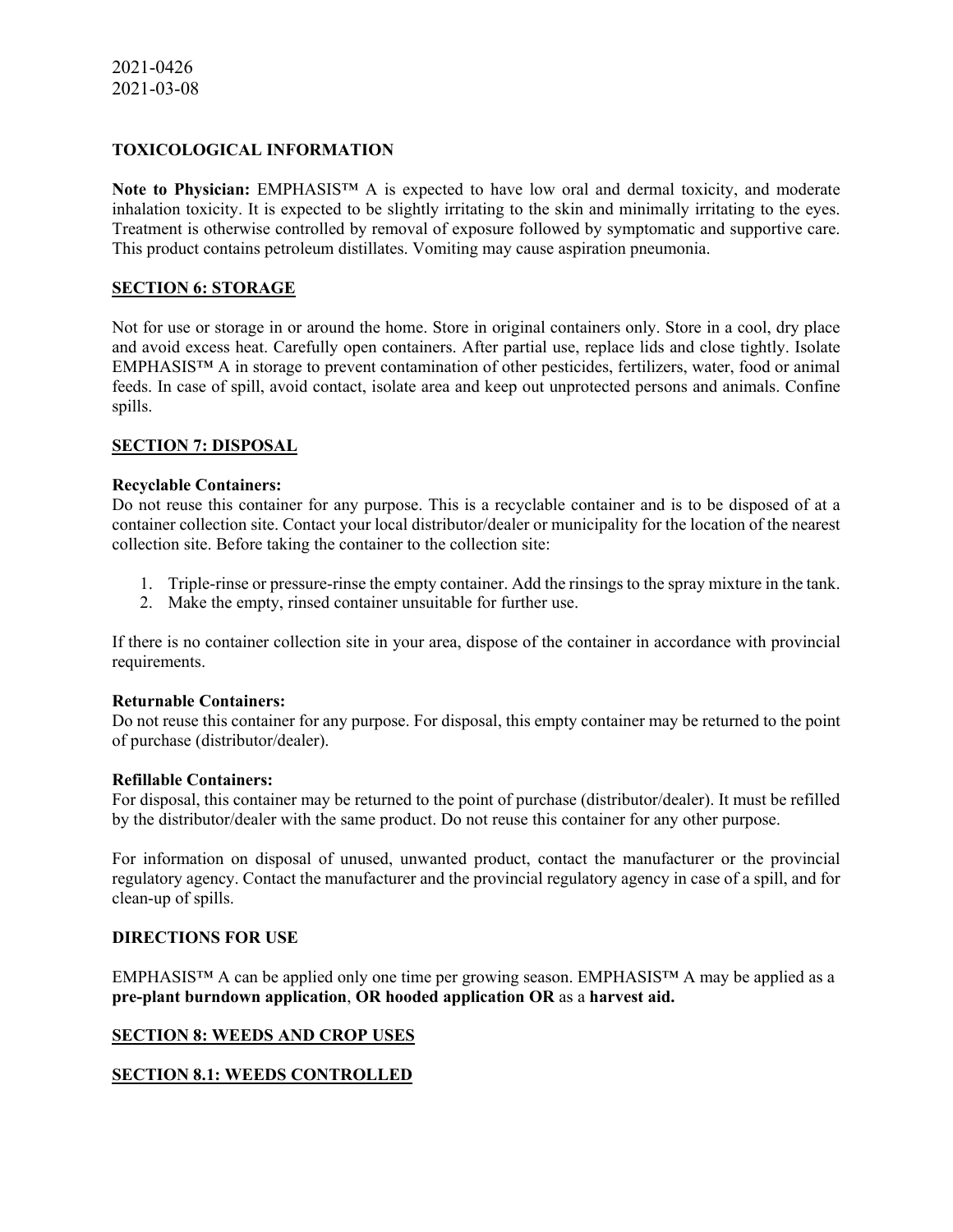When used as directed, EMPHASIS™ A will provide control of the listed weeds up to ten (10) cm in height, or as specified.

| <b>Weeds Controlled</b>                            | <b>EMPHASISTM A Use Rate</b> |
|----------------------------------------------------|------------------------------|
|                                                    | mL per hectare               |
| Lamb's-quarters, common (up to 7.5 cm tall)        | 36.5 mL                      |
| Morning glory (up to 3 leaves)                     |                              |
| Nightshade, black (up to 5 cm tall)                |                              |
| Nightshade, Eastern black (up to 5 cm tall)        |                              |
| Pigweed, redroot                                   |                              |
| Velvetleaf                                         |                              |
| Waterhemp, tall (up to 5 cm tall)                  |                              |
| All the weeds controlled at 36.5 mL per hectare    | 58 mL                        |
| plus the weeds listed below:                       |                              |
| Flixweed                                           |                              |
| Lamb's-quarters, common                            |                              |
| Mallow, round-leaved                               |                              |
| Morning glory                                      |                              |
| Nightshade, hairy                                  |                              |
| Pennycress, field (stinkweed)                      |                              |
| Pigweed, prostrate                                 |                              |
| Pigweed, smooth                                    |                              |
| Pigweed, tumble                                    |                              |
| Purslane, common                                   |                              |
| Smartweed, Pennsylvania (seedling)                 |                              |
| Mustard, tansy                                     |                              |
| Waterhemp, tall                                    |                              |
| Waterhemp, common                                  |                              |
| All the weeds controlled at 58 mL per hectare plus | 73 mL                        |
| the weeds listed below:                            |                              |
| Carpetweed                                         |                              |
| Cleavers                                           |                              |
| Cocklebur                                          |                              |
| Jimsonweed                                         |                              |
| Kochia                                             |                              |
| Nightshade, black                                  |                              |
| Nightshade, Eastern black                          |                              |
| Thistle, Russian (up to 5 cm tall)                 |                              |
| Shepherd's purse                                   |                              |
| Canola, volunteer, including glyphosate-tolerant   |                              |
| All the weeds controlled at 73 mL per hectare plus | 117 mL                       |
| the weeds listed below:                            |                              |
| <b>Burclover</b>                                   |                              |
| Lettuce, prickly                                   |                              |
| Mallow, Venice (up to 5 cm tall)                   |                              |
| Spurry, corn                                       |                              |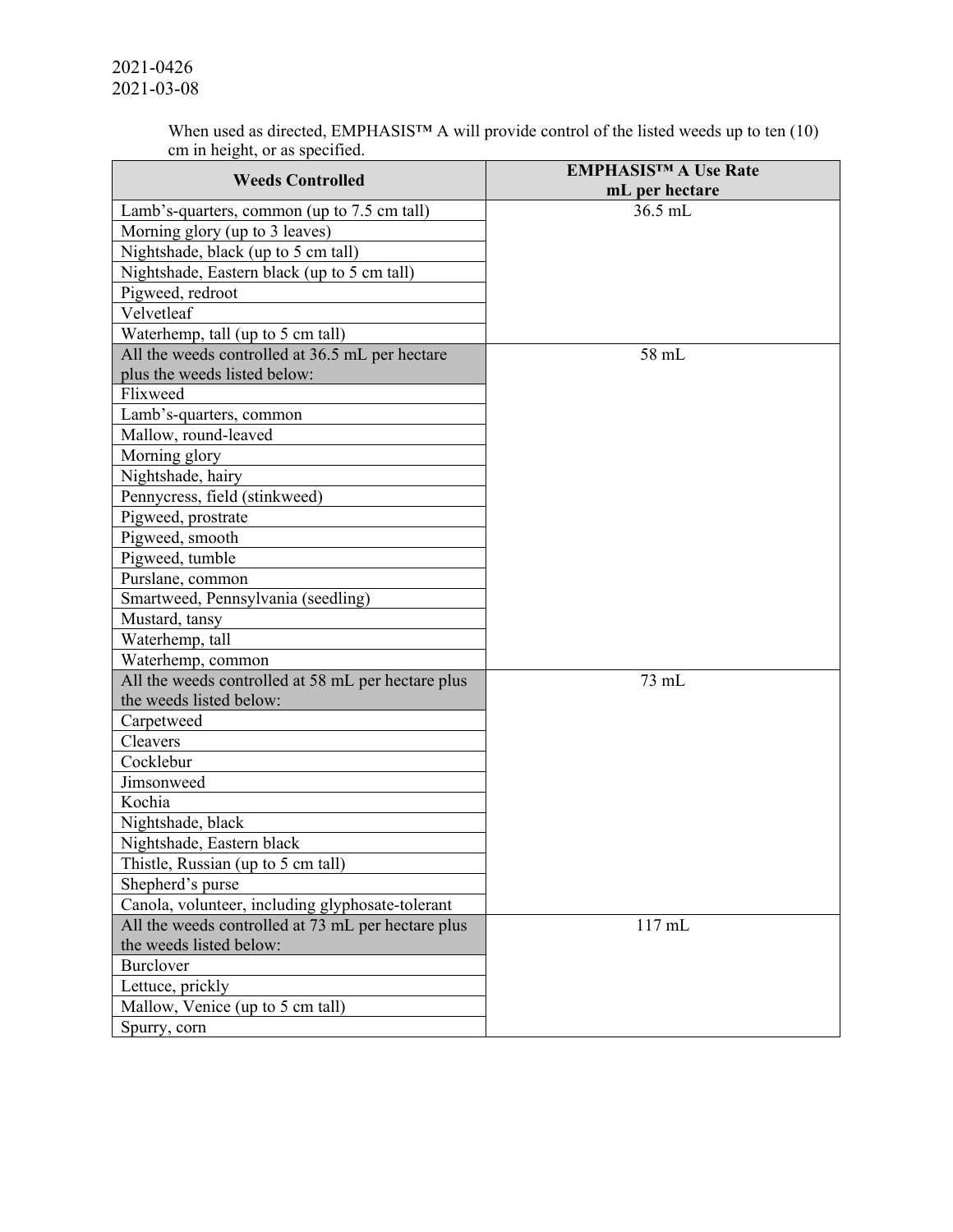### **SECTION 8.2: PREPLANT BURNDOWN AND FALLOW SYSTEMS**

#### **PREPLANT BURNDOWN**

EMPHASIS™ A may be used for preplant burndown applications in crops from the crop groups listed below as well as potatoes.

**Crop Subgroup 6: Legume Vegetable (Succulent or dried):** bean (*Lupinus* spp. includes grain lupin, sweet lupin, white lupin, and white sweet lupin; *Phaseolus* spp. includes field bean, kidney bean, lima bean (dry), navy bean, pinto bean, runner bean, snap bean, tepary bean, wax bean; *Vigna* spp. includes adzuki bean, asparagus bean, blackeyed pea, catjang, Chinese longbean, cowpea, Crowder pea, moth bean, mung bean, rice bean, southern pea, urd bean, yardlong bean); broad bean; chickpea; lentil; pea (*Pisum* spp. includes dwarf pea, edible-pod pea, English pea, field pea, garden pea, green pea, snow pea, sugar snap pea); soybean.

**Crop Group 8: Fruiting Vegetables (Except Cucurbits)** (transplanted only): eggplant; groundcherry; pepino; pepper (includes bell pepper, chili pepper, cooking pepper, pimento, sweet pepper); tomatillo; tomato.

**Crop Group 9: Cucurbit Vegetables** (transplanted only): citron melon; cucumber; gherkin; *Momordica* spp. (includes bitter melon, Chinese cucumber); muskmelon (includes true cantaloupe, cantaloupe, casaba melon, crenshaw melon, golden pershaw melon, honeydew melon, honey ball melon, mango melon, Persian melon, pineapple melon, Santa Claus melon, snake melon); pumpkin; squash, summer (includes crookneck squash, scallop squash, straightneck squash, vegetable marrow, zucchini); squash, winter (includes butternut squash, calabaza, hubbard squash, acorn squash, spaghetti squash); watermelon (includes hybrids and/or varieties of *Citrullus lanatus*).

**Crop Group 15: Cereal Grains:** barley; buckwheat; corn (includes sweet corn and field corn); millet, pearl; millet, proso; oats; popcorn; rye; sorghum; teosinte; triticale; wheat.

**Crop Group 20: Oilseeds:** rape seed; rape seed, Indian; mustard seed, Indian; mustard seed, Field; mustard seed; flax; sunflower; safflower.

The DIRECTIONS FOR USE for the uses described in this section of the label were developed by persons other than ADAMA Agricultural Solutions Canada Ltd. (ADAMA) under the User Requested Minor Use Label Expansion program. For these uses, ADAMA has not fully assessed performance (efficacy) and/or crop tolerance (phytotoxicity) under all environmental conditions or for all crop varieties when used in accordance with the label. The user should test the product on a small area first, under local conditions and using standard practices, to confirm the product is suitable for widespread application.

| Crop                                  | Mint                                                                                                                                                                                             |
|---------------------------------------|--------------------------------------------------------------------------------------------------------------------------------------------------------------------------------------------------|
| Rate                                  | $37-117$ mL/ha                                                                                                                                                                                   |
| <b>Water Volume</b>                   | Apply using a minimum water volume of 100 L/ha.                                                                                                                                                  |
| <b>Adjuvant</b>                       | Use Agral <sup>®</sup> 90 or Ag-Surf <sup>®</sup> at 0.25% v/v (0.25 litres per 100 litres of spray<br>solution) or use Merge <sup>®</sup> at 1% v/v (1 litre per 100 litres of spray solution). |
| <b>Pre-Harvest</b><br><b>Interval</b> | Do not apply within 91 days of harvest                                                                                                                                                           |

## **PRE-PLANT BURNDOWN APPLICATION TO MINT**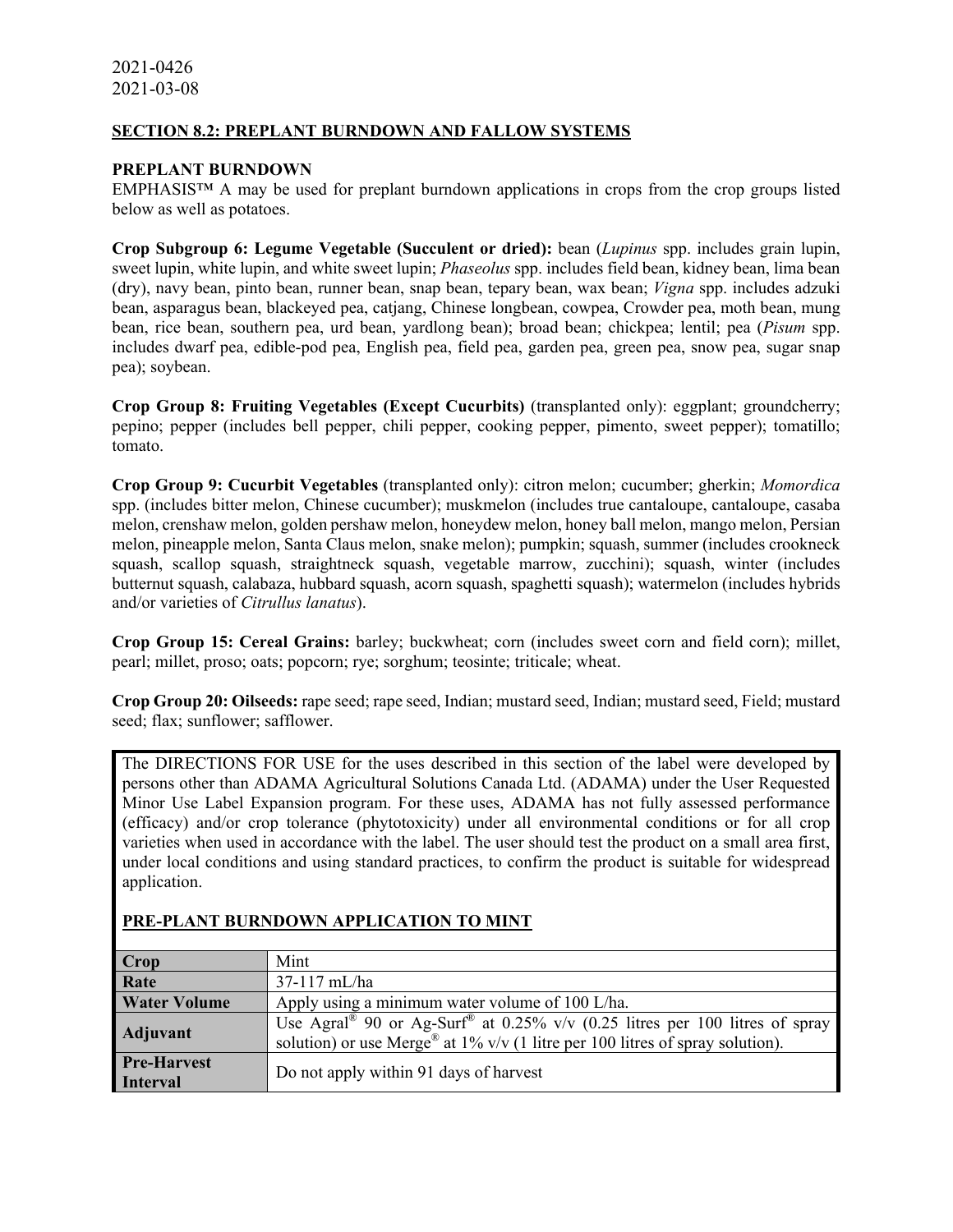| <b>Comments</b> | For optimum performance, make application to actively growing weeds up to 10   |
|-----------------|--------------------------------------------------------------------------------|
|                 | cm high, or as specified. Coverage of the weeds is essential for good control. |
|                 | Apply only one application of EMPHASIS™ A to mint per season. Do not follow    |
|                 | a pre-plant burndown application with a dormancy or hooded sprayer application |
|                 | of EMPHASIS™ A.                                                                |

#### **FALLOW SYSTEMS**

EMPHASIS™ A may be utilized in fallow cropping systems where crops are seeded and harvested in alternate years for soil moisture conservation.

### **EMPHASIS™ A HERBICIDE USE RATES FOR PRE-PLANT BURNDOWN AND FALLOW SYSTEMS**

Apply EMPHASIS™ A for pre-plant burndown and fallow systems at up to 117 mL per hectare except for sorghum where EMPHASIS™ A may be applied for pre-plant burndown at up to 73 mL For optimum performance, make application to actively growing weeds up to 10 cm high, or as specified. **Coverage of the weeds is essential for good control**.

#### **TANK-MIXES:**

### **EMPHASIS™ A HERBICIDE PLUS GLYPHOSATE**

Apply EMPHASIS™ A at 36.5-73 mL per hectare in combination with registered glyphosate products at 450-900 grams of a.e./ha.

Use 100 L/ha water and ensure good coverage for maximum performance.

This tank mix will control weeds listed on this label, corresponding to the rate of EMPHASIS™ A applied, as well as those listed in the following table:

| <b>Rate of Glyphosate</b>      | <b>Weeds controlled</b>                                |  |  |  |
|--------------------------------|--------------------------------------------------------|--|--|--|
|                                | Green foxtail                                          |  |  |  |
|                                | Lady's thumb                                           |  |  |  |
|                                | Volunteer barley                                       |  |  |  |
| $450$ g a.e./ha <sup>1</sup>   | Volunteer wheat                                        |  |  |  |
|                                | Wild mustard                                           |  |  |  |
|                                | Wild oats                                              |  |  |  |
|                                | Weeds controlled by the $450$ g a.e./ha rate plus:     |  |  |  |
|                                | Canada fleabane (less than 8 cm in height)             |  |  |  |
|                                | Common ragweed (less than 8 cm in height)              |  |  |  |
|                                | Downy brome                                            |  |  |  |
| 450-685 g a.e./ha <sup>1</sup> | Giant foxtail                                          |  |  |  |
|                                | Hemp nettle                                            |  |  |  |
|                                | Persian darnel                                         |  |  |  |
|                                | Volunteer flax                                         |  |  |  |
|                                | Narrow-leaved hawk's beard <sup>2</sup>                |  |  |  |
|                                | Wild buckwheat <sup>3</sup>                            |  |  |  |
|                                | Weeds controlled by the $450-685$ g a.e./ha rate plus: |  |  |  |
|                                | Annual bluegrass                                       |  |  |  |
| $810$ g a.e./ha <sup>1</sup>   | Annual sow thistle                                     |  |  |  |
|                                | Crab grass                                             |  |  |  |
|                                | Narrow-leaved vetch                                    |  |  |  |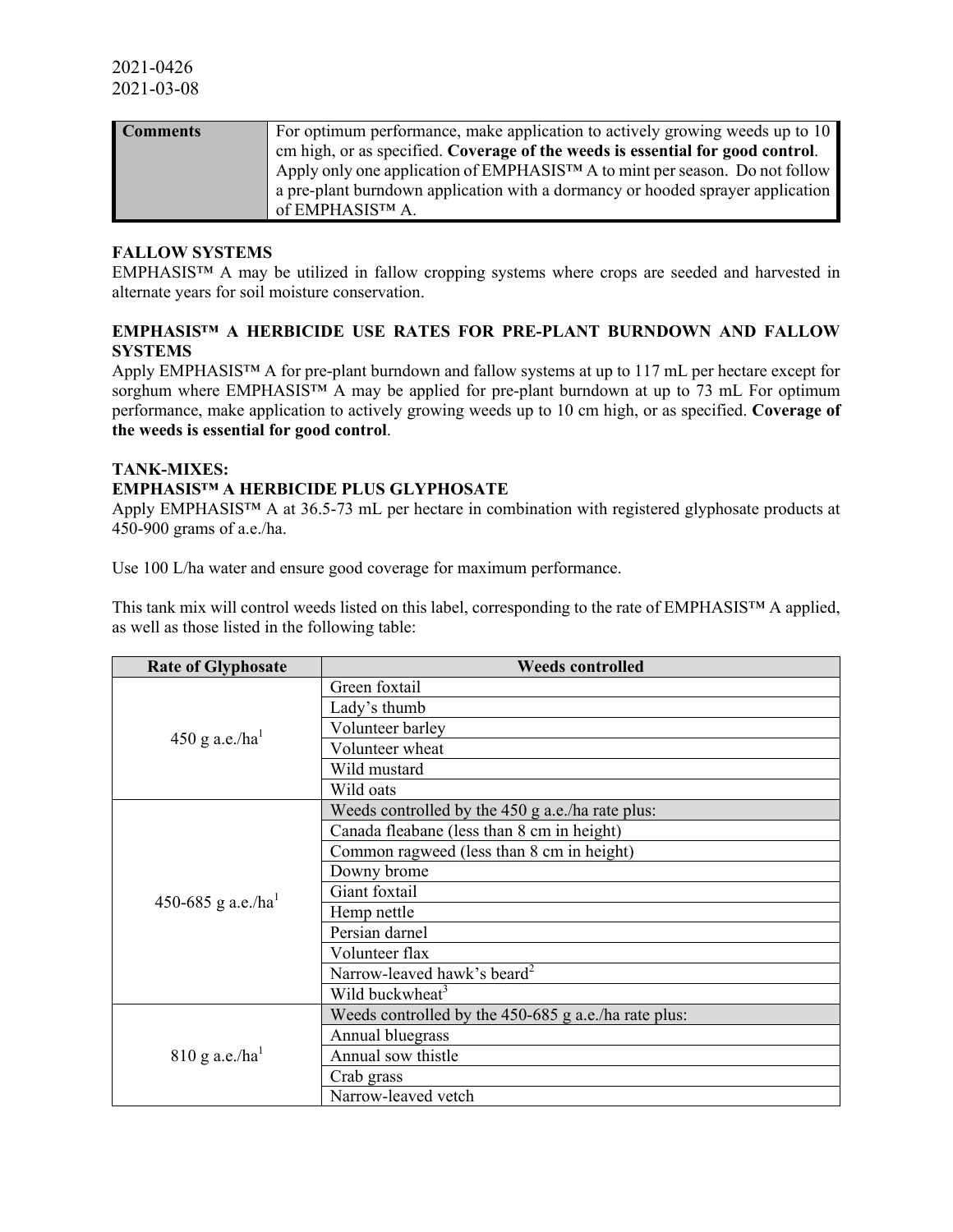| <b>Rate of Glyphosate</b> | <b>Weeds controlled</b>                                               |  |  |
|---------------------------|-----------------------------------------------------------------------|--|--|
|                           | Prickly lettuce                                                       |  |  |
|                           | Weeds controlled by the 810 g a.e./ha rate plus:                      |  |  |
|                           | Canada thistle (rosette stage; summerfallow)                          |  |  |
| 900 g a.e./ $ha1$         | Dandelion (less than 15 cm)                                           |  |  |
|                           | Quackgrass (light to moderate infestations, 3-4 green leaves or more) |  |  |

<sup>1</sup>Weeds up to 15 cm in height are controlled by this rate unless otherwise specified

<sup>2</sup> Narrow-leaved hawk's-beard use 450 g a.e./ha if less than 8cm in height or 685 g a.e./ha if 8-15 cm

<sup>3</sup> Wild buckwheat use 450 g a.e./ha if less than 3 leaves or 685 g a.e./ha if 3-4 leaf stage

## **EMPHASIS™ A HERBICIDE PLUS 2,4-D ESTER**

Apply EMPHASIS™ A at 36.5-73 mL per hectare in combination with registered 2,4-D Ester products at 330-528 grams of a.e./ha.

Use 100 L/ha water and ensure good coverage for maximum performance.

This tank mix will control weeds listed on this label, corresponding to the rate of EMPHASIS™ A applied, as well as those listed in the following table:

| Rate of 2,4-D Ester | <b>Weeds controlled</b>                     |
|---------------------|---------------------------------------------|
|                     | Annual sow thistle                          |
|                     | Bluebur (before the 4-leaf stage)           |
|                     | Burdock (before the 4-leaf stage)           |
|                     | Common ragweed                              |
|                     | Daisy fleabane                              |
|                     | False flax                                  |
|                     | False ragweed                               |
|                     | Giant ragweed                               |
|                     | Goat's beard                                |
|                     | Horsetail                                   |
| 330-528 g a.e./ha   | Mustards (except dog mustard)               |
|                     | Narrow-leaved hawk's beard (1-2 leaf stage) |
|                     | Plantain                                    |
|                     | Prickly lettuce                             |
|                     | Russian pigweed                             |
|                     | Stinging nettle                             |
|                     | Sweet clover (seedling)                     |
|                     | Thyme-leaved spurge                         |
|                     | Wild buckwheat                              |
|                     | Wild radish                                 |
|                     | Wild (prairie) sunflower                    |

1 Weeds less 8 cm tall and actively growing.

### **EMPHASIS™ A HERBICIDE PLUS PYROXASULFONE FOR GLYPHOSATE TOLERANT CORN AND SOYBEANS**

Apply EMPHASISTM A at  $36.5 - 73$  mL per hectare in combination with Pyroxasulfone 85 WG at 118 grams per hectare for early season control of certain weeds. A planned in-crop application of glyphosate should follow this use for season long control.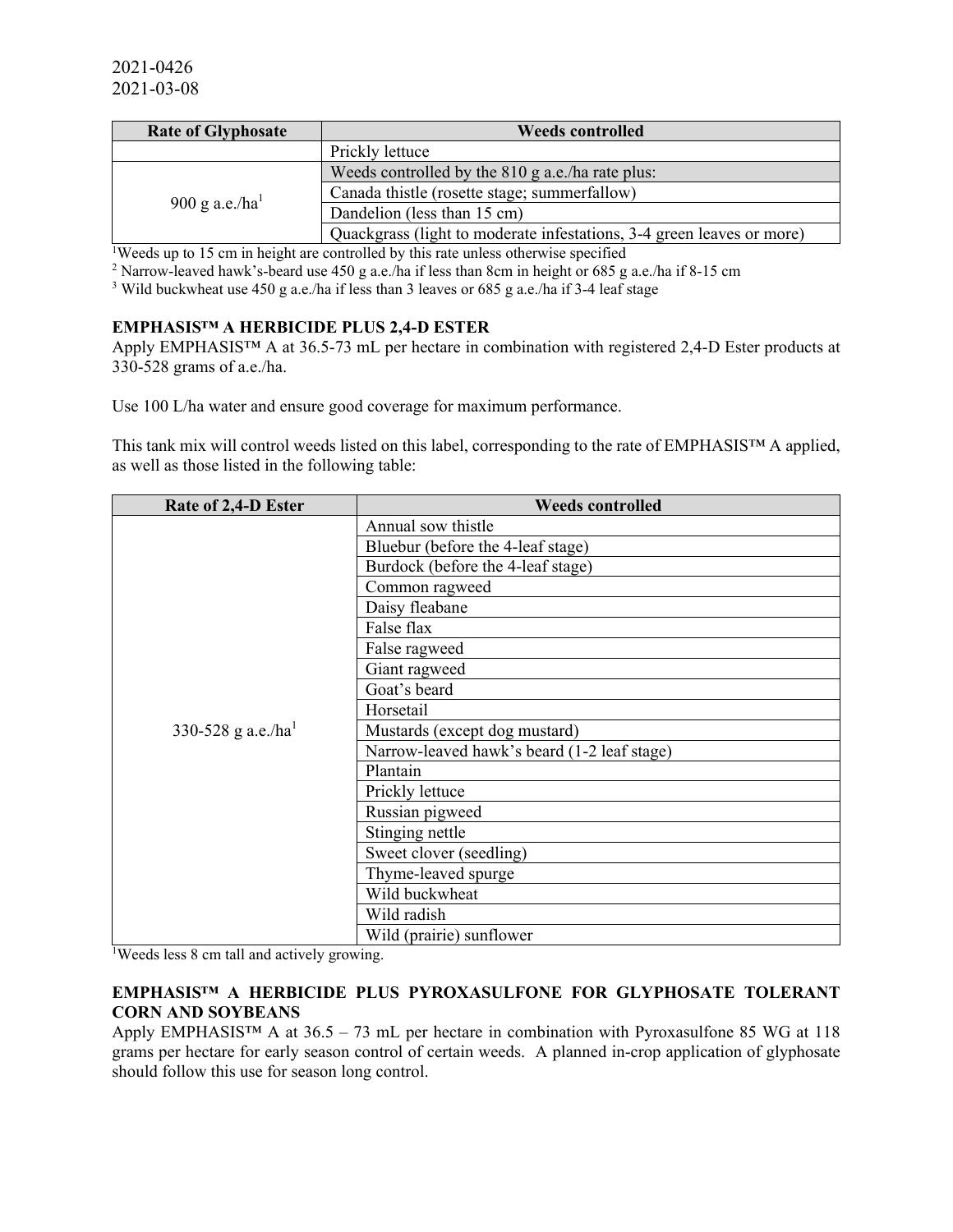Use 100 L/ha water and ensure good coverage for maximum performance.

This tank mix will control weeds listed on this label, corresponding to the rate of EMPHASIS™ A applied, as well as those listed in the following table.

| <b>Rate of Pyroxasulfone 85WG</b> | <b>Weeds controlled</b>      |  |  |
|-----------------------------------|------------------------------|--|--|
|                                   | Barnyard grass               |  |  |
|                                   | Common ragweed               |  |  |
|                                   | Downy brome                  |  |  |
|                                   | Giant foxtail                |  |  |
|                                   | Green foxtail                |  |  |
| $118$ g/ha <sup>1</sup>           | Green pigweed                |  |  |
|                                   | Italian ryegrass             |  |  |
|                                   | Japanese brome               |  |  |
|                                   | Large crabgrass              |  |  |
|                                   | Yellow foxtail               |  |  |
|                                   | Wild oats (suppression)      |  |  |
|                                   | Wild buckwheat (suppression) |  |  |

<sup>1</sup>This rate provides early season control only. An in-crop application of glyphosate will be needed for season long control.

## **EMPHASIS™ A HERBICIDE PLUS BROMOXYNIL CONTAINING PRODUCTS FOR BURNDOWN CONTROL OF VOLUNTEER CANOLA (ALL TYPES)**

This tank mix provides burndown control of volunteer canola prior to seeding canola crops.

Apply EMPHASIS<sup>TM</sup> A at  $36.5 - 73$  mL per hectare in combination with listed bromoxynil products at 140 grams per hectare. Registered glyphosate products can be added to this tank mix at 450-900 g a.e./ha.

EMPHASIS<sup>TM</sup> A + bromoxynil products will control volunteer canola (all types including LibertyLink<sup>®</sup>, Clearfield<sup>®</sup>, and Roundup Ready<sup>®</sup>) from cotyledon stage up to the 4-leaf stage.

Use 100 L/ha water and ensure good coverage for maximum performance.

No adjuvant required when using this tank-mix with glyphosate.

See table below for rates of bromoxynil containing products based on concentration:

| <b>Products</b>                 | Rate/Hectare |
|---------------------------------|--------------|
| $235 \text{ g/L}$               | $600$ mL     |
| NuFarm Koril® 235 or            |              |
| Bromotril® II 240 EC            |              |
| $240$ g/L                       | 584 mL       |
| IPCO Brotex <sup>®</sup> 240 or |              |
| Bromotril® 240 EC               |              |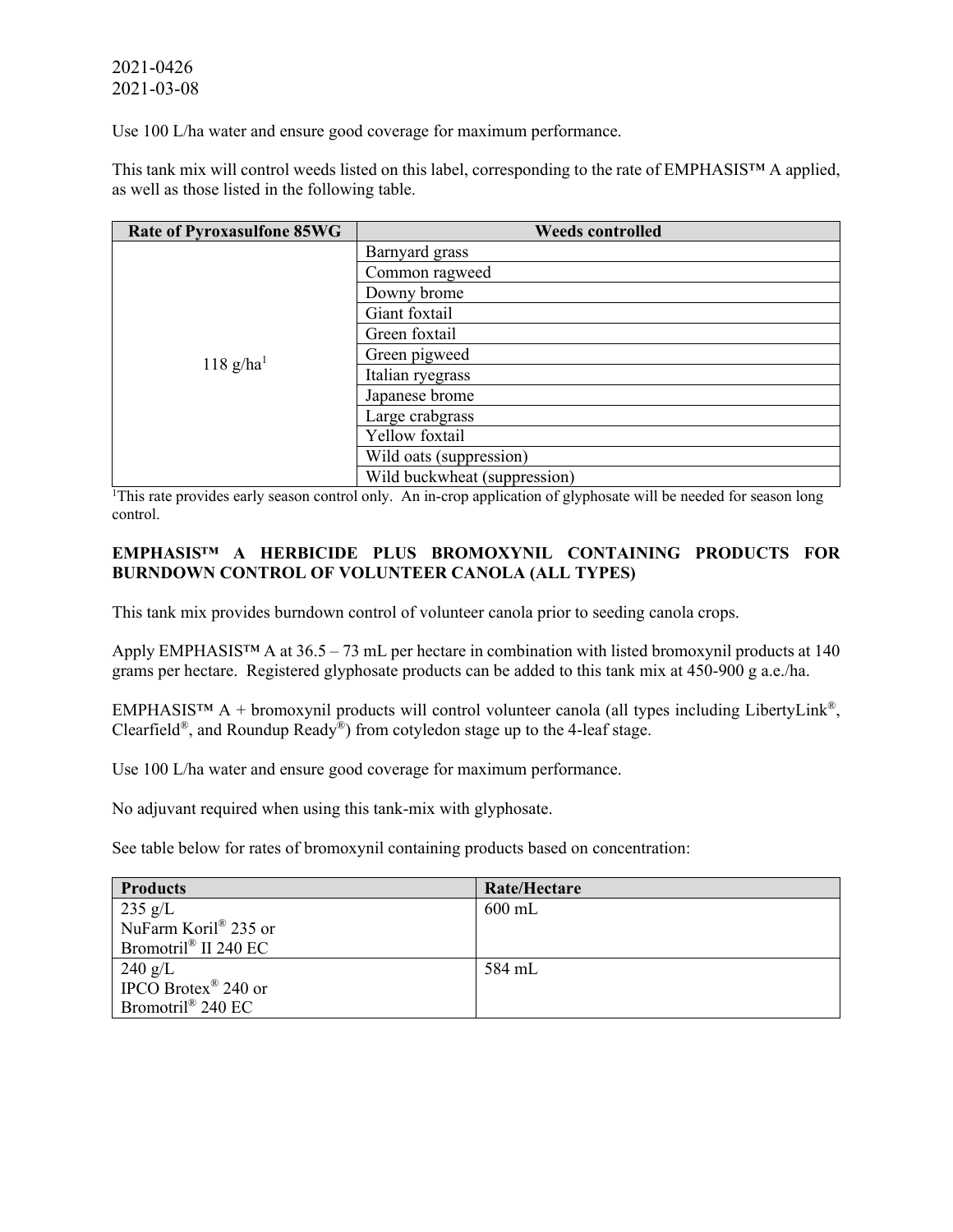### **EMPHASIS™ A HERBICIDE PLUS EXPRESS® SG HERBICIDE PLUS GLYPHOSATE**

For control of broadleaf weeds and grasses in fallow and pre-seed to spring wheat (including durum), winter wheat, spring barley, oats and pulse crops (including chickpea, dry bean, faba bean, field pea, lentil, lupin and soybean).

With any chemfallow treatment, allow at least 10 days to elapse between treatment and tillage. Only weeds emerged at time of application will be controlled.

Fields treated with this tank mix can be seeded to spring wheat (including durum), winter wheat, spring barley, oats or pulse crops (including chickpea, dry bean, faba bean, field pea, lentil, lupin and soybean) a minimum of 24 hours after application.

### **Injury to pulse crops may occur on coarse-textured soils, low in organic matter (less than 3%), or in fields with variable soils, gravely areas, sandy areas or eroded knolls. Avoid planting pulse crops in soils containing more than 50% sand.**

Apply EMPHASIS<sup>™</sup> A at  $36.5 - 117$  mL/ha with EXPRESS<sup>®</sup> SG Herbicide at 15 g/ha, tank mixed with glyphosate (present as potassium salt, isopropylamine salt, ammonium salt) at  $270 - 450$  g a.e./ha and adjuvant (where required) in a total spray volume of 100 L/ha. This tank mix will control weeds listed on this label, corresponding to the rate of EMPHASIS™ A applied, as well as those listed in the following table.

| <b>Application</b> | <b>Application</b>                                     | <b>Weeds Controlled</b>                   | <b>Weeds</b><br>Suppressed*                                                                                                                                                                                                                                                   |
|--------------------|--------------------------------------------------------|-------------------------------------------|-------------------------------------------------------------------------------------------------------------------------------------------------------------------------------------------------------------------------------------------------------------------------------|
|                    |                                                        |                                           | Scentless                                                                                                                                                                                                                                                                     |
|                    |                                                        |                                           | chamomile                                                                                                                                                                                                                                                                     |
|                    |                                                        |                                           |                                                                                                                                                                                                                                                                               |
|                    |                                                        |                                           |                                                                                                                                                                                                                                                                               |
|                    |                                                        |                                           |                                                                                                                                                                                                                                                                               |
|                    |                                                        |                                           |                                                                                                                                                                                                                                                                               |
|                    |                                                        |                                           |                                                                                                                                                                                                                                                                               |
|                    |                                                        | giant foxtail, green                      |                                                                                                                                                                                                                                                                               |
|                    |                                                        | foxtail, hemp nettle,                     |                                                                                                                                                                                                                                                                               |
|                    |                                                        |                                           |                                                                                                                                                                                                                                                                               |
|                    |                                                        |                                           |                                                                                                                                                                                                                                                                               |
|                    |                                                        |                                           |                                                                                                                                                                                                                                                                               |
|                    |                                                        | darnel, redroot                           |                                                                                                                                                                                                                                                                               |
|                    |                                                        | pigweed, Russian                          |                                                                                                                                                                                                                                                                               |
|                    |                                                        | thistle, stinkweed,                       |                                                                                                                                                                                                                                                                               |
|                    |                                                        | volunteer barley,                         |                                                                                                                                                                                                                                                                               |
|                    |                                                        | volunteer canola                          |                                                                                                                                                                                                                                                                               |
|                    |                                                        | (including)                               |                                                                                                                                                                                                                                                                               |
|                    |                                                        |                                           |                                                                                                                                                                                                                                                                               |
|                    |                                                        |                                           |                                                                                                                                                                                                                                                                               |
|                    |                                                        |                                           |                                                                                                                                                                                                                                                                               |
|                    |                                                        |                                           |                                                                                                                                                                                                                                                                               |
|                    |                                                        |                                           |                                                                                                                                                                                                                                                                               |
|                    | Rate<br>$15 \text{ g/ha}$<br>$^{+}$<br>$450$ g a.e./ha | <b>Stage</b><br>Up to 8 cm<br>Up to 15 cm | Canada fleabane,<br>common ragweed,<br>narrow leaved<br>hawk's beard<br>Dandelion, downy<br>brome, flixweed,<br>kochia, lady's<br>thumb, lamb's-<br>quarters, Persian<br>glyphosate-tolerant<br>varieties), volunteer<br>flax, volunteer<br>wheat, wild mustard,<br>wild oats |

#### **Tank mixes not requiring surfactant:**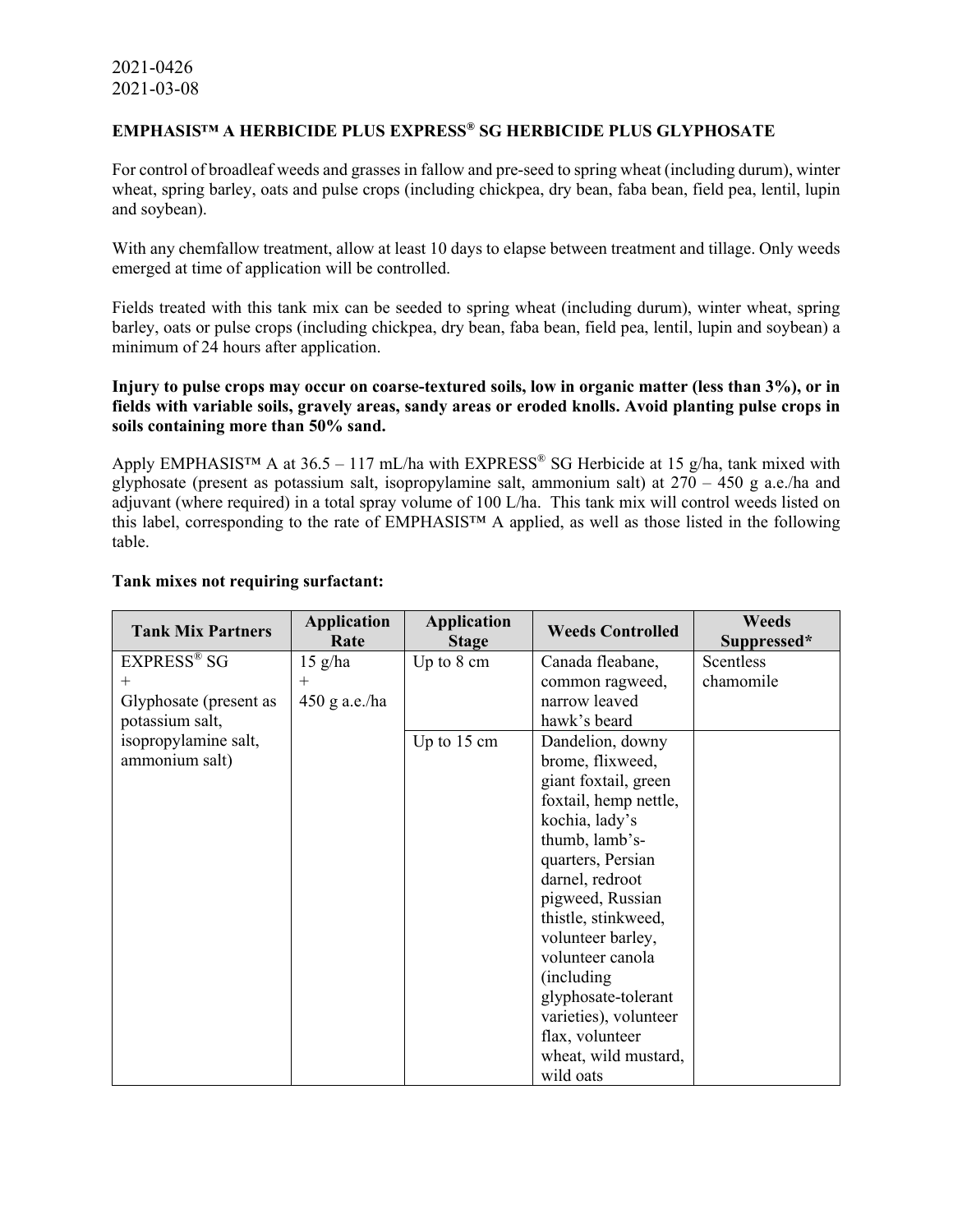| <b>Tank Mix Partners</b> | <b>Application</b><br>Rate | <b>Application</b><br><b>Stage</b> | <b>Weeds Controlled</b> | Weeds<br>Suppressed* |
|--------------------------|----------------------------|------------------------------------|-------------------------|----------------------|
|                          |                            | Up to $3$ -leaf                    | Cow cockle, wild        |                      |
|                          |                            |                                    | buckwheat               |                      |
|                          |                            | Up to $8$ -leaf                    | Common chickweed        |                      |
|                          |                            | Rosette                            |                         | Canada thistle,      |
|                          |                            |                                    |                         | White cockle         |

### **Tank mixes requiring surfactant:**

| <b>Tank Mix Partners</b>                                                                                                                             | <b>Application</b><br>Rate                                  | <b>Application</b><br><b>Stage</b> | <b>Weeds Controlled</b>                                                                                                                                              | <b>Weeds</b><br>Suppressed*         |
|------------------------------------------------------------------------------------------------------------------------------------------------------|-------------------------------------------------------------|------------------------------------|----------------------------------------------------------------------------------------------------------------------------------------------------------------------|-------------------------------------|
| <b>EXPRESS®</b> SG<br>$^+$<br>Glyphosate (present as                                                                                                 | $15$ g/ha<br>$+$<br>$270$ g a.e./ha                         | Any stage                          | Volunteer canola<br>(including)<br>glyphosate-tolerant)                                                                                                              |                                     |
| potassium salt,<br>isopropylamine salt,                                                                                                              |                                                             | Seedlings and<br>rosettes          |                                                                                                                                                                      | Narrow leaved<br>hawk's beard       |
| ammonium salt)<br>$^{+}$<br>Agral <sup>®</sup> 90                                                                                                    | $+$<br>$0.35\%$ v/v                                         | Up to 8 cm                         | Green foxtail, lady's<br>thumb, stinkweed,<br>volunteer barley,<br>volunteer wheat,<br>wild buckwheat (1-3<br>leaf), wild mustard,<br>wild oats $(1-3 \text{ leaf})$ |                                     |
|                                                                                                                                                      |                                                             | Up to 10 cm                        | Kochia, lamb's<br>quarters                                                                                                                                           | Redroot pigweed,<br>Russian thistle |
| <b>EXPRESS®</b> SG<br>$^{+}$<br>Glyphosate (present as<br>potassium salt,<br>isopropylamine salt,<br>ammonium salt)<br>$^+$<br>Agral <sup>®</sup> 90 | $15$ g/ha<br>$+$<br>360 g a.e./ha<br>$^{+}$<br>$0.35\%$ v/v | Rosettes (non-<br>flowering)       | Dandelion (top<br>growth)                                                                                                                                            | Canada thistle<br>(top growth)      |

\*Weed suppression is a visual reduction in weed competition (reduced population or vigour) as compared to an untreated area. Degree of suppression will vary with size of weed and environmental conditions prior to and following treatment.

Consult the labels of tank mix partners for specific instructions of "Directions for Use" and restrictions.

# **EMPHASIS™ A PLUS NC-0050 Herbicide PLUS GLYPHOSATE**

For use in the Prairie provinces and the Interior of British Columbia (including the Peace River Region) prior to seeding spring wheat (including durum) winter wheat, spring barley, oats and pulse crops (including chickpea, dry bean, faba bean, field pea, lentil, lupin and soybean) and for chemfallow applications.

With any chemfallow treatment, allow at least 10 days to elapse between treatment and tillage. Only weeds emerged at time of application will be controlled.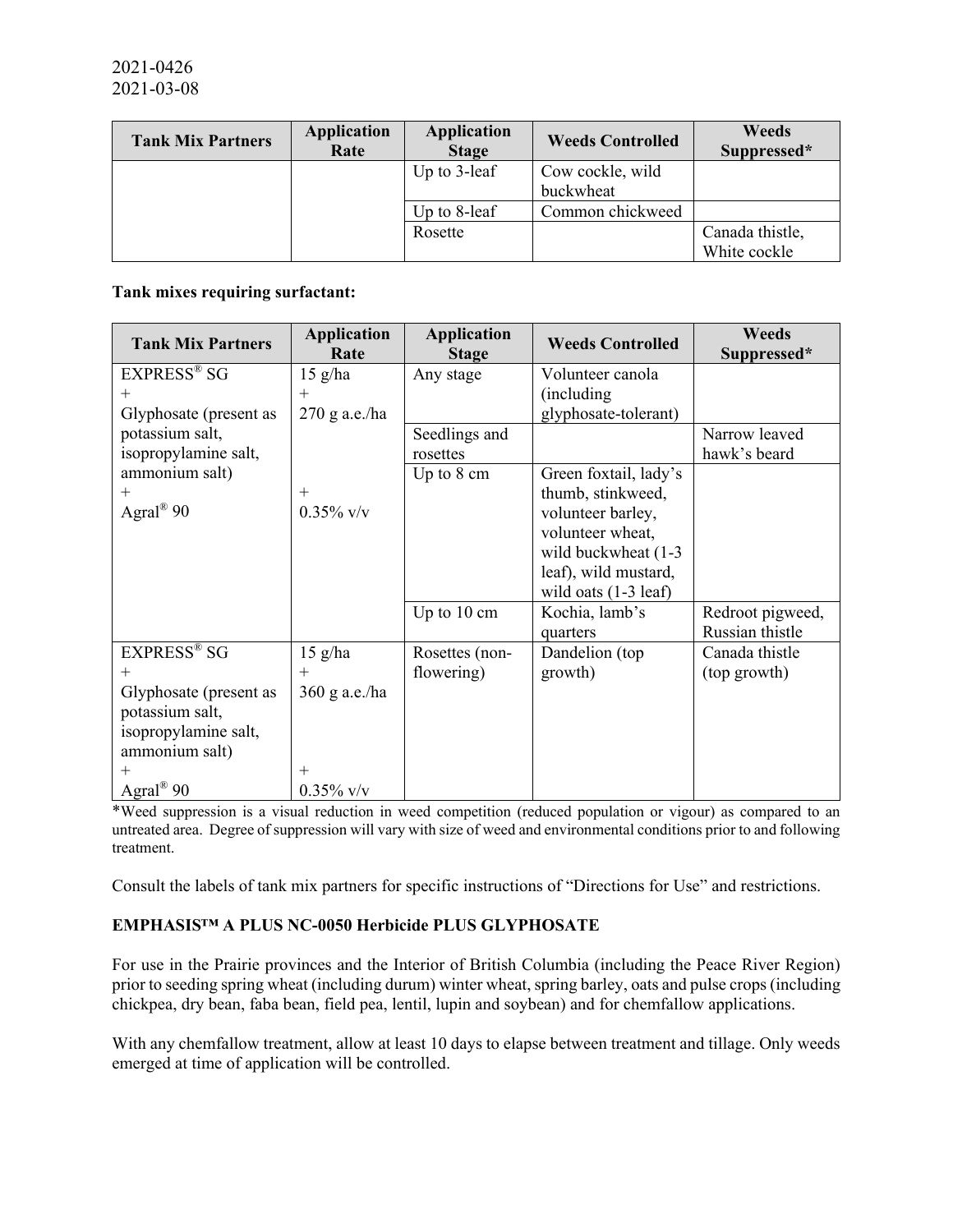Fields treated with this tank mix can be seeded to spring wheat (including durum), winter wheat, spring barley, oats or pulse crops (including chickpea, dry bean, faba bean, field pea, lentil, lupin and soybean) a minimum of 24 hours after application.

### **Injury to pulse crops may occur on coarse-textured soils, low in organic matter (less than 3%), or in fields with variable soils, gravely areas, sandy areas or eroded knolls. Avoid planting pulse crops in soils containing more than 50% sand.**

Apply EMPHASIS<sup>™</sup> A at  $36.5 - 117$  mL/ha with NC-0050 Herbicide at 15 g/ha, tank mixed with glyphosate (present as potassium salt, isopropylamine salt, ammonium salt) at  $270 - 450$  g a.e./ha and adjuvant (where required) in a total spray volume of 100 L/ha. This tank mix will control weeds listed on this label, corresponding to the rate of EMPHASIS™ A applied, as well as those listed in the following table.

### **Tank mixes not requiring surfactant:**

| <b>Tank Mix Partners</b> | <b>Application</b> | <b>Application</b> | <b>Weeds Controlled</b> | <b>Weeds</b>    |
|--------------------------|--------------------|--------------------|-------------------------|-----------------|
|                          | Rate               | <b>Stage</b>       |                         | Suppressed*     |
| NC-0050 Herbicide        | $15$ g/ha          | Up to 8 cm         | Canada fleabane,        | Scentless       |
| $^{+}$                   | $^{+}$             |                    | common ragweed,         | chamomile       |
| Glyphosate (present as   | $450$ g a.e./ha    |                    | narrow leaved           |                 |
| potassium salt,          |                    |                    | hawk's beard            |                 |
| isopropylamine salt,     |                    | Up to 15 cm        | Dandelion, downy        |                 |
| ammonium salt)           |                    |                    | brome, flixweed,        |                 |
|                          |                    |                    | giant foxtail, green    |                 |
|                          |                    |                    | foxtail, hemp nettle,   |                 |
|                          |                    |                    | kochia, lady's          |                 |
|                          |                    |                    | thumb, lamb's-          |                 |
|                          |                    |                    | quarters, Persian       |                 |
|                          |                    |                    | darnel, redroot         |                 |
|                          |                    |                    | pigweed, Russian        |                 |
|                          |                    |                    | thistle, stinkweed,     |                 |
|                          |                    |                    | volunteer barley,       |                 |
|                          |                    |                    | volunteer canola        |                 |
|                          |                    |                    | (including              |                 |
|                          |                    |                    | glyphosate-tolerant     |                 |
|                          |                    |                    | varieties), volunteer   |                 |
|                          |                    |                    | flax, volunteer         |                 |
|                          |                    |                    | wheat, wild mustard,    |                 |
|                          |                    |                    | wild oats               |                 |
|                          |                    | Up to 3-leaf       | Cow cockle, wild        |                 |
|                          |                    |                    | buckwheat               |                 |
|                          |                    | Rosette            |                         | Canada thistle, |
|                          |                    |                    |                         | White cockle    |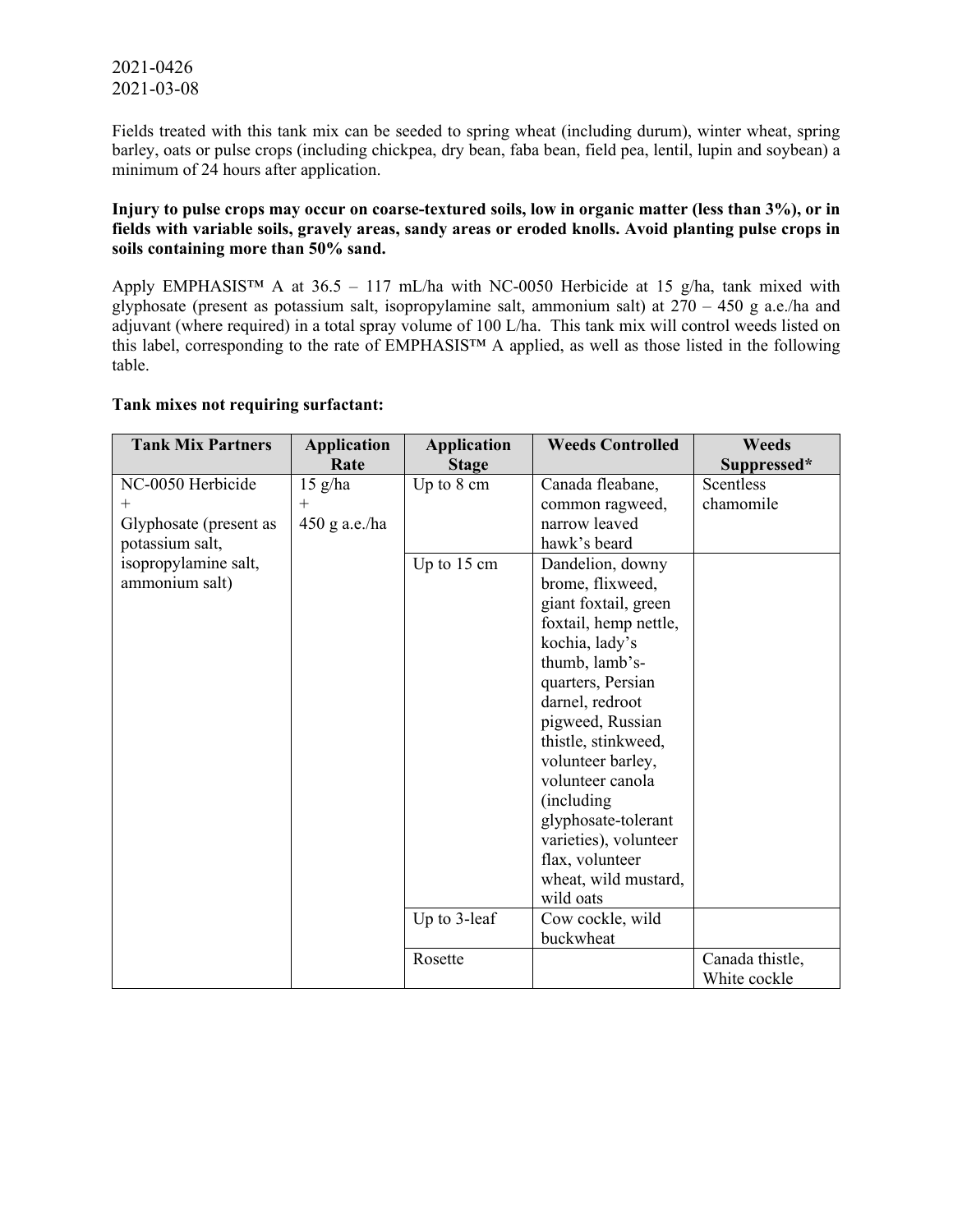### **Tank mixes requiring surfactant:**

| <b>Tank Mix Partners</b> | <b>Application</b> | <b>Application</b> | <b>Weeds Controlled</b>        | Weeds            |
|--------------------------|--------------------|--------------------|--------------------------------|------------------|
|                          | Rate               | <b>Stage</b>       |                                | Suppressed*      |
| NC-0050 Herbicide        | $15$ g/ha          | Any stage          | Volunteer canola               |                  |
| $^+$                     | $+$                |                    | (including)                    |                  |
| Glyphosate (present as   | 270 g a.e./ha      |                    | glyphosate-tolerant)           |                  |
| potassium salt,          |                    | Seedlings and      |                                | Narrow leaved    |
| isopropylamine salt,     |                    | rosettes           |                                | hawk's beard     |
| ammonium salt)           |                    | Up to 8 cm         | Green foxtail, lady's          |                  |
|                          | $^{+}$             |                    | thumb, stinkweed,              |                  |
| Agral <sup>®</sup> 90    | $0.35\%$ v/v       |                    | volunteer barley,              |                  |
|                          |                    |                    | volunteer wheat,               |                  |
|                          |                    |                    | wild buckwheat (1-3)           |                  |
|                          |                    |                    | leaf), wild mustard,           |                  |
|                          |                    |                    | wild oats $(1-3 \text{ leaf})$ |                  |
|                          |                    | Up to 10 cm        | Kochia, lamb's                 | Redroot pigweed, |
|                          |                    |                    | quarters                       | Russian thistle  |
| NC-0050 Herbicide        | $15$ g/ha          | Rosettes (non-     | Dandelion (top                 | Canada thistle   |
|                          | $+$                | flowering)         | growth)                        | (top growth)     |
| Glyphosate (present as   | $360$ g a.e./ha    |                    |                                |                  |
| potassium salt,          |                    |                    |                                |                  |
| isopropylamine salt,     |                    |                    |                                |                  |
| ammonium salt)           |                    |                    |                                |                  |
| $^+$                     | $^{+}$             |                    |                                |                  |
| Agral <sup>®</sup> 90    | $0.35\%$ v/v       |                    |                                |                  |

\*Weed suppression is a visual reduction in weed competition (reduced population or vigour) as compared to an untreated area. Degree of suppression will vary with size of weed and environmental conditions prior to and following treatment.

Consult the labels of tank mix partners for specific instructions of "Directions for Use" and restrictions.

# **EMPHASIS™ A HERBICIDE PLUS EXPRESS® FX HERBICIDE OR DB-878 HERBICIDE OR INTRUVIXTM A HERBICIDE PLUS GLYPHOSATE**

For use in the Prairie provinces and the interior of British Columbia (including the Peace River Region) prior to seeding wheat (spring, durum and winter), spring barley and oats and for chemfallow applications.

With any chemfallow treatment allow at least 10 days to elapse between treatment and tillage. Only weeds emerged at time of application will be controlled.

Treated fields can be seeded to wheat (spring, durum and winter), spring barley or oats a minimum of 24 hours after application.

Apply EMPHASIS<sup>™</sup> A at 36.5 – 117 mL/ha with EXPRESS<sup>®</sup> FX Herbicide or DB-878 Herbicide or INTRUVIX<sup>TM</sup> A Herbicide at 115 g/ha, tank mixed with glyphosate (present as potassium salt, isopropylamine salt, ammonium salt) at  $270 - 450$  g a.e./ha and adjuvant (where required) in a total spray volume of 100 L/ha. This tank mix will control weeds listed on this label, corresponding to the rate of EMPHASIS™ A applied, as well as those listed in the following table.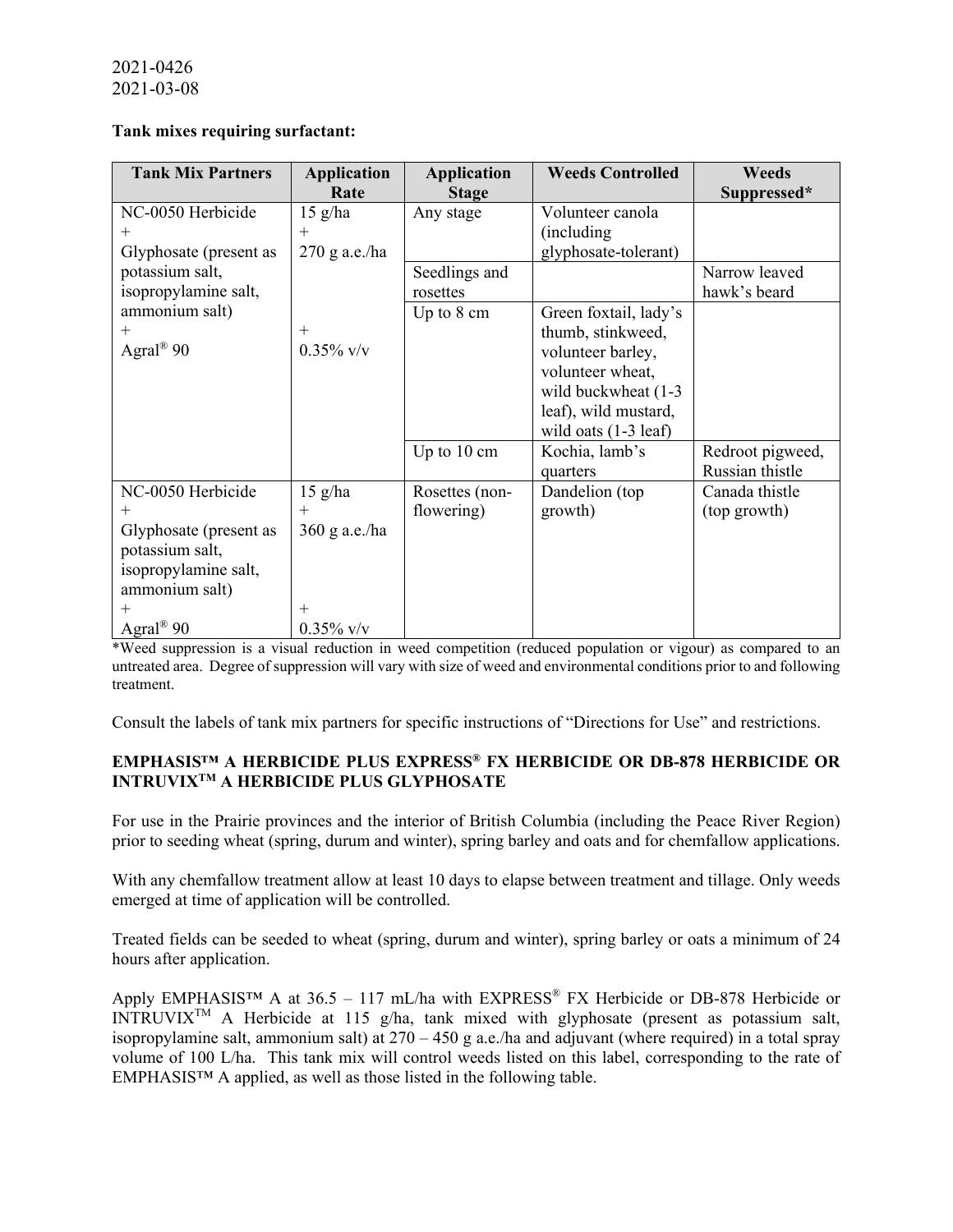# **Tank mixes not requiring surfactant:**

| <b>EXPRESS® FX</b><br>$115$ g/ha<br>Up to $8 \text{ cm}$<br>Canada fleabane, common<br>Scentless<br>Herbicide or<br>ragweed, kochia (including<br>chamomile                                                                                                                                                                                                                                                                                                                                                                                                                                                                                                                                        | <b>Tank Mix</b>           | <b>Application</b> | <b>Application</b> | <b>Weeds Controlled</b> | <b>Weeds</b>                                   |
|----------------------------------------------------------------------------------------------------------------------------------------------------------------------------------------------------------------------------------------------------------------------------------------------------------------------------------------------------------------------------------------------------------------------------------------------------------------------------------------------------------------------------------------------------------------------------------------------------------------------------------------------------------------------------------------------------|---------------------------|--------------------|--------------------|-------------------------|------------------------------------------------|
| resistant biotypes), narrow<br>Herbicide or<br><b>INTRUVIXTM</b><br>leaved hawk's beard<br>A Herbicide<br>Up to $15 \text{ cm}$<br>Dandelion, downy brome,<br>flixweed, giant foxtail, green<br>$+$<br>$^{+}$<br>$450$ g a.e./ha<br>Glyphosate<br>foxtail, hemp nettle, lady's<br>(present as<br>thumb, lamb's-quarters,<br>potassium salt,<br>Persian darnel, redroot<br>isopropylamine<br>pigweed, Russian thistle,<br>salt, or<br>stinkweed, volunteer barley,<br>ammonium salt)<br>volunteer canola (including<br>glyphosate-tolerant varieties),<br>volunteer flax, volunteer<br>wheat, wild mustard, wild<br>oats<br>Up to 3-leaf<br>Cow cockle<br>Up to 8-leaf<br>Wild buckwheat<br>Rosette | <b>Partners</b><br>DB-878 | Rate               | <b>Stage</b>       | Group 2 and Group 9     | Suppressed*<br>Canada thistle,<br>white cockle |

# **Tank mixes requiring surfactant:**

| <b>Tank Mix</b>         | <b>Application</b> | <b>Application</b>   | <b>Weeds Controlled</b>        | <b>Weeds</b>    |
|-------------------------|--------------------|----------------------|--------------------------------|-----------------|
| <b>Partners</b>         | Rate               | <b>Stage</b>         |                                | Suppressed*     |
| EXPRESS <sup>®</sup> FX | $115$ g/ha         | Any stage            | Volunteer canola (including    |                 |
| Herbicide or            |                    |                      | glyphosate-tolerant)           |                 |
| DB-878                  |                    | Seedlings            |                                | Narrow-leaved   |
| Herbicide or            |                    | and rosettes         |                                | hawk's beard    |
| <b>INTRUVIXTM</b>       |                    | Up to $8 \text{ cm}$ | Green foxtail, kochia          |                 |
| A Herbicide             |                    |                      | (including Group 2 and         |                 |
| $^+$                    | $^{+}$             |                      | Group 9 resistant biotypes),   |                 |
| Glyphosate              | $270$ g a.e./ha    |                      | lady's thumb, stinkweed,       |                 |
| (present as             |                    |                      | volunteer barley, volunteer    |                 |
| potassium salt,         |                    |                      | wheat, wild buckwheat (1-3)    |                 |
| isopropylamine          |                    |                      | leaf), wild mustard, wild oats |                 |
| salt, or                |                    |                      | $(1-3-leaf)$                   |                 |
| ammonium salt)          |                    | Up to 10 cm          | Lamb's-quarters                | Redroot         |
| $^{+}$                  | $^{+}$             |                      |                                | pigweed,        |
| Agral <sup>®</sup> 90   | $0.35\%$ v/v       |                      |                                | Russian thistle |
| <b>EXPRESS® FX</b>      | $115$ g/ha         | Rosettes             | Dandelion (top growth)         | Canada thistle  |
| Herbicide or            |                    | $(non-$              |                                | (top growth)    |
| DB-878                  |                    | flowering)           |                                |                 |
| Herbicide or            |                    |                      |                                |                 |
|                         |                    |                      |                                |                 |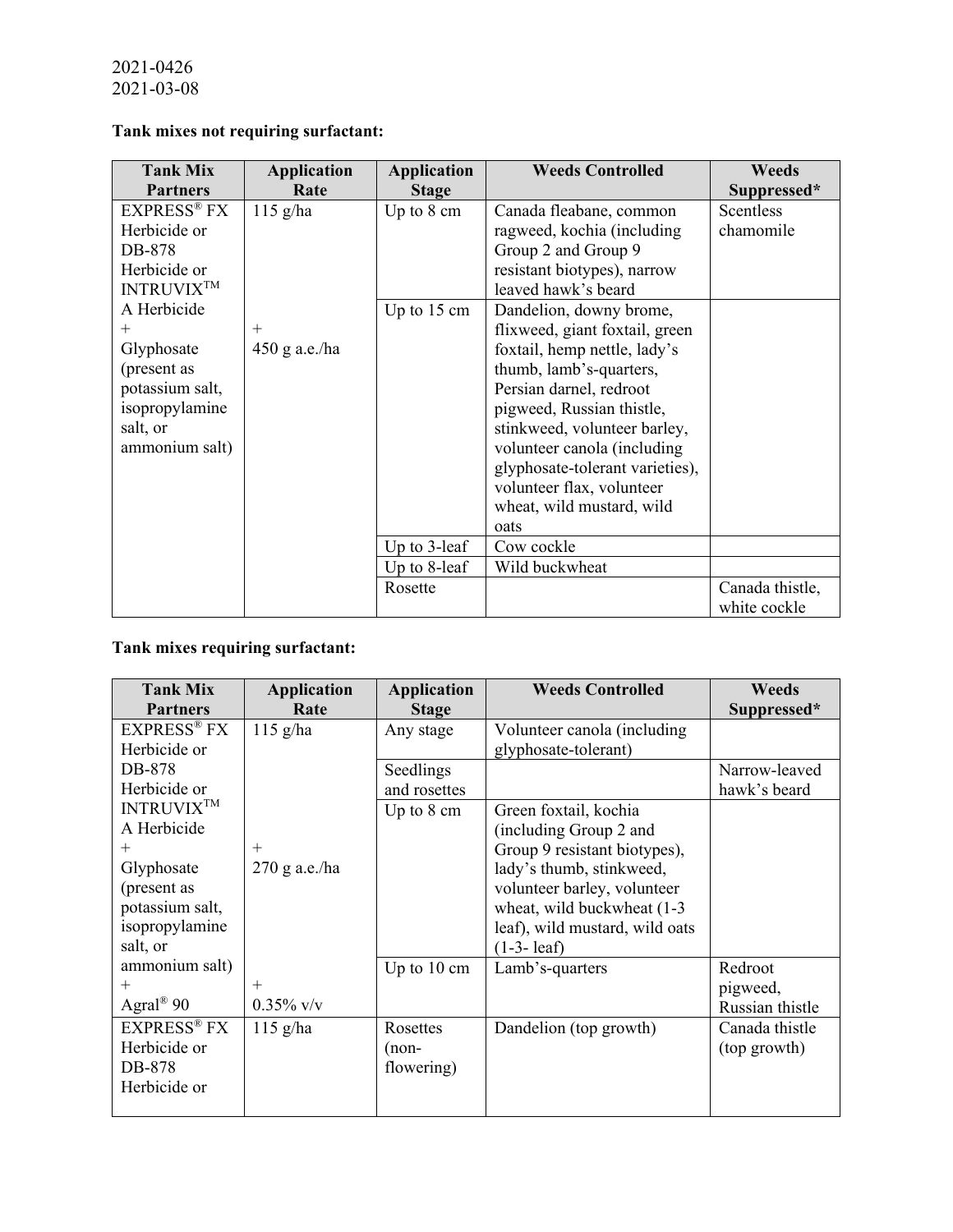| <b>Tank Mix</b>       | <b>Application</b> | <b>Application</b> | <b>Weeds Controlled</b> | <b>Weeds</b> |
|-----------------------|--------------------|--------------------|-------------------------|--------------|
| <b>Partners</b>       | Rate               | <b>Stage</b>       |                         | Suppressed*  |
| <b>INTRUVIX™A</b>     |                    |                    |                         |              |
| Herbicide             | $^{+}$             |                    |                         |              |
| $^{+}$                | $360$ g a.e./ha    |                    |                         |              |
| Glyphosate            |                    |                    |                         |              |
| (present as           |                    |                    |                         |              |
| potassium salt,       |                    |                    |                         |              |
| isopropylamine        |                    |                    |                         |              |
| salt, or              |                    |                    |                         |              |
| ammonium salt)        |                    |                    |                         |              |
| $^{+}$                | $^{+}$             |                    |                         |              |
| Agral <sup>®</sup> 90 | $0.35\%$ v/v       |                    |                         |              |

\*Weed suppression is a visual reduction in weed competition (reduced population or vigour) as compared to an untreated area. Degree of suppression will vary with size of weed and environmental conditions prior to and following treatment.

When applied as a tank-mix combination, read and observe all label directions, including rates, personal protective equipment, restrictions and precautions for each product used in the tank-mix. Always use in accordance with the most restrictive label restrictions and precautions of all tank mix partners.

NOTE: If rain occurs soon after application control may be reduced. Environmental conditions that slow the drying of the spray mixture on the foliage such as high relative humidity, cool air temperatures or cloud cover, may increase the time required for absorption.

## **EMPHASIS™ A HERBICIDE PLUS EXPRESS® PRO HERBICIDE OR NC-00439 HERBICIDE PLUS GLYPHOSATE**

For use in the Prairie provinces, Peace River Region and the Interior of British Columbia prior to seeding wheat (spring, durum and winter) and spring barley and for chemfallow applications.

With any chemfallow treatment, allow at least 10 days to elapse between treatment and tillage. Only weeds emerged at time of application will be controlled.

Treated fields can be seeded to wheat (spring, durum and winter) or spring barley a minimum of 24 hours after application.

Apply EMPHASIS™ A at 36.5 – 117 mL/ha with EXPRESS<sup>®</sup> PRO Herbicide or NC-00439 Herbicide at 17.5 g/ha, tank mixed with glyphosate (present as potassium salt, isopropylamine salt, ammonium salt or trimethylsulfonium salt) at 270 – 450 g a.e./ha and adjuvant (where required) in a total spray volume of 100 L/ha. This tank mix will control weeds listed on this label, corresponding to the rate of EMPHASIS™ A applied, as well as those listed in the following table.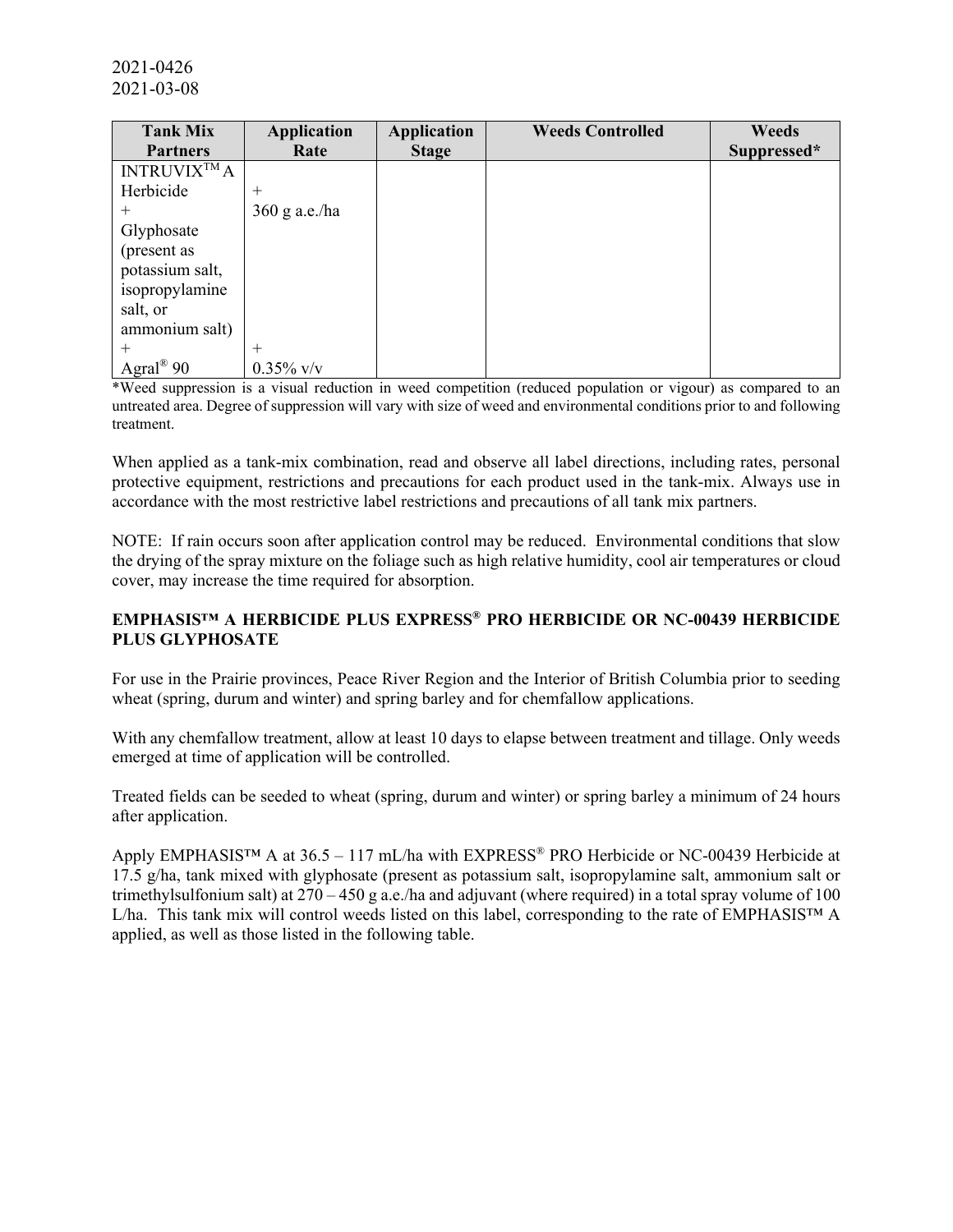# **Tank mixes not requiring surfactant:**

| <b>Tank Mix</b>     | <b>Application</b> | <b>Application</b>    | <b>Weeds Controlled</b>                  | <b>Weeds</b>            |
|---------------------|--------------------|-----------------------|------------------------------------------|-------------------------|
| <b>Partners</b>     | Rate               | <b>Stage</b>          |                                          | Suppressed <sup>*</sup> |
| <b>EXPRESS® PRO</b> | $17.5$ g/ha        | Up to $8 \text{ cm}$  | Canada fleabane, cleavers <sup>R</sup> , | Night                   |
| Herbicide or NC-    |                    |                       | common ragweed, narrow-                  | flowering               |
| 00439 Herbicide     |                    |                       | leaved hawk's beard <sup>R</sup> ,       | catchfly                |
| $^{+}$              | $^{+}$             |                       | scentless chamomile                      |                         |
| Glyphosate          | $450$ g a.e./ha    | $1-6$ leaf            | Chickweed                                |                         |
| (present as         |                    | Up to $15 \text{ cm}$ | Dandelion <sup>R</sup> , downy brome,    |                         |
| potassium salt,     |                    |                       | flixweed, giant foxtail,                 |                         |
| isopropylamine      |                    |                       | green foxtail, hemp nettle,              |                         |
| salt, ammonium      |                    |                       | kochia, lady's thumb,                    |                         |
| salt or             |                    |                       | lamb's-quarters, Persian                 |                         |
| trimethylsulfonium  |                    |                       | darnel, redroot pigweed,                 |                         |
| salt)               |                    |                       | Russian thistle, stinkweed,              |                         |
|                     |                    |                       | volunteer barley, volunteer              |                         |
|                     |                    |                       | canola <sup>R</sup> (including           |                         |
|                     |                    |                       | glyphosate-tolerant                      |                         |
|                     |                    |                       | varieties), volunteer flax,              |                         |
|                     |                    |                       | volunteer wheat, wild                    |                         |
|                     |                    |                       | mustard, wild oats                       |                         |
|                     |                    | Up to $3$ -leaf       | Cow cockle, wild                         |                         |
|                     |                    |                       | buckwheat                                |                         |
|                     |                    | Rosette               | White cockle                             | Canada thistle          |

# **Tank mixes requiring surfactant:**

| <b>Tank Mix</b>       | <b>Application</b> | <b>Application</b>    | <b>Weeds Controlled</b>             | <b>Weeds</b>    |
|-----------------------|--------------------|-----------------------|-------------------------------------|-----------------|
| <b>Partners</b>       | Rate               | <b>Stage</b>          |                                     | Suppressed*     |
| <b>EXPRESS® PRO</b>   | $17.5$ g/ha        | Seedlings             |                                     | Narrow-leaved   |
| Herbicide or NC-      |                    | and rosettes          |                                     | hawk's beard    |
| 00439 Herbicide       |                    | Up to $8 \text{ cm}$  | Green foxtail, lady's thumb,        |                 |
| $^+$                  | $^{+}$             |                       | stinkweed, volunteer barley,        |                 |
| Glyphosate            | $270$ g a.e./ha    |                       | volunteer wheat, wild               |                 |
| (present as           |                    |                       | buckwheat (1-3 leaf), wild          |                 |
| potassium salt,       |                    |                       | mustard, wild oats (1-3-            |                 |
| isopropylamine        |                    |                       | leaf)                               |                 |
| salt, ammonium        |                    | Up to $10 \text{ cm}$ | Kochia, lamb's-quarters             | Redroot         |
| salt or               |                    |                       |                                     | pigweed,        |
| trimethylsulfonium    |                    |                       |                                     | Russian thistle |
| salt)                 |                    | Up to $15 \text{ cm}$ | Volunteer canola <sup>R</sup>       |                 |
| $^+$                  | $^{+}$             |                       | (including glyphosate)              |                 |
| Agral <sup>®</sup> 90 | $0.35\%$ v/v       |                       | tolerant)                           |                 |
| <b>EXPRESS® PRO</b>   | $17.5$ g/ha        | Rosettes              | Dandelion <sup>R</sup> (top growth) | Canada thistle  |
| Herbicide or NC-      |                    | $(non-$               |                                     | (top growth)    |
| 00439 Herbicide       |                    | flowering)            |                                     |                 |
| $^+$                  | $^{+}$             |                       |                                     |                 |
| Glyphosate            | 360 g a.e./ha      |                       |                                     |                 |
|                       |                    |                       |                                     |                 |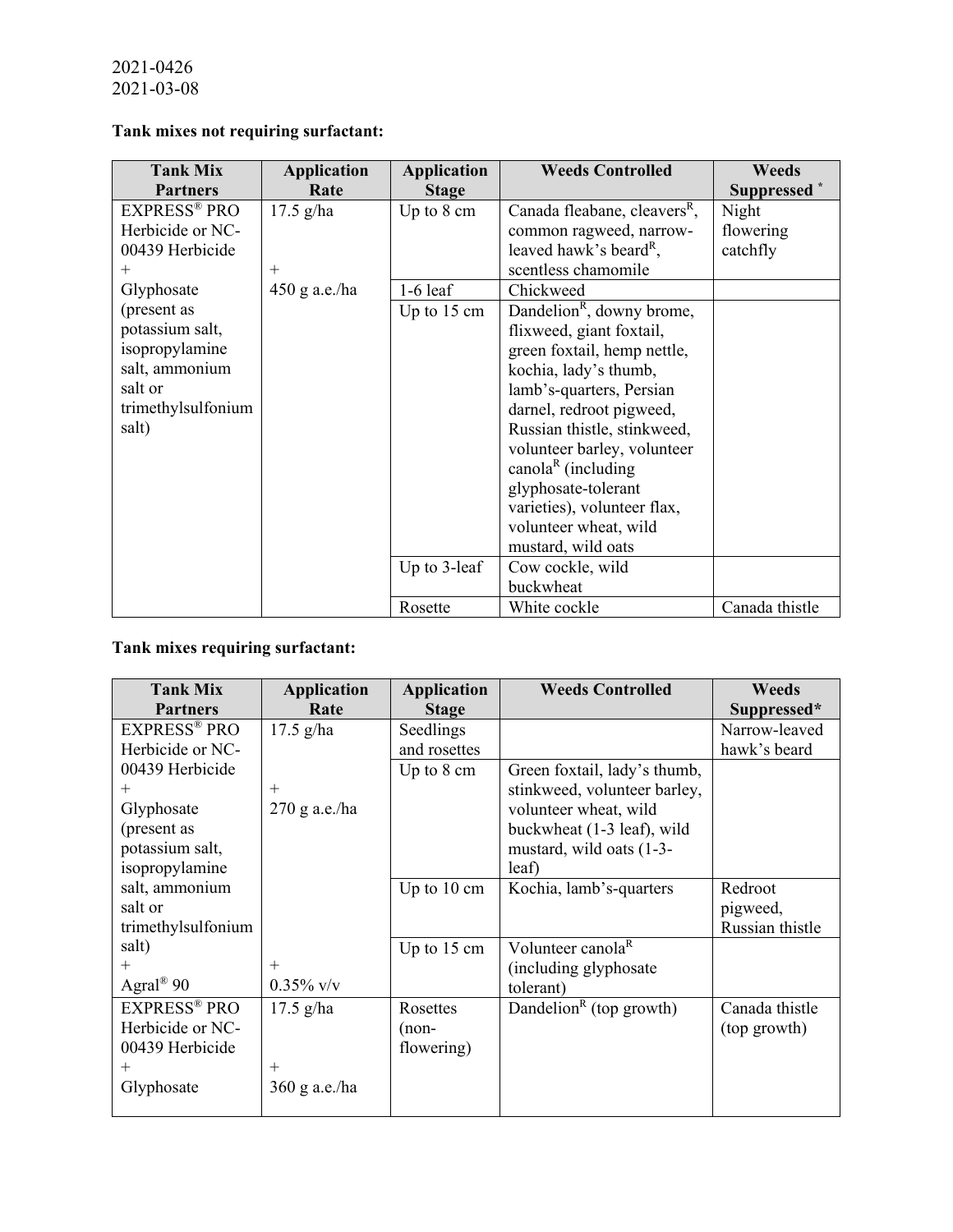| <b>Tank Mix</b>       | <b>Application</b> | <b>Application</b> | <b>Weeds Controlled</b> | <b>Weeds</b> |
|-----------------------|--------------------|--------------------|-------------------------|--------------|
| <b>Partners</b>       | Rate               | <b>Stage</b>       |                         | Suppressed*  |
| (present as           |                    |                    |                         |              |
| potassium salt,       |                    |                    |                         |              |
| isopropylamine        |                    |                    |                         |              |
| salt, ammonium        |                    |                    |                         |              |
| salt or               |                    |                    |                         |              |
| trimethylsulfonium    |                    |                    |                         |              |
| salt)                 |                    |                    |                         |              |
|                       |                    |                    |                         |              |
| Agral <sup>®</sup> 90 | $0.35\%$ v/v       |                    |                         |              |

\*Weed suppression is a visual reduction in weed competition (reduced population or vigour) as compared to an untreated area. Degree of suppression will vary with size of weed and environmental conditions prior to and following treatment.

R Residual control. Degree and duration of residual control will depend on environmental conditions at and following treatment and weed infestation levels.

When applied as a tank-mix combination, read and observe all label directions, including rates, personal protective equipment, restrictions and precautions for each product used in the tank-mix. Always use in accordance with the most restrictive label restrictions and precautions of all tank mix partners.

# **EMPHASIS™ A HERBICIDE PLUS COMMAND® 360ME**

For use as part of an integrated approach for the control of weeds in herbicide-tolerant canola varieties. Application of a post emergence herbicide (e.g., a herbicide to which the canola variety is tolerant) is recommended.

Apply as a single, soil-applied application prior to seeding canola.

Apply in a minimum of 100 L of water per hectare.

Do not incorporate.

Do not apply to sandy soil. Control may be reduced in high organic matter soils.

This tank mix requires the addition of Agral<sup>®</sup> 90 or Ag-Surf<sup>®</sup> at 0.25% v/v (0.25 litres per 100 litres of spray solution) or use Merge at 1% v/v (1 litre per 100 litres of spray solution).

Apply EMPHASIS<sup>TM</sup> A at  $36.5 - 117$  mL/ha with COMMAND 360ME at  $0.25 - 0.33$  L/ha in a total spray volume of 100 L/ha. This tank mix will control weeds listed on this label, corresponding to the rate of EMPHASIS™ A applied, as well as those listed in the following table.

| <b>Tank Mix Partner</b>      | <b>Application Rate</b>   | <b>Application Stage</b>                                                  | Weeds<br><b>Controlled</b>          |
|------------------------------|---------------------------|---------------------------------------------------------------------------|-------------------------------------|
| COMMAND <sup>®</sup> $360ME$ | $0.25^1$ L/ha – 0.33 L/ha | Apply as a single, soil-applied<br>application prior to seeding<br>canola | Cleavers (early-<br>season control) |

<sup>1</sup>Suppression only at 0.25 L/ha. Suppression is a visual reduction in weed competition (reduced population and/or vigor) as compared to an untreated area. Competition by weeds listed as suppressed that remain in a crop will vary depending upon factors such as crop competition, weed biotype, the number of weed seeds in the soil and the time of weed emergence relative to crop emergence.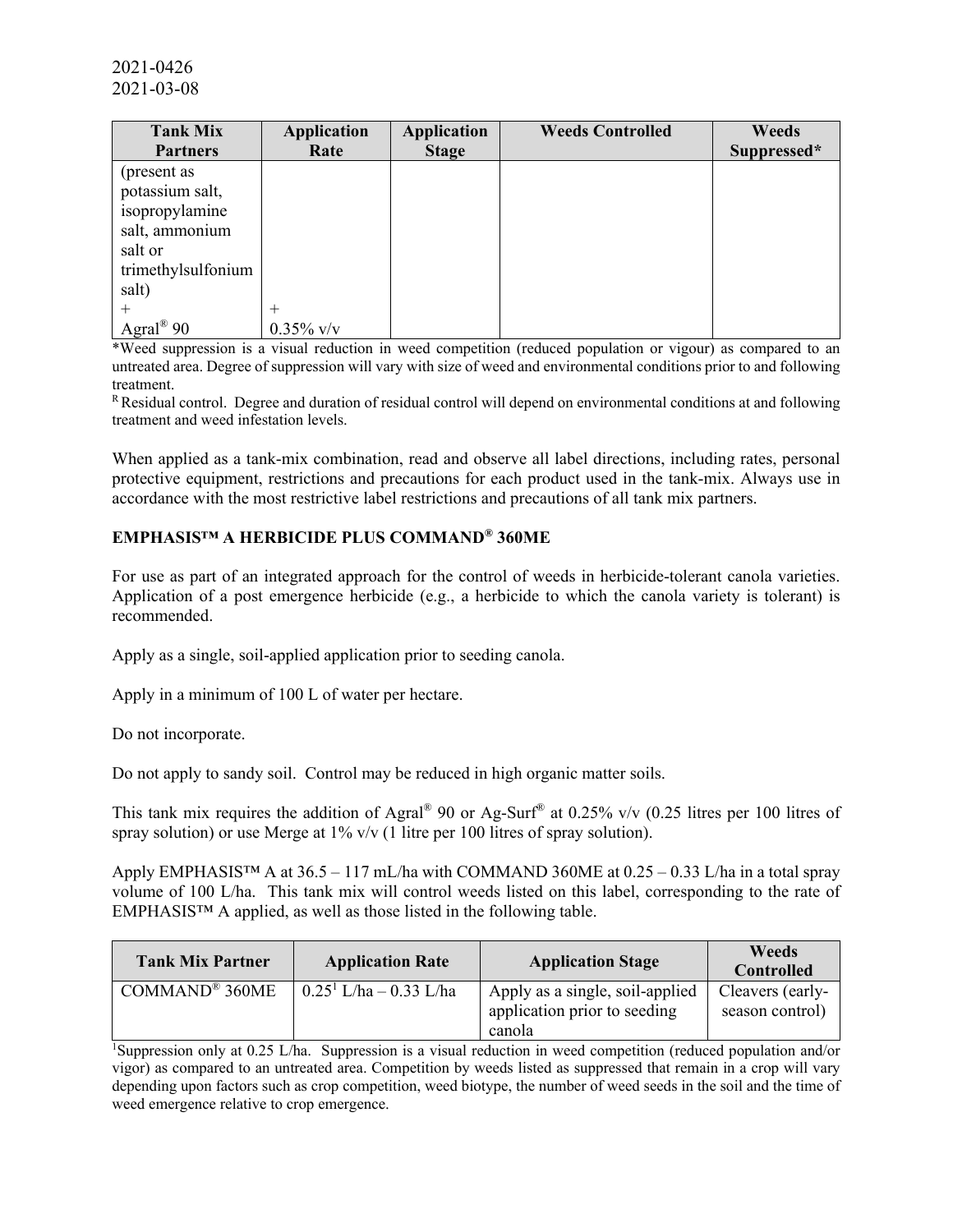Temporary whitening and/or yellowing of the crop may occur when emerging from the treated soil. Susceptible weed species may emerge from the soil but are devoid of pigmentation and plant death occurs in a short period of time.

When applied as a tank-mix combination, read and observe all label directions, including rates, personal protective equipment, restrictions and precautions for each product used in the tank-mix. Always use in accordance with the most restrictive label restrictions and precautions of all tank mix partners.

### **EMPHASIS™ A HERBICIDE PLUS COMMAND® 360ME PLUS GLYPHOSATE**

For use as part of an integrated approach for the control of weeds in herbicide-tolerant canola varieties. Application of a post emergence herbicide (e.g., a herbicide to which the canola variety is tolerant) is recommended.

Apply as a single, soil-applied application prior to seeding canola.

Apply in a minimum of 100 L of water per hectare.

Do not incorporate the tank mix.

Do not apply to sandy soil. Control may be reduced in high organic matter soils.

Apply EMPHASIS™ A at 36.5 – 117 mL/ha with COMMAND 360ME at 0.25 – 0.33 L/ha and glyphosate at 450 – 900 g a.e./ha in a total spray volume of 100 L/ha. This tank mix will control weeds listed on this label, corresponding to the rate of EMPHASIS™ A applied, as well as those listed in the following table. An adjuvant is not required for this tank mix.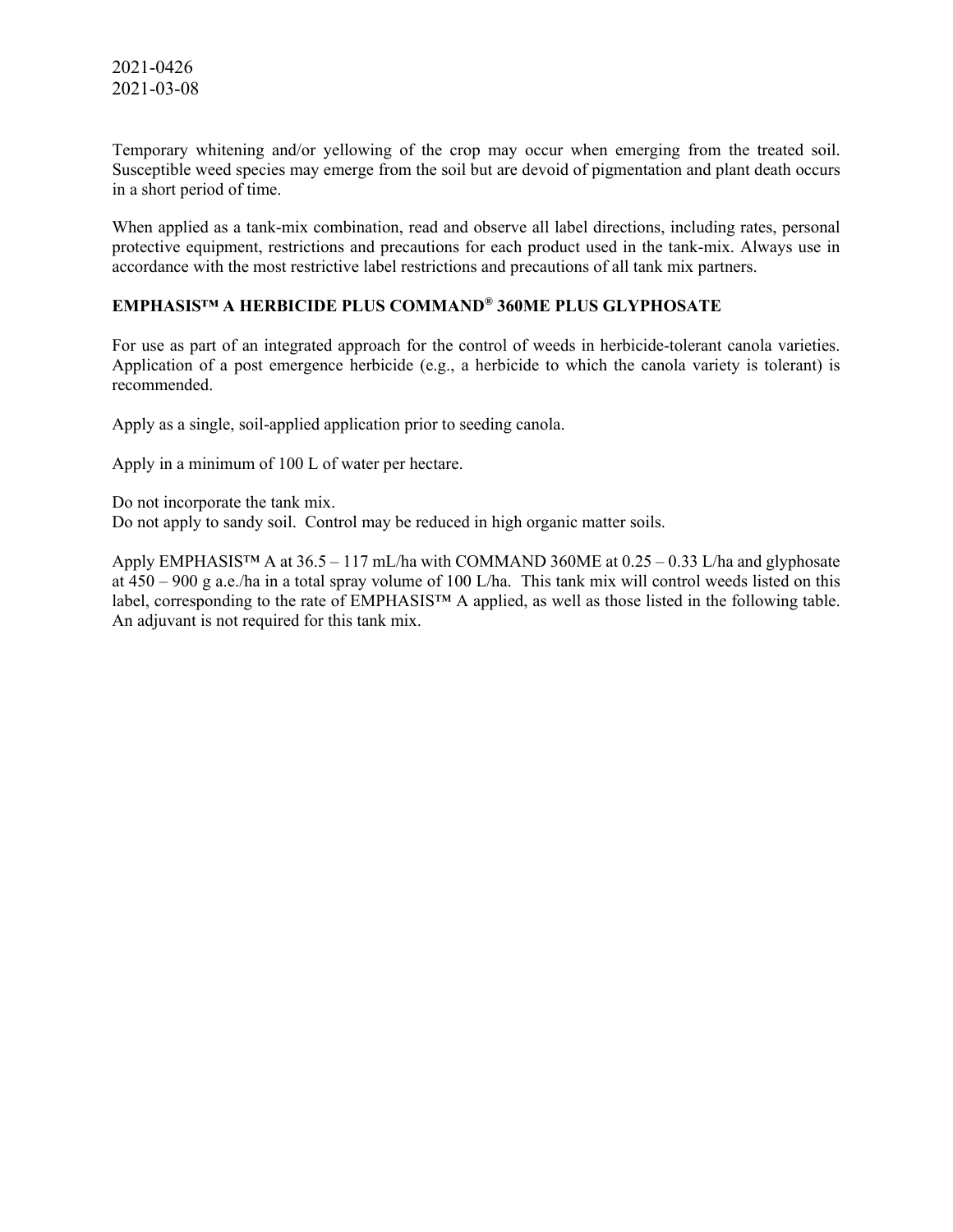| <b>Tank Mix Partner</b>    | <b>Application</b><br>Rate     | <b>Application Stage</b>           | <b>Weeds Controlled</b>                 |
|----------------------------|--------------------------------|------------------------------------|-----------------------------------------|
| COMMAND <sup>®</sup> 360ME | $0.25^1$ L/ha –<br>$0.33$ L/ha | Apply as a single,<br>soil-applied | Cleavers (early-season control)         |
| Glyphosate                 | 450 g a.e./ $ha2$              | application prior to               | Barley, volunteer                       |
|                            |                                | seeding canola                     | Foxtail, green                          |
|                            |                                |                                    | Lady's thumb                            |
|                            |                                |                                    | Mustard, wild                           |
|                            |                                |                                    | Oats, wild                              |
|                            |                                |                                    | Wheat, volunteer                        |
|                            | $450 - 685$ g                  |                                    | Weeds controlled by the 450 g           |
|                            | $a.e./ha^2$                    |                                    | a.e./ha rate plus:                      |
|                            |                                |                                    | Brome, downy                            |
|                            |                                |                                    | Buckwheat, wild <sup>3</sup>            |
|                            |                                |                                    | Darnel, Persian                         |
|                            |                                |                                    | Flax, volunteer                         |
|                            |                                |                                    | Fleabane, Canada (less than 8 cm        |
|                            |                                |                                    | in height)                              |
|                            |                                |                                    | Foxtail, giant                          |
|                            |                                |                                    | Hemp nettle                             |
|                            |                                |                                    | Narrow-leaved hawk's beard <sup>4</sup> |
|                            |                                |                                    | Ragweed, common (less than 8 cm         |
|                            |                                |                                    | in height)                              |
|                            | $810$ g a.e./ha <sup>2</sup>   |                                    | Weeds controlled by the $450 - 685$     |
|                            |                                |                                    | g a.e./ha rate plus:                    |
|                            |                                |                                    | Bluegrass, annual                       |
|                            |                                |                                    | Crab grass                              |
|                            |                                |                                    | Narrow-leaved vetch                     |
|                            |                                |                                    | Prickly lettuce                         |
|                            |                                |                                    | Sowthiste, annual                       |
|                            | 900 g a.e./ $ha^2$             |                                    | Weeds controlled by the 810 g           |
|                            |                                |                                    | a.e./ha rate plus:                      |
|                            |                                |                                    | Dandelion (less than 15 cm)             |
|                            |                                |                                    | Quackgrass (light to moderate           |
|                            |                                |                                    | infestations, 3-4 green leaves or       |
|                            |                                |                                    | more)                                   |

1 Suppression only at 0.25 L/ha. Suppression is a visual reduction in weed competition (reduced population and/or vigor) as compared to an untreated area. Competition by weeds listed as suppressed that remain in a crop will vary depending upon factors such as crop competition, weed biotype, the number of weed seeds in the soil and the time of weed emergence relative to crop emergence.

<sup>2</sup>Weeds up to 15 cm in height are controlled by this rate unless otherwise specified

<sup>3</sup>For wild buckwheat use 450 g a.e./ha if less than 3 leaves or 685 g a.e./ha if 3-4 leaf stage

4 For narrow-leaved hawk's-beard use 450 g a.e./ha if less than 8cm in height or 685 g a.e./ha if 8-15 cm

Temporary whitening and/or yellowing of the crop may occur when emerging from the treated soil. Susceptible weed species may emerge from the soil but are devoid of pigmentation and plant death occurs in a short period of time.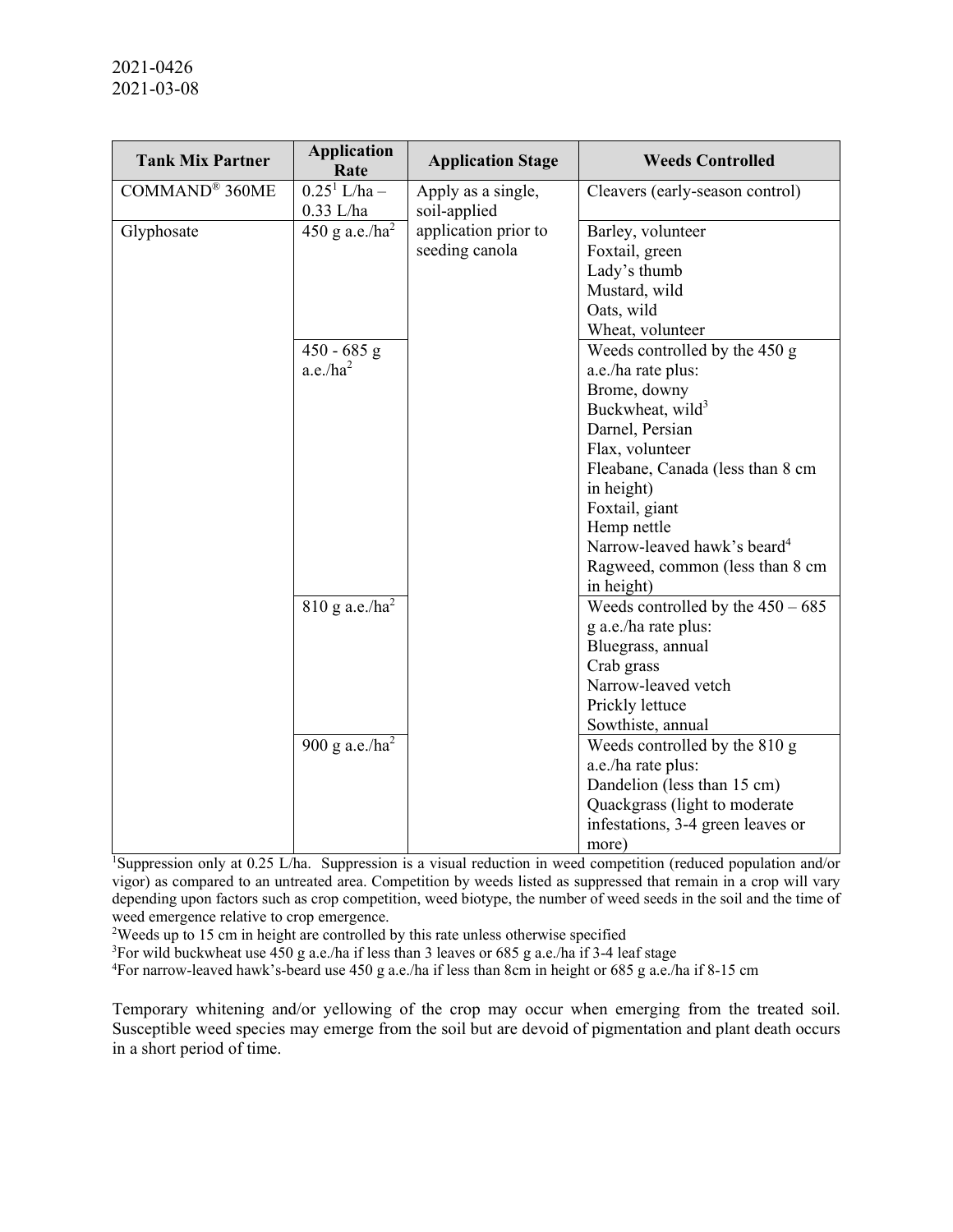### **EMPHASIS™ A HERBICIDE PLUS AUTHORITY® 480 HERBICIDE**

For use prior to seeding chickpeas, field peas, fababeans, flax, sunflower, soybeans or mustard.

Apply EMPHASIS<sup>TM</sup> A at 36.5 – 117 mL/ha with AUTHORITY<sup>®</sup> 480 Herbicide at a rate of 219 – 292 mL/ha in a total spray volume of 100 L/ha. This tank mix will control emerged weeds listed on this label, corresponding to the rate of EMPHASIS™ A applied, and will provide extended control of weeds listed in the following table:

| <b>Tank Mix</b><br>Partner | <b>Application</b><br>Rate | <b>Application Stage</b>     | <b>Weeds Controlled</b>             |
|----------------------------|----------------------------|------------------------------|-------------------------------------|
| <b>AUTHORITY®</b>          | $219$ mL/ha                | Apply as a single, soil-     | Kochia                              |
| 480 Herbicide              | $292$ mL/ha                | applied application prior to | Cleavers (suppression) <sup>1</sup> |
|                            |                            | seeding chickpeas, field     | Common groundsel                    |
|                            |                            | peas, fababeans, flax,       | Common purslane                     |
|                            |                            | sunflowers, soybeans or      | Common waterhemp                    |
|                            |                            | mustard <sup>2</sup> .       | Eastern black nightshade            |
|                            |                            |                              | Kochia                              |
|                            |                            |                              | Lamb's quarters                     |
|                            |                            |                              | Large crabgrass                     |
|                            |                            |                              | Redroot pigweed                     |
|                            |                            |                              | Smooth crabgrass                    |
|                            |                            |                              | Wild buckwheat                      |
|                            |                            |                              | Yellow woodsorrel                   |

I<br>
<sup>1</sup>Suppression only. Suppression is a visual reduction in weed competition (reduced population and/or vigor) as compared to an untreated area. Competition by weeds listed as suppressed that remain in a crop will vary depending upon factors such as crop competition, weed biotype, the number of weed seeds in the soil and the time of weed emergence relative to crop emergence.

 $^{2}$ Low rate only of AUTHORITY® 480 Herbicide on mustard.

Use the higher rates within the rate range for soils with pH less than 7.0 and organic matter greater than 3%.

Do not apply to soils classified as coarse-textured soils.

Do not apply in fine textured soils with less than 1.5% organic matter.

Do not apply in any type of soils with an organic matter content greater than 6%.

Do not use on soils with a pH of 7.8 or greater.

This tank mix requires the addition of Agral<sup>®</sup> 90 or Ag-Surf<sup>®</sup> at 0.25% v/v (0.25 litres per 100 litres of spray solution) or use Merge at 1% v/v (1 litre per 100 litres of spray solution).

When applied as a tank-mix combination, read and observe all label directions, including rates, personal protective equipment, restrictions and precautions for each product used in the tank-mix. Always use in accordance with the most restrictive label restrictions and precautions of all tank mix partners.

# **EMPHASIS™ A HERBICIDE PLUS AUTHORITY® SUPREME HERBICIDE**

For use prior to seeding chickpeas, field peas or soybean.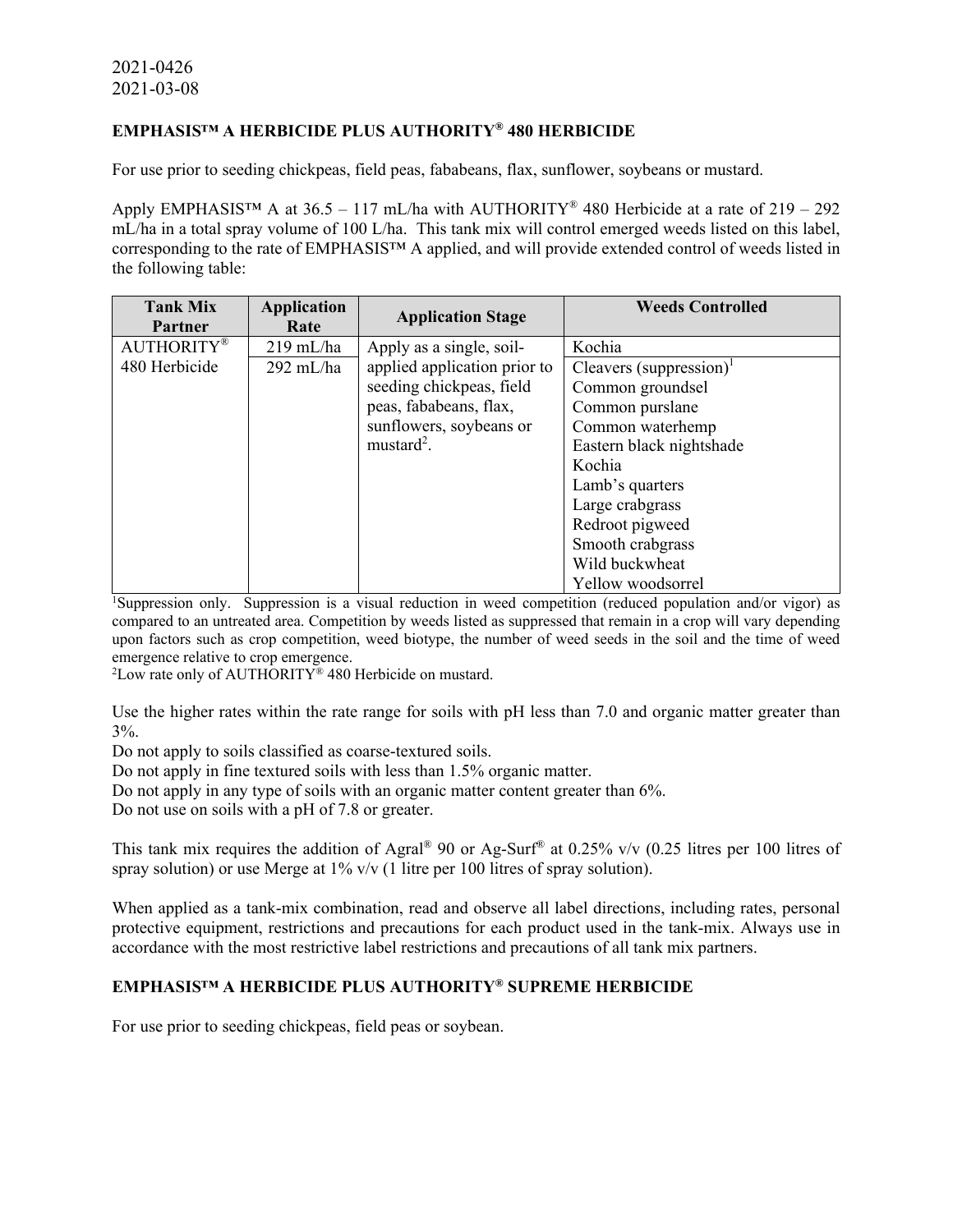Apply EMPHASISTM A at  $36.5 - 117$  mL/ha with AUTHORITY® SUPREME Herbicide at a rate of  $400 -$ 600 mL/ha in a total spray volume of 100 L/ha. This tank mix will control emerged weeds listed on this label, corresponding to the rate of EMPHASIS™ A applied, and will provide extended control of weeds listed in the following table:

| <b>Tank Mix</b>   | <b>Application</b> | <b>Application</b>     | <b>Soil Characteristics</b> | <b>Weeds Controlled</b>     |
|-------------------|--------------------|------------------------|-----------------------------|-----------------------------|
| Partner           | Rate               | <b>Stage</b>           |                             |                             |
| <b>AUTHORITY®</b> | $400$ mL/ha        | Set-up                 | Medium to fine              | Barnyard grass              |
| <b>SUPREME</b>    | (early season      | treatment <sup>1</sup> | texture, O.M. $1 - 6\%$     | Cleavers                    |
| Herbicide         | control only)      | (pre-plant)            |                             | Common groundsel            |
|                   | 500 mL/ha          | Residual               | Medium texture,             | Common purslane             |
|                   |                    | treatment              | O.M. $1 - 3\%$              | Common ragweed <sup>2</sup> |
|                   | $600$ mL/ha        | (pre-plant)            | Medium-fine to fine         | Common waterhemp            |
|                   |                    |                        | texture, O.M. $3 - 6\%$     | Cow cockle                  |
|                   |                    |                        |                             | Downy brome                 |
|                   |                    |                        |                             | Eastern black nightshade    |
|                   |                    |                        |                             | Giant foxtail               |
|                   |                    |                        |                             | Green foxtail               |
|                   |                    |                        |                             | Green pigweed               |
|                   |                    |                        |                             | Japanese brome              |
|                   |                    |                        |                             | Kochia                      |
|                   |                    |                        |                             | Lamb's-quarters             |
|                   |                    |                        |                             | Large Crabgrass             |
|                   |                    |                        |                             | Powell pigweed              |
|                   |                    |                        |                             | Redroot pigweed             |
|                   |                    |                        |                             | Stinkweed                   |
|                   |                    |                        |                             | Smooth crabgrass            |
|                   |                    |                        |                             | Wild buckwheat              |
|                   |                    |                        |                             | Wild mustard <sup>2</sup>   |
|                   |                    |                        |                             | Wild oats <sup>2</sup>      |
|                   |                    |                        |                             | Witchgrass                  |
|                   |                    |                        |                             | Yellow foxtail              |
|                   |                    |                        |                             | Yellow woodsorrel           |

<sup>1</sup>A set-up treatment is an application to remove early weed competition to allow good crop establishment.

<sup>2</sup>Suppression only. Suppression is a visual reduction in weed competition (reduced population and/or vigor) as compared to an untreated area. Competition by weeds listed as suppressed that remain in a crop will vary depending upon factors such as crop competition, weed biotype, the number of weed seeds in the soil and the time of weed emergence relative to crop emergence.

Do not apply to soils classified as coarse-textured soils.

Do not use on peat or muck soils.

Do not apply on any type of soils with an organic matter content greater than 6%.

Do not use on soils with a pH of 7.8 or greater.

This tank mix requires the addition of Agral<sup>®</sup> 90 or Ag-Surf<sup>®</sup> at 0.25% v/v (0.25 litres per 100 litres of spray solution) or use Merge at 1% v/v (1 litre per 100 litres of spray solution).

When applied as a tank-mix combination, read and observe all label directions, including rates, personal protective equipment, restrictions and precautions for each product used in the tank-mix. Always use in accordance with the most restrictive label restrictions and precautions of all tank mix partners.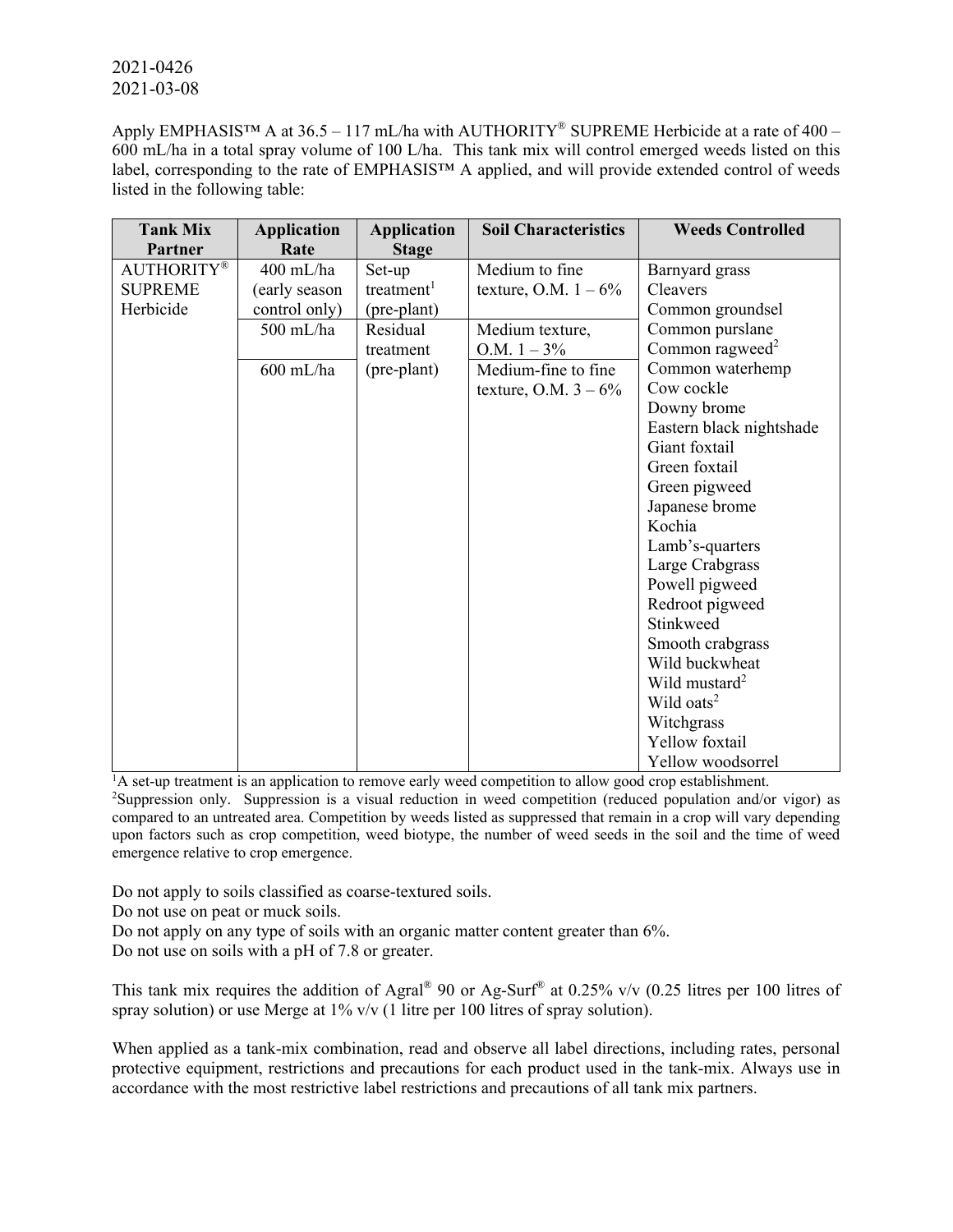In some cases, tank mixing a pest control product with another pest control product or a fertilizer can result in biological effects that could include, but are not limited to, reduced pest efficacy or increased host crop injury. The user should contact ADAMA Agricultural Solutions Canada Ltd. at 1-855-264-6262 for information before mixing any pesticide or fertilizer that is not specifically recommended on this label.

### **ADJUVANT RECOMMENDATIONS FOR PRE-PLANT BURNDOWN AND FALLOW SYSTEMS**

When using EMPHASIS<sup>™</sup> A alone, use Agral<sup>®</sup> 90 or Ag-Surf<sup>®</sup> at 0.25% v/v (0.25 litres per 100 litres of spray solution) or use Merge<sup>®</sup> at  $1\%$  v/v (1 litre per 100 litres of spray solution).

### **SECTION 8.3: HOODED SPRAYER APPLICATIONS**

EMPHASIS™ A must be applied to the row middles of the following emerged crops from crop groups listed below as well as grapes and strawberries using hooded sprayers in accordance with specific information in the Directions for Use section:

**Crop Group 1: Root and Tuber Vegetables:** Chinese artichoke; Jerusalem artichoke; garden beet; sugar beet; edible Burdock; carrot; celeriac; turnip-rooted chervil; chicory; ginseng; horseradish; turnip-rooted parsley; parsnip; potato; radish; oriental radish; rutabaga; salsify; black salsify; Spanish salsify; sweet potato; turnip.

**Crop Group 3: Bulb Vegetables:** garlic; great-headed garlic; leek; dry bulb onion; green onion; Welch onion; shallot.

**Crop Group 4: Leafy Vegetables (Except Brassica Vegetables):** arugula; celery; Chinese celery; edibleleaved chrysanthemum; garland chrysanthemum; corn salad; garden cress; upland cress; dock; endive; Florence fennel; head lettuce; leaf lettuce; parsley; garden purslane; winter purslane; radicchio; rhubarb; spinach; Swiss chard.

**Crop Group 5: Brassica (Cole) Leafy Vegetables:** broccoli; Chinese broccoli; raab broccoli; Brussels sprouts; cabbage; Chinese cabbage (bok choy); Chinese cabbage (napa); Chinese mustard cabbage; cauliflower; cavalo broccolo; collards; kale; kohlrabi; mizuna; mustard greens; mustard spinach; rape greens.

**Crop Subgroup 6: Legume Vegetable (Succulent or dried):** bean (*Lupinus* spp. includes grain lupin, sweet lupin, white lupin, and white sweet lupin; *Phaseolus* spp. includes field bean, kidney bean, lima bean (dry), navy bean, pinto bean, runner bean, snap bean, tepary bean, wax bean; *Vigna* spp. includes adzuki bean, asparagus bean, blackeyed pea, catjang, Chinese longbean, cowpea, Crowder pea, moth bean, mung bean, rice bean, southern pea, urd bean, yardlong bean); broad bean; chickpea; lentil; pea (*Pisum* spp. includes dwarf pea, edible-pod pea, English pea, field pea, garden pea, green pea, snow pea, sugar snap pea); soybean.

**Crop Group 8: Fruiting Vegetables (Except Cucurbits) (transplanted only)**: eggplant; groundcherry; pepino; pepper (includes bell pepper, chili pepper, cooking pepper, pimento, sweet pepper); tomatillo; tomato.

**Crop Group 9: Cucurbit Vegetables (transplanted only):** (citron melon; cucumber; gherkin; Momordica spp. (includes bitter melon, Chinese cucumber); muskmelon (includes true cantaloupe, cantaloupe, casaba, crenshaw melon, golden pershaw melon, honeydew melon, honey balls, mango melon, Persian melon, pineapple melon, Santa Claus melon, snake melon); pumpkin; squash, summer (includes crookneck squash,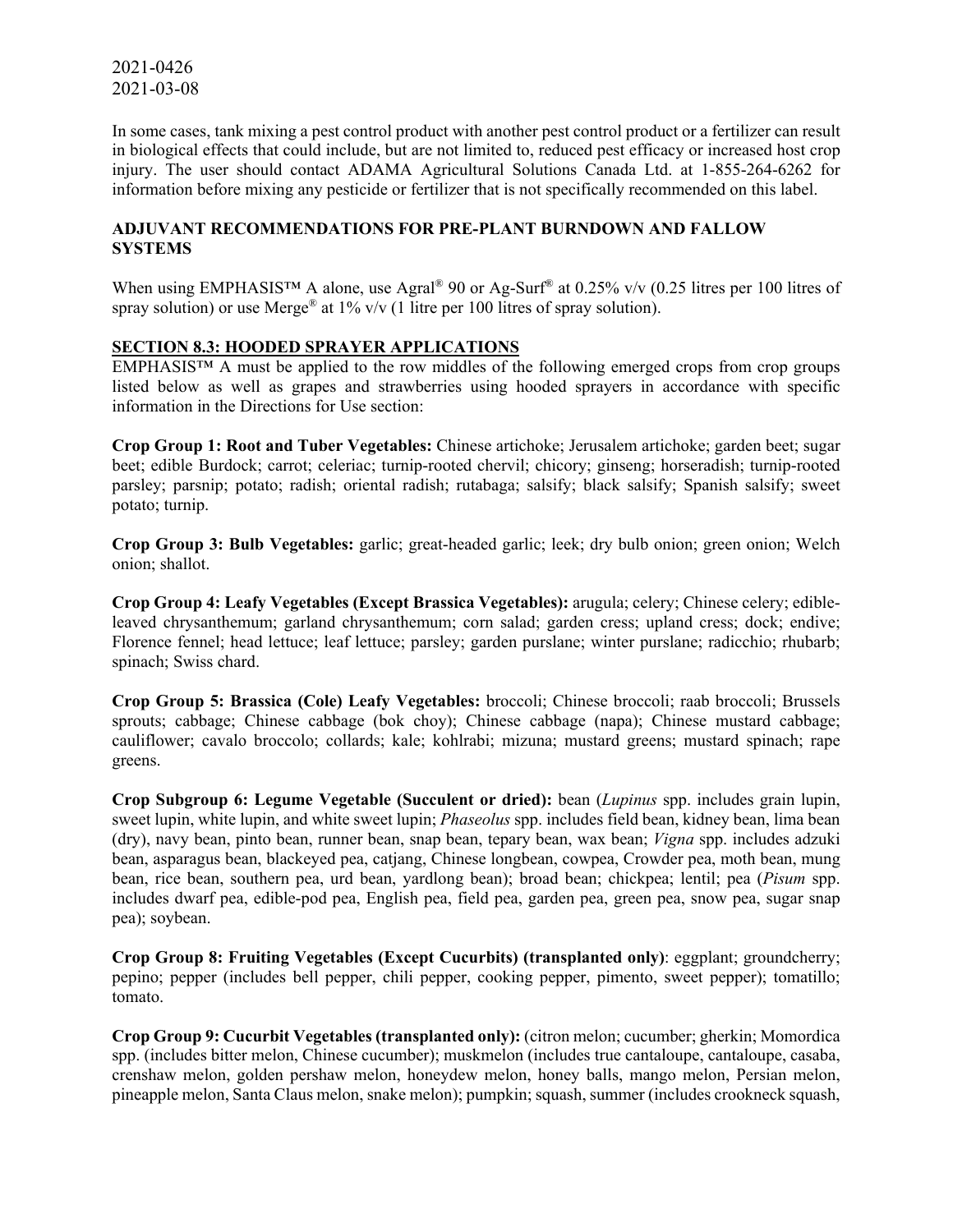scallop squash, straightneck squash, vegetable marrow, zucchini); squash, winter (includes butternut squash, calabaza, hubbard squash, acorn squash, spaghetti squash); watermelon (includes hybrids and/or varieties of *Citrullus lanatus*).

**Crop Group 11: Pome Fruits:** apple; crabapple; mayhaw; pear; pear, oriental; quince.

**Crop Group 12: Stone Fruits:** apricot; sweet cherry; tart cherry; nectarine; peach; plum; Chickasaw plum; Damson plum; Japanese plum; plumcot; prune (fresh).

**Crop Group 13: Berries:** blackberry includes bingleberry, black satin berry, boysenberry, Cherokee blackberry, Chesterberry, Cheyenne blackberry, coryberry, darrowberry, dewberry, Dirksen thornless berry, Himalayaberry, hullberry, Lavacaberry, lowberry, Lucretiaberry, mammoth blackberry, marionberry, nectarberry, olallieberry, Oregon evergreen berry, phenomenalberry, rangeberry, ravenberry, rossberry, Shawnee blackberry, youngberry, and varieties and/or hybrids of these); blueberry; currant; elderberry; gooseberry; huckleberry; loganberry; raspberry, black and red.

#### **EMPHASIS™ A HERBICIDE USE RATES FOR HOODED SPRAYER APPLICATIONS**

EMPHASIS™ A must be applied with hooded sprayers to control labelled weeds between the rows of the below listed emerged crops. This treatment must be made to crops grown in rows, and includes crops grown in rows where mulch or plastic barriers are used as a weed control tool in the drill or plant line. EMPHASIS™ A may be applied at use rates 37-117mL in a minimum of 100 litres per hectare of spray solution.

**Hooded sprayers must be designed, adjusted and operated in such a manner as to totally enclose the spray nozzles, tips and pattern and to prevent any spray deposition to green stem tissue, foliage, blooms or fruit of the crop being treated.** 

### **PRECAUTIONS: Crop injury will occur when spray is allowed to come in contact with the green stem tissue, leaves, blooms or fruit of the crop.**

Sprayers shall not be operated at more than eight (8) km/h in order to minimize vertical movement of the sprayer during application, including the bouncing or raising of the equipment. Use extreme care in applying to fields where the soil surface is uneven, has deep furrows, drains or other contours that disturb the adjustment and positioning of the spray equipment and/or the spray pattern. Applications must not be made when windy conditions may result in spray deposition onto sensitive plants or plant parts.

For optimum performance, make application to actively growing weeds up to 10 cm tall, or as specified. **Coverage of the weeds is essential for good control**.

### **ADJUVANT RECOMMENDATIONS FOR HOODED SPRAYER APPLICATIONS**

Use Agral<sup>®</sup> 90 or Ag-Surf<sup>®</sup> at 0.25% v/v (0.25 litres per 100 litres of spray solution) or use Merge<sup>®</sup> at 1% v/v (1 litre per 100 litres of spray solution).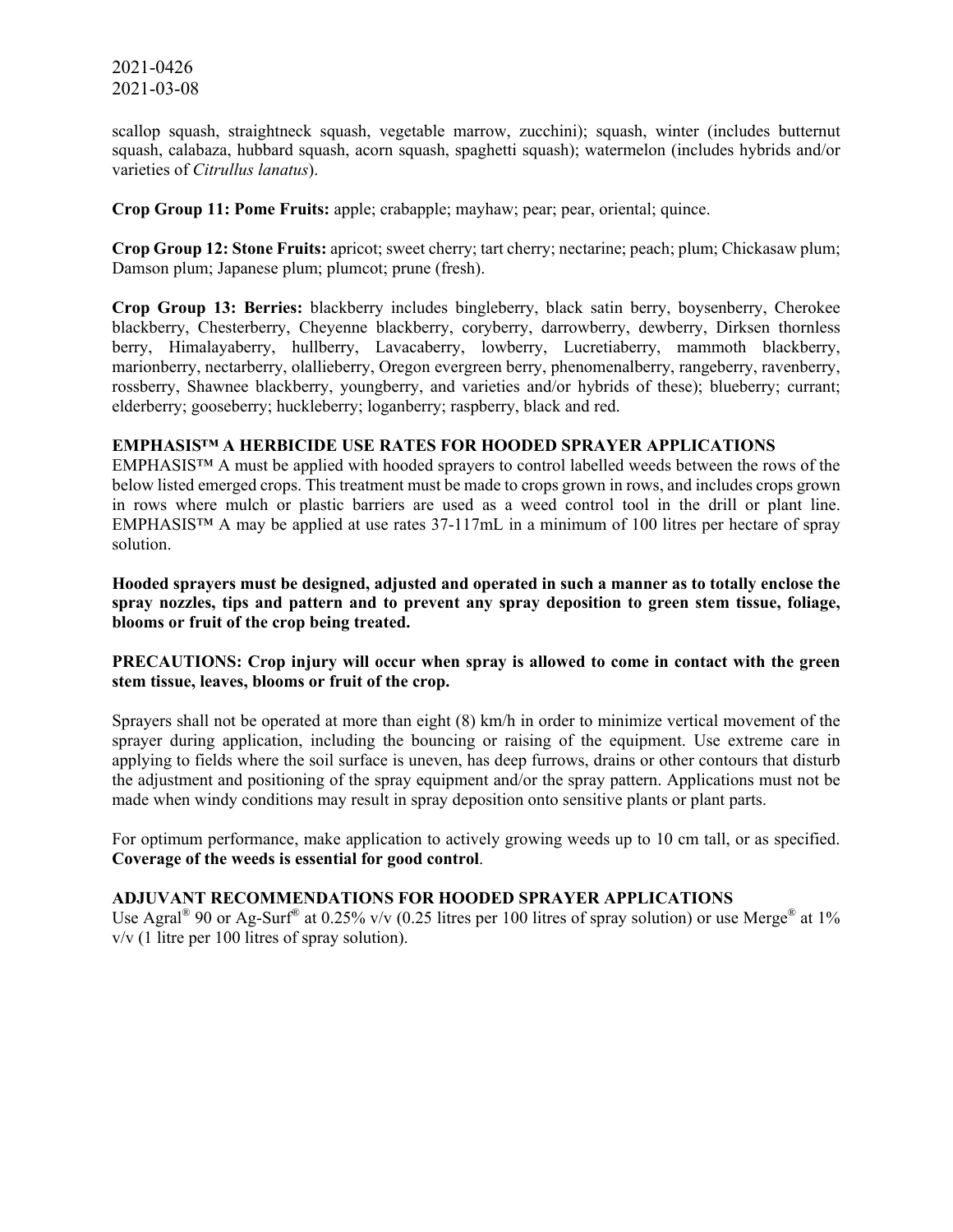The DIRECTIONS FOR USE for the uses described in this section of the label were developed by persons other than ADAMA Agricultural Solutions Canada Ltd. (ADAMA) under the User Requested Minor Use Label Expansion program. For these uses, ADAMA has not fully assessed performance (efficacy) and/or crop tolerance (phytotoxicity) under all environmental conditions or for all crop varieties when used in accordance with the label. The user should test the product on a small area first, under local conditions and using standard practices, to confirm the product is suitable for widespread application.

# **CROP GROUP 14-11 – TREE NUTS:**

EMPHASIS™ A may be applied to tree nuts using hooded sprayers, according to the directions below:

| Crop                                           | Rate         | <b>Water Volume and Adjuvant</b>                  |
|------------------------------------------------|--------------|---------------------------------------------------|
| Crop Group 14-11 - Tree nuts: African Nut      | 37-117 mL/ha | Apply in a minimum water                          |
| Tree, Almond, Beech Nut, Brazil Nut, Brazilian |              | volume of 100 L per ha.                           |
| Pine, Bunya, Bur Oak, Butternut, Cajou,        |              |                                                   |
| Candlenut, Cashew, Chestnut, Chinquapin,       |              | Use Agral <sup>®</sup> 90 or Ag-Surf <sup>®</sup> |
| Coconut, Coquito Nut, Dika Nut, Ginkgo,        |              | adjuvants at 0.25% v/v. Mix                       |
| Guiana Chestnut, Hazelnut (Filbert), Heartnut, |              | thoroughly before spraying.                       |
| Hickory Nut, Japanese Horse-Chestnut,          |              |                                                   |
| Macadamia Nut, Mongongo Nut, Monkey-Pot,       |              |                                                   |
| Monkey Puzzle Nut, Okari Nut, Pachira Nut,     |              |                                                   |
| Peach Palm Nut, Pecan, Pequi, Pili Nut, Pine   |              |                                                   |
| Nut, Pistachio, Sapucaia Nut, Tropical Almond, |              |                                                   |
| Walnut (Black and English), Yellowhorn,        |              |                                                   |
| cultivars, varieties and/or hybrids of these   |              |                                                   |
| commodities                                    |              |                                                   |

# **NOTES AND PRECAUTIONS:**

Apply a maximum of 1 application per season. Do not apply within 3 days of harvest.

**Hooded sprayers must be designed, adjusted and operated in such a manner as to totally enclose the spray nozzles, tips and pattern and to prevent any spray deposition to green stem tissue, foliage, blooms or fruit of the crop being treated.**

**Crop injury will occur when spray is allowed to come in contact with the green stem tissue, leaves, blooms or fruit of the crop.**

Sprayers shall not be operated at more than eight (8) km/h in order to minimize vertical movement of the sprayer during application, including the bouncing or raising of the equipment. Use extreme care in applying to fields where the soil surface is uneven, has deep furrows, drains or other contours that disturb the adjustment and positioning of the spray equipment and/or the spray pattern. Applications must not be made when windy conditions may result in spray deposition onto sensitive plants or plant parts.

For optimum performance, make application to actively growing weeds up to 10 cm tall, or as specified. **Coverage of the weeds is essential for good control.**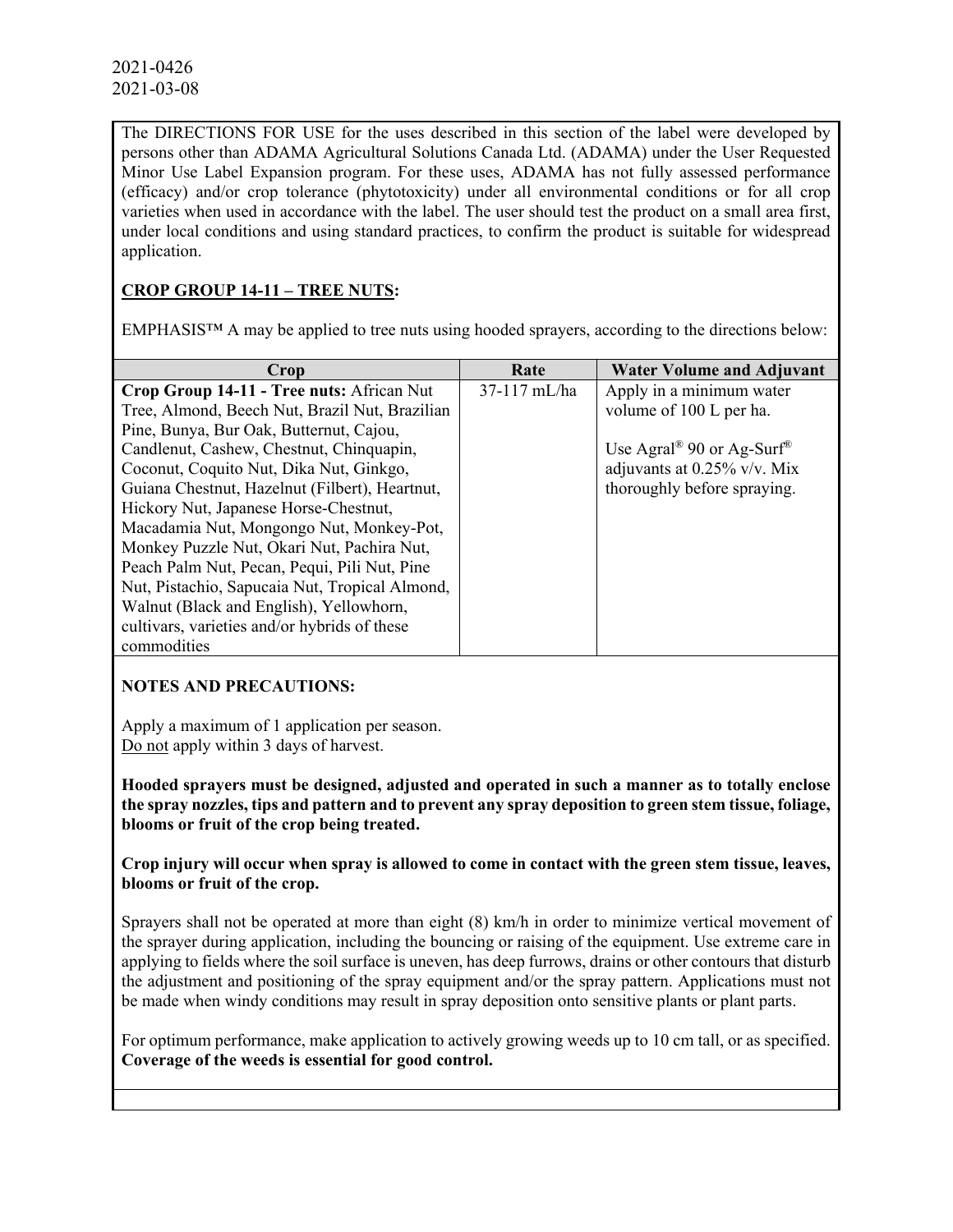|                                       | <b>HOODED SPRAYER APPLICATION TO MINT</b>                                                                                                                                                                                                                                                                                                                                                                                                                                                                                                                                                                                                                                                                                                                                                                                                                                                                                                                                                                                                                                                                                                                                                                                                                                                                                                                                                                                                                                                                                                                                                                                                                                                                                                                    |
|---------------------------------------|--------------------------------------------------------------------------------------------------------------------------------------------------------------------------------------------------------------------------------------------------------------------------------------------------------------------------------------------------------------------------------------------------------------------------------------------------------------------------------------------------------------------------------------------------------------------------------------------------------------------------------------------------------------------------------------------------------------------------------------------------------------------------------------------------------------------------------------------------------------------------------------------------------------------------------------------------------------------------------------------------------------------------------------------------------------------------------------------------------------------------------------------------------------------------------------------------------------------------------------------------------------------------------------------------------------------------------------------------------------------------------------------------------------------------------------------------------------------------------------------------------------------------------------------------------------------------------------------------------------------------------------------------------------------------------------------------------------------------------------------------------------|
| Crop                                  | Mint                                                                                                                                                                                                                                                                                                                                                                                                                                                                                                                                                                                                                                                                                                                                                                                                                                                                                                                                                                                                                                                                                                                                                                                                                                                                                                                                                                                                                                                                                                                                                                                                                                                                                                                                                         |
| Rate                                  | 37-117 mL/ha                                                                                                                                                                                                                                                                                                                                                                                                                                                                                                                                                                                                                                                                                                                                                                                                                                                                                                                                                                                                                                                                                                                                                                                                                                                                                                                                                                                                                                                                                                                                                                                                                                                                                                                                                 |
| <b>Water Volume</b>                   | Apply using a minimum water volume of 100 L/ha.                                                                                                                                                                                                                                                                                                                                                                                                                                                                                                                                                                                                                                                                                                                                                                                                                                                                                                                                                                                                                                                                                                                                                                                                                                                                                                                                                                                                                                                                                                                                                                                                                                                                                                              |
| Adjuvant                              | Use Agral <sup>®</sup> 90 or Ag-Surf <sup>®</sup> at 0.25% v/v (0.25 litres per 100 litres of spray<br>solution) or use Merge at $1\%$ v/v (1 litre per 100 litres of spray solution).                                                                                                                                                                                                                                                                                                                                                                                                                                                                                                                                                                                                                                                                                                                                                                                                                                                                                                                                                                                                                                                                                                                                                                                                                                                                                                                                                                                                                                                                                                                                                                       |
| <b>Pre-Harvest</b><br><b>Interval</b> | Do not apply within 5 days of harvest                                                                                                                                                                                                                                                                                                                                                                                                                                                                                                                                                                                                                                                                                                                                                                                                                                                                                                                                                                                                                                                                                                                                                                                                                                                                                                                                                                                                                                                                                                                                                                                                                                                                                                                        |
| <b>Comments</b>                       | Apply using a hooded sprayer to control labelled weeds between the rows of mint<br>crops. This treatment must be made to mint crops grown in rows.<br>Hooded sprayers must be designed, adjusted and operated in such a manner<br>as to totally enclose the spray nozzles, tips and pattern and to prevent any<br>spray deposition to green stem tissue, foliage, blooms or fruit of the crop<br>being treated.<br>DO NOT use hooded sprayers designed for <i>broadcast</i> application for<br>application to the actively growing crop. Hooded sprayers designed for<br>broadcast application can only be used for pre-plant burndown or during<br>mint dormancy.<br>PRECAUTIONS: Crop injury will occur when spray is allowed to come in<br>contact with the green stem tissue, leaves, blooms or fruit of the crop.<br>Sprayers shall not be operated at more than eight (8) km/h in order to minimize<br>vertical movement of the sprayer during application, including the bouncing or<br>raising of the equipment. Use extreme care in applying to fields where the soil<br>surface is uneven, has deep furrows, drains or other contours that disturb the<br>adjustment and positioning of the spray equipment and/or the spray pattern.<br>Applications must not be made when windy conditions may result in spray<br>deposition onto sensitive plants or plant parts.<br>For optimum performance, make application to actively growing weeds up to 10<br>cm tall, or as specified. Coverage of the weeds is essential for good control.<br>Apply only one application of EMPHASISTM A to mint per season. Do not apply<br>a hooded sprayer application to mint that has been treated with a dormancy or<br>pre-plant burndown spray of EMPHASIS™ A. |

## **NOTICE TO USER: READ THE FOLLOWING BEFORE USING THIS PRODUCT FOR THE INDICATED SPECIAL USE APPLICATIONS:**

The DIRECTIONS FOR USE for the uses described in this section of the label were developed by persons other than ADAMA Agricultural Solutions Canada Ltd. (ADAMA) under the User Requested Minor Use Label Expansion program. For these uses, ADAMA has not fully assessed performance (efficacy) and/or crop tolerance (phytotoxicity) under all environmental conditions or for all crop varieties when used in accordance with the label. The user should test the product on a small area first, under local conditions and using standard practices, to confirm the product is suitable for widespread application.

## **SECTION 8.4: SUCKER MANAGEMENT- DIRECTIONS FOR USE:**

Apply to young suckers that have not reached maturity and hardened off.

Apply EMPHASIS™ A to manage undesirable sucker growth from the base of vine or tree trunks or root sprouts. Treat when the tissue is young and not mature and/ or hardened off. Do not allow spray to contact fruit, foliage, or green bark. DO NOT enter or allow worker entry into treated areas during the restricted entry interval (REI) of 12 hours.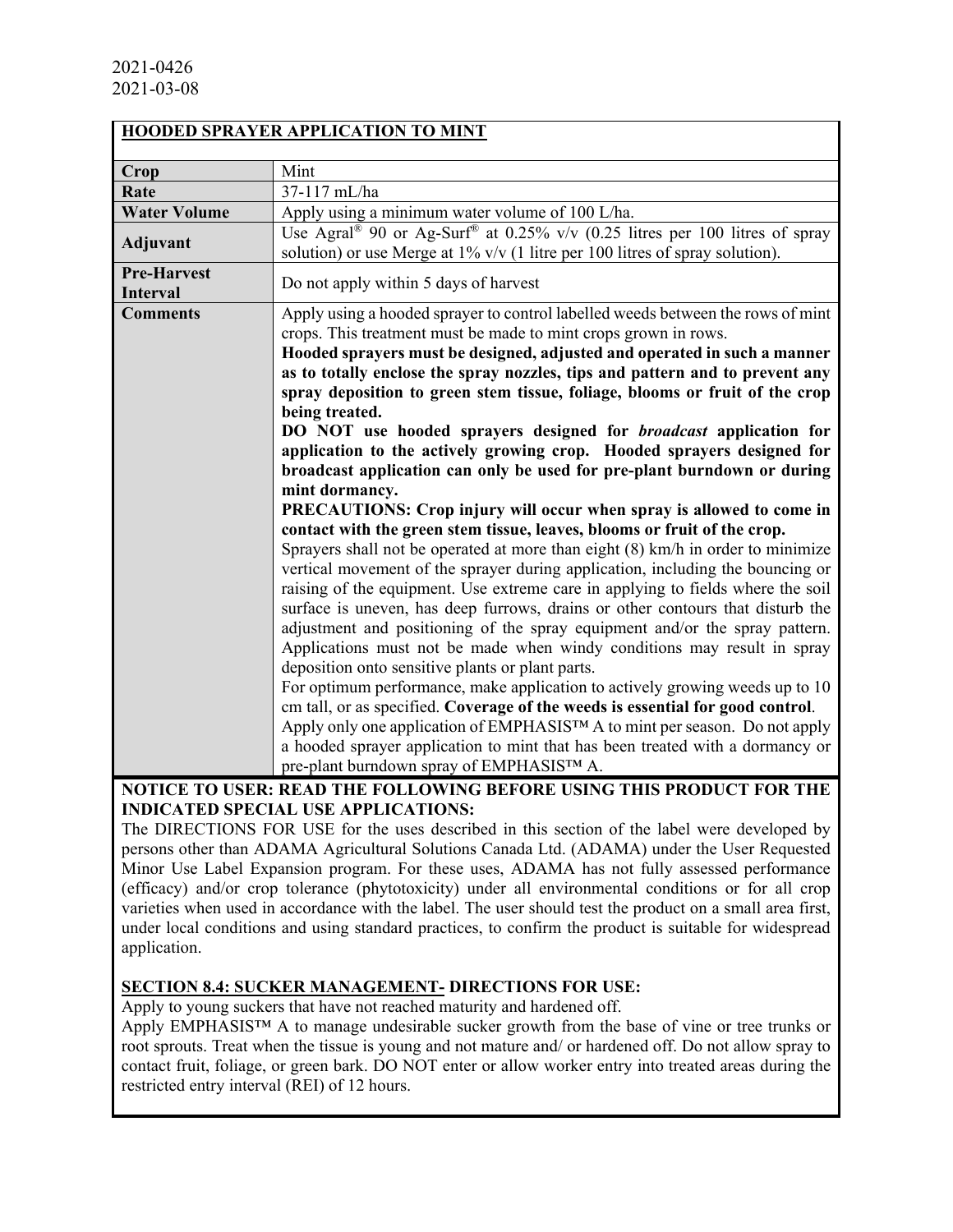Take all precautions to prevent the spray from contacting desirable foliage or fruit. Complete coverage is necessary. Do not apply if drift is possible. Avoid using fine droplet nozzles that produce a droplet VMD of 300 microns or less (see the drift prevention section of the EMPHASIS™ A label for more instructions). Use of hooded sprayer or directed sprayer application: to prevent drift from reaching other parts of the vine or tree, the use of drift reducing nozzles, splash screens or full screen is recommended (at least one method is required). Direct spray toward the sucker zone.

For management of undesirable sucker growth, apply 150 mL of product per hectare or 75 mL of product/100L of water, using 200 L/ha spray mixture per treated area. Maximum 2 applications per year. Preharvest interval is 30 days for all food crops listed below. Apply with an adjuvant such as Agral<sup>®</sup> 90 or Ag-Surf® at 0.25% v/v (0.25 litres per 100 litres of spray solution) or use Merge® at 1% v/v (1 litre per 100 litres of spray solution). Apply as described in the use table below.

| Crop                                                                                                                                                                                                                                                                                                                                                                                                                                                                                                                                                                                     | <b>Rate and</b><br><b>Number of</b><br><b>Applications</b>                                                                                           | <b>Water Volume</b><br>and Adjuvant                                                                                                        | <b>Spray Droplet Size</b><br>(VMD). Refer to<br>nozzle guidelines<br>that address orifice<br>size and pressure                                                           | <b>Comments</b>                                                                                                                                                                                           |
|------------------------------------------------------------------------------------------------------------------------------------------------------------------------------------------------------------------------------------------------------------------------------------------------------------------------------------------------------------------------------------------------------------------------------------------------------------------------------------------------------------------------------------------------------------------------------------------|------------------------------------------------------------------------------------------------------------------------------------------------------|--------------------------------------------------------------------------------------------------------------------------------------------|--------------------------------------------------------------------------------------------------------------------------------------------------------------------------|-----------------------------------------------------------------------------------------------------------------------------------------------------------------------------------------------------------|
| Grape,<br>Stone Fruit,<br>Pome Fruit,<br>Field grown<br>woody ornamental<br>nurseries (genus<br>such as Malus,<br>Prunus, Sorbus),<br>Tree nuts:<br>including African<br>Nut Tree,<br>Almond, Beech<br>Nut, Brazil Nut,<br>Brazilian Pine,<br>Bunya, Bur Oak,<br>Butternut, Cajou,<br>Candlenut,<br>Cashew, Chestnut,<br>Chinquapin,<br>Coconut, Coquito<br>Nut, Dika Nut,<br>Ginkgo, Guiana<br>Chestnut, Filbert<br>(Hazelnut<br>(Filbert)),<br>Heartnut, Hickory<br>Nut, Japanese<br>Horse-Chestnut,<br>Macadamia Nut,<br>(Bush Nut),<br>Mongongo Nut,<br>Monkey-Pot,<br>Monkey Puzzle | 150 mL of<br>product per ha<br>or 75 mL per<br>100 L of spray<br>Maximum 2<br>applications per<br>year.<br>Allow 14 days<br>between<br>applications. | 200 L per ha. Use<br>Agral <sup>®</sup> 90 or Ag-<br>Surf <sup>®</sup> adjuvants at<br>$0.25\%$ v/v. Mix<br>thoroughly before<br>spraying. | $400-600$ (no greater<br>than 25% of the<br>range of droplet<br>size below<br>400 VMD).<br>Droplets in the<br>200 VMD range<br>will cause drift and<br>potential damage. | Directed spray at<br>the base of the<br>tree for sucker<br>control with<br>special precaution<br>not to get spray on<br>fruit, foliage or<br>tender growing<br>parts.<br>Pre-Harvest<br>Interval: 30 days |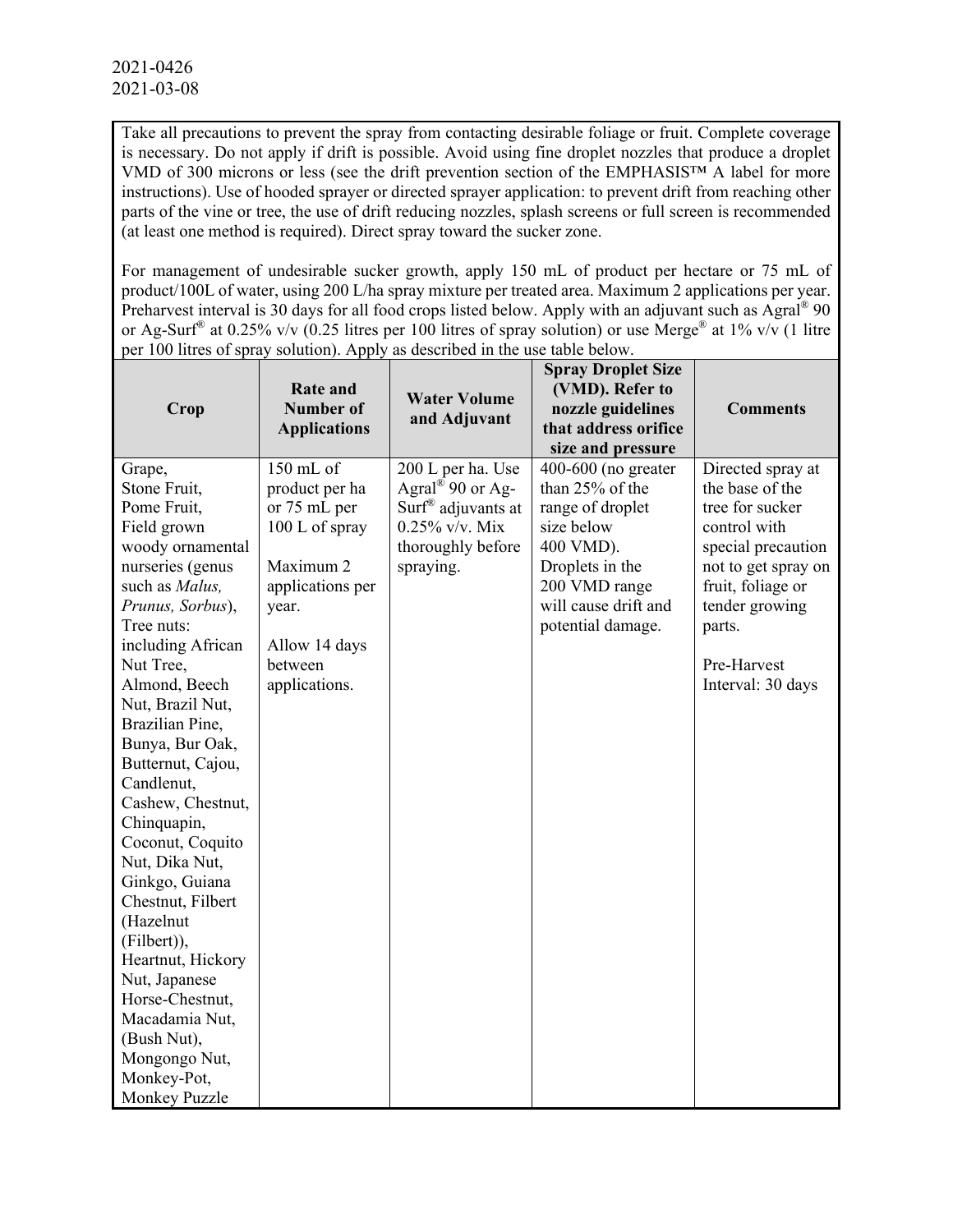| Nut, Okari Nut,      |  |  |
|----------------------|--|--|
| Pachira Nut,         |  |  |
| Peach Palm Nut,      |  |  |
| Pecan, Pequi, Pili   |  |  |
| Nut, Pine Nut,       |  |  |
| Pistachio,           |  |  |
| Sapucaia Nut,        |  |  |
| Tropical Almond,     |  |  |
| and Walnut           |  |  |
| (Black and           |  |  |
| English),            |  |  |
| Yellowhorn,          |  |  |
| cultivars, varieties |  |  |
| and/or hybrids of    |  |  |
| these commodities    |  |  |

### **HOPS**

### **Timing and Method of Application:**

### **Post-Directed Application for Sucker Management:**

EMPHASIS™ A is a contact herbicide for directed spray application to the basal portion of the hop plant for the management of sucker growth. Apply EMPHASIS™ A at 150 mL product per ha per application in a minimum of 200 litres per ha of spray solution by boom-type ground application equipment only to the basal portion of the hop plant (approximately the lower 45 cm) and to the sucker mat which extends from the base of the plant to approximately 45 to 60 cm into the row. Maximum 2 applications per year. Allow 14 days between treatments of EMPHASIS™ A.

### **Adjuvant Requirements:**

Coverage is essential to obtain good basal growth management. Apply with an adjuvant such as Agral® 90 or Ag-Surf® at 0.25% v/v (0.25 litres per 100 litres of spray solution) or use Merge® at 1% v/v (1 litre per 100 litres of spray solution).

### **Postemergent Control of Broadleaf Weeds:**

Apply EMPHASIS™ A using shielded sprayers or hooded sprayers to control emerged and actively growing broadleaf weeds within or between the rows of the crop. Refer to Hooded Sprayer Applications section of this label. Make only one application per year for postemergent control of broadleaf weeds. Refer to Section 8.1 for rates and list of weeds controlled.

### **Precautions:**

Extreme caution must be taken during application to avoid upward drift of the spray solution and contact with the highly susceptible new growth. Avoid applications until newly trained vines have developed sufficient barking to avoid damage to the stem and are high enough up the string to avoid contact with the apical bud.

### **Restrictions:**

Do not apply EMPHASIS™ A using air blast or air assisted sprayers.

Do not apply within 7 days of harvest.

Do not apply through any type of irrigation system.

DO NOT enter or allow worker entry into treated areas during the restricted entry interval (REI) of 12 hours.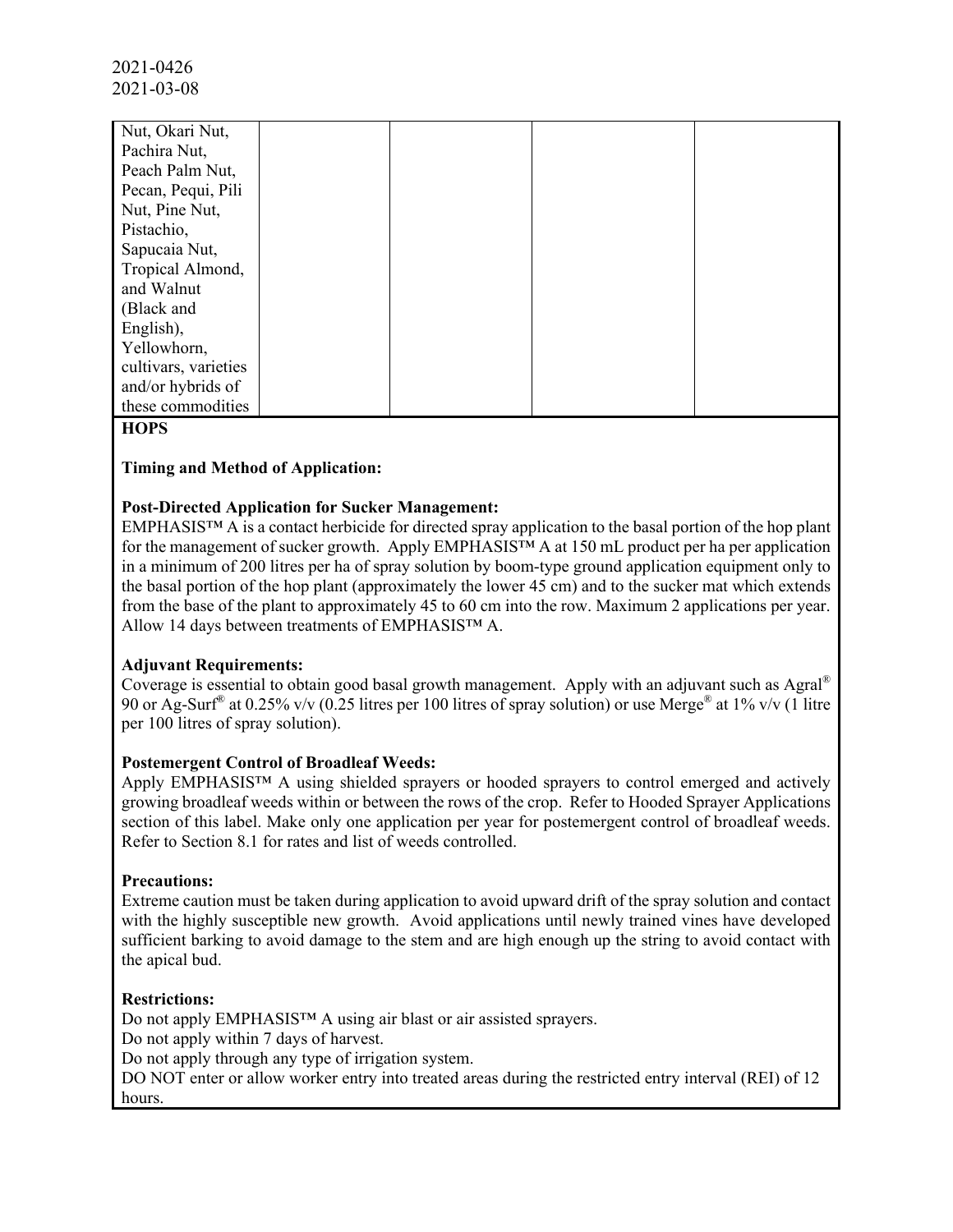## **NOTICE TO USER: READ THE FOLLOWING BEFORE USING THIS PRODUCT FOR THE INDICATED SPECIAL USE APPLICATIONS:**

The DIRECTIONS FOR USE for the uses described in this section of the label were developed by persons other than ADAMA Agricultural Solutions Canada Ltd. (ADAMA) under the User Requested Minor Use Label Expansion program. For these uses, ADAMA has not fully assessed performance (efficacy) and/or crop tolerance (phytotoxicity) under all environmental conditions or for all crop varieties when used in accordance with the label. The user should test the product on a small area first, under local conditions and using standard practices, to confirm the product is suitable for widespread application.

### **SECTION 8.5: PRIMOCANE CONTROL IN CROP SUBGROUP 13-07A – CANEBERRY: DIRECTIONS FOR USE:**

Apply EMPHASIS™ A for control of primocanes at a rate of 150 ml/ha.

Apply when primocanes are approximately 13 cm in height. Treat when the tissue is young and not mature and/ or hardened off. Do not allow spray to contact fruit, foliage, or green bark.

The method of application is a post- emergence directed application using banded boom sprayer

Use Agral<sup>®</sup> 90 or Ag-Surf<sup>®</sup> at 0.25% v/v (0.25 litres per 100 litres of spray solution) or use Merge<sup>®</sup> at  $1\%$  v/v (1 litre per 100 litres of spray solution).

Maximum 2 applications per year.

Preharvest interval is 30 days. DO NOT enter or allow worker entry into treated areas during the restricted entry interval (REI) of 12 hours.

## **SECTION 8.6: HARVEST AID TREATMENT**

EMPHASIS™ A may be applied prior to harvest to crops from the crop subgroup listed below as well as potatoes, soybeans, barley, millet, oats, sorghum, triticale and wheat. Refer to the PHI table for appropriate application.

### **EMPHASIS™ A HERBICIDE USE RATES FOR HARVEST AID TREATMENT**

Apply EMPHASIS™ A at 73-117 mL per hectare, except for sorghum where the maximum rate is 73 mL per hectare. Apply EMPHASIS™ A at 233-350 mL per hectare for potatoes, where the first application maximum rate is 350 mL per hectare.

### **EMPHASIS™ A HERBICIDE TANK MIXES FOR HARVEST AID TREATMENT**

EMPHASIS<sup>™</sup> A at 73-117 mL/ha may be tanked-mixed with 900 g a.e./ha of glyphosate (present as isopropylamine salt or potassium salt, registered for pre-harvest use on small grains and crop sub-group 6- C listed below) to control additional weeds and provide more complete harvest aid burn-down. When tank mixing, read and follow all harvest aid label directions for all products used. Make applications in spray volumes sufficient to provide complete coverage of foliage. Use a minimum of 100 litres of water. DO NOT apply the tank mix to crops if grown for seed production.

**Small Grains:** barley, millet, oats, sorghum and wheat.

EMPHASIS™ A, when tank mixed with glyphosate (present as isopropylamine salt or potassium salt, registered for pre-harvest use on barley, millet, oats, sorghum or wheat), can be used as a desiccant to dry immature green crop and green weeds to advance harvest dates of small grains. This tank mix application used for crop desiccation should be made when grain moisture is less than 30% (hard dough stage; a thumbnail impression remains on seed). The use of EMPHASIS™ A will not speed up the maturity of green crops.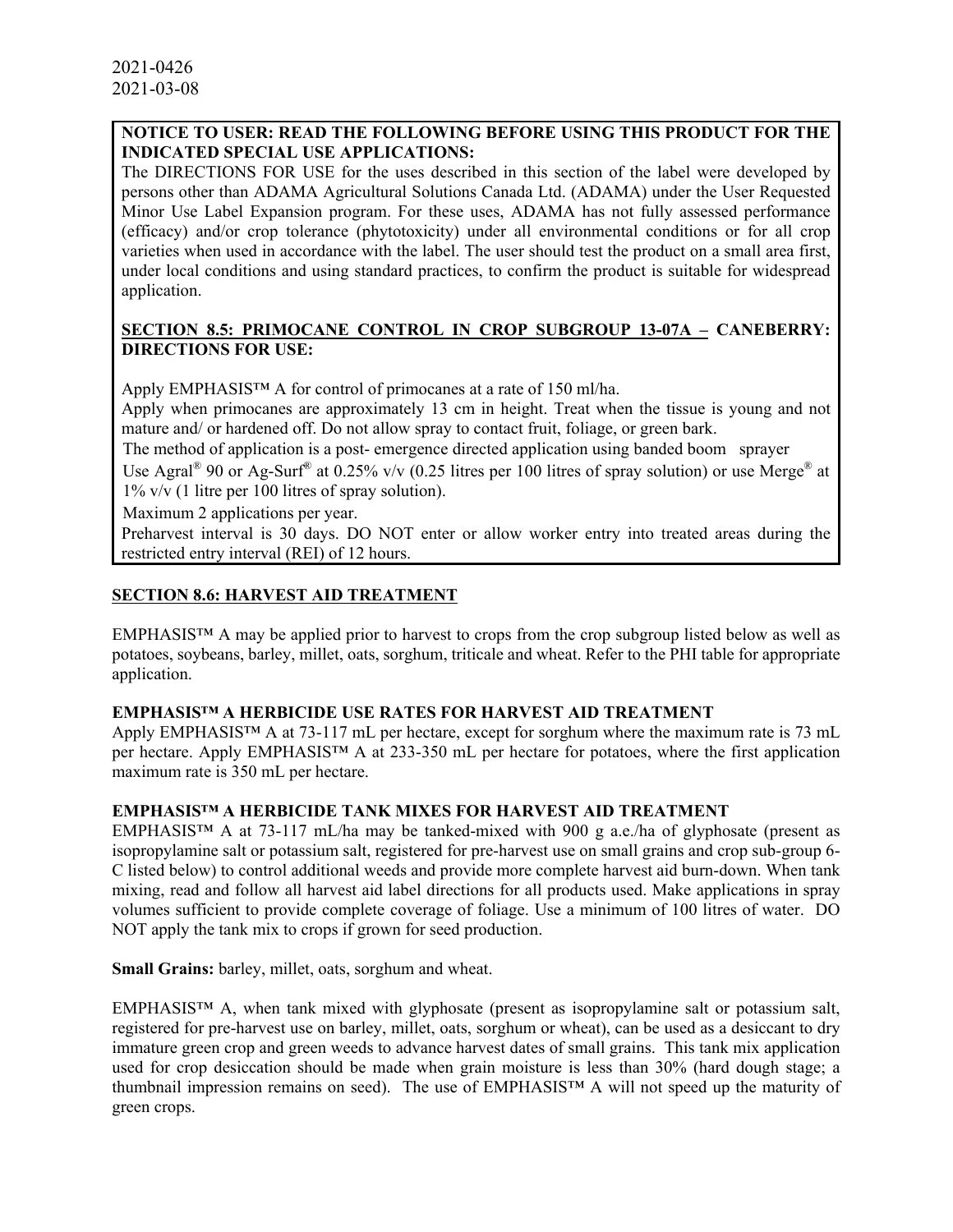**Crop Subgroup 6-C: Dried shelled pea and bean (except lentil and soybean):** dried cultivars of bean (*Lupinus* spp. includes grain lupin, sweet lupin, white lupin, and white sweet lupin; *Phaseolus* spp. includes field bean, kidney bean, lima bean (dry), navy bean, pinto bean, tepary bean, bean; *Vigna* spp. includes adzuki bean, blackeyed pea, catjang, cowpea, Crowder pea, moth bean, mung bean, rice bean, southern pea, urd bean); broad bean (dry); chickpea; pea (*Pisum* spp. includes field pea)).

Make application when the crop is mature and the grain has begun to dry down, or according to Agriculture and Agri-Food Canada recommendations in the use area.

EMPHASIS<sup>™</sup> A, when tank mixed with glyphosate (present as isopropylamine salt or potassium salt, registered for pre-harvest use on crops within crop sub-group 6-C), can be used as a desiccant to dry immature green material at top of dry bean and pea crops and immature green weeds to advance harvest dates. This tank mix application used for crop desiccation should be made when grain moisture of dry bean and dry pea is less than 30%. Apply to dry bean when 80-90% of bean leaves have fallen and pods are mature (yellow to brown in colour). Apply to dry pea when the majority (75% - 80%) of the pods are brown, the bottom pods are ripe and the pea seeds have detached from the pods. The use of EMPHASIS™ A will not speed up the maturity of green crops.

### **HARVEST AID IN POTATOES**

EMPHASIS™ A can be applied foliarly to potatoes in senescence and will provide adequate desiccation of potato foliage and vines. EMPHASIS™ A will also desiccate late season susceptible broadleaf weeds to aid in tuber harvest. Adequate desiccation is generally achieved within 14 days after the initial treatment is applied. If the potato crop is in the active vegetative growth stage when desiccation is initiated, two applications may be required to provide desiccation of leaf and stem tissue. Dense potato canopy, large plant size, and environmental conditions not conducive to product absorption or activity will reduce initial application efficacy and increase the need for a second application. If a second application is necessary, apply at 7 to 14 days after the first application. **Thorough coverage of the potato plant to be desiccated is essential.** Use a sufficient volume of water to obtain thorough coverage of the potato leaves and vines. For optimum results, apply EMPHASIS™ A when the potato crop is in the early stages of natural senescence.

For potato burndown harvest aid, apply EMPHASIS™ A as a broadcast spray at a rate of 233-350 mL per hectare in spray volume sufficient to provide complete coverage of potato foliage. If a second burndown application is required for potatoes, use a second application of  $EMPHASIS<sup>TM</sup>$  A at 233-350 ml/ha, where the maximum rate is 350 ml/ha, when needed, or Reglone® Desiccant at the rates listed on the label. Make applications in spray volumes sufficient to provide complete coverage of foliage Use a minimum of 100 litres of water.

For potato burndown harvest aid, use a labeled adjuvant listed in the directions for use section of this label below at a maximum rate of 2 liters per 100 liters of water. Thorough coverage is necessary for burndown of potato foliage and stems.

EMPHASIS™ A may be used alone or as a tank mixture with other potato harvest aids as a desiccant prior to harvest. When tank mixing EMPHASIS™ A with Reglone® Desiccant use EMPHASIS™ A at a rate of 233-350 mL/ha plus Reglone® Desiccant at a rate of 1.25-2.3 L/ha. Should a second application be necessary, apply EMPHASIS™ A at a rate of 233-350 mL/ha either alone or as a tank-mix with Reglone® Desiccant at a rate of 1.25L/ha.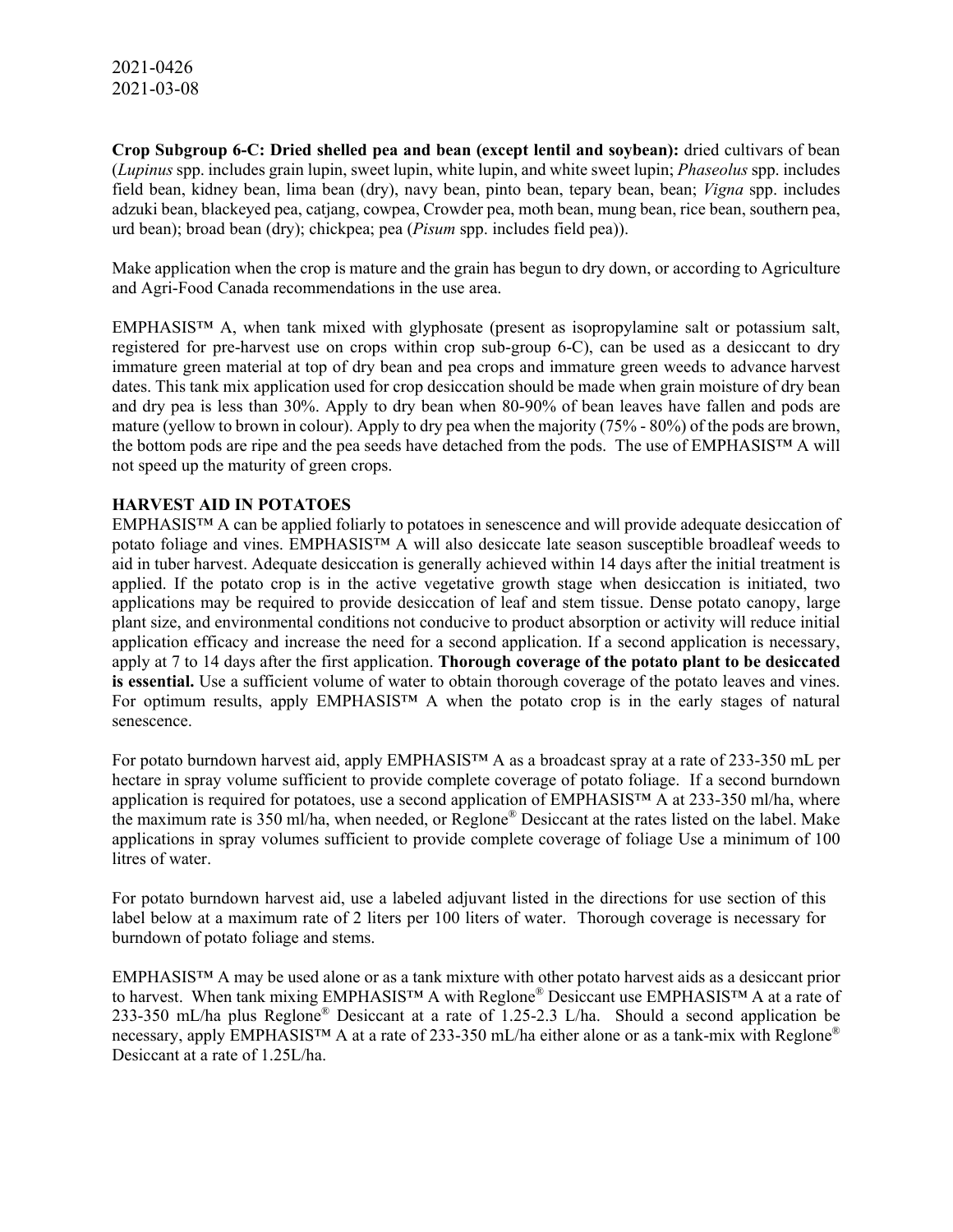Apply EMPHASIS™ A in at least 200 litres of water per hectare using nozzles delivering medium droplet size in the 200 – 400 micron range, and not course droplets. Select a spray pressure between 210 to 420 kPa measured at the nozzle to obtain a droplet size of approximately 200-400 microns. Vary the spray volume and spray pressure as indicated by the density of the potato canopy and vines to assure thorough spray coverage. Increase the spray volume and pressure if the potato canopy is dense or under cool, cloudy or dry conditions. Increased spray volumes will enhance performance. If Turbo TeeJet® nozzles are used, a spray pressure of 420 kPa or more will be required to obtain thorough coverage. Do not apply when winds are gusty, changing direction by more than 30 degrees, having speed changer of greater than 8 kph or prone to cause herbicide drift from desired target, particularly when high spray pressures are utilized.

### **ADJUVANT RECOMMENDATIONS FOR HARVEST AID TREATMENT**

Use Agral<sup>®</sup> 90 or Ag-Surf<sup>®</sup> at 0.25% v/v (0.25 litres per 100 litres of spray solution) or use Merge<sup>®</sup> at 1%  $v/v$  (1 litre per 100 litres of spray solution). The use of Agral<sup>®</sup> 90 is not recommended in the spray mixture of EMPHASIS<sup>TM</sup> A + Reglone<sup>®</sup> Desiccant for use on potatoes except in the prairie provinces.

### **SECTION 8.7: PREHARVEST INTERVALS FOR HOODED APPLICATIONS, HARVEST AID AND FOR SUCKER MANAGEMENT**

|  | Refer to the crop section of this label for specific product use directions. |
|--|------------------------------------------------------------------------------|
|--|------------------------------------------------------------------------------|

| Preharvest Intervals (PHI) or Maximum Growth Stage for EMPHASISTM A Applications |                                  |  |
|----------------------------------------------------------------------------------|----------------------------------|--|
| Crop/Crop Group/Crop Subgroup                                                    | <b>PHI</b> (Days Before Harvest) |  |
| Vegetables, root (Subgroups 1A and 1B)                                           |                                  |  |
| Vegetables, bulb (Group 3)                                                       |                                  |  |
| Vegetables, leafy (Group 4) except Brassica                                      |                                  |  |
| Vegetables, brassica (Group 5) (cole) leafy                                      |                                  |  |
| Vegetables, legume (Group 6)                                                     |                                  |  |
| Vegetables, fruiting; (Group 8) except cucurbits                                 |                                  |  |
| Vegetables, cucurbit (Group 9)                                                   |                                  |  |
| Bushberry (Subgroup 13B)                                                         |                                  |  |
| Vegetables, tuberous and corm (Subgroups 1C and 1D)                              | 7                                |  |
| Pome fruit (Group 11)                                                            | 3                                |  |
| Stone fruit (Group 12)                                                           | $\overline{3}$                   |  |
| Caneberry (Subgroup 13A)                                                         | 15                               |  |
| Tree Nuts (Crop Group 14-11)                                                     | 3                                |  |
| Strawberries                                                                     |                                  |  |
| Grape                                                                            | 3                                |  |
| Sorghum (harvest aid)                                                            | 3                                |  |
| Barley (harvest aid)                                                             | 3                                |  |
| Millet (harvest aid)                                                             | 3                                |  |
| Oats (harvest aid)                                                               | 3                                |  |
| Triticale (harvest aid)                                                          | 3                                |  |
| Wheat (harvest aid)                                                              | 3                                |  |
| Soybean (harvest aid)                                                            | $\overline{3}$                   |  |
| Potato (harvest aid)                                                             | $\overline{7}$                   |  |
| Dried shelled peas and beans (Crop Subgroup 6-C                                  | 3                                |  |
| (harvest aid)                                                                    |                                  |  |
| Mint (hooded sprayer applications)                                               | $\overline{\phantom{0}}$         |  |
| <b>Pre-harvest Intervals (PHI) for SUCKER MANAGEMENT</b>                         |                                  |  |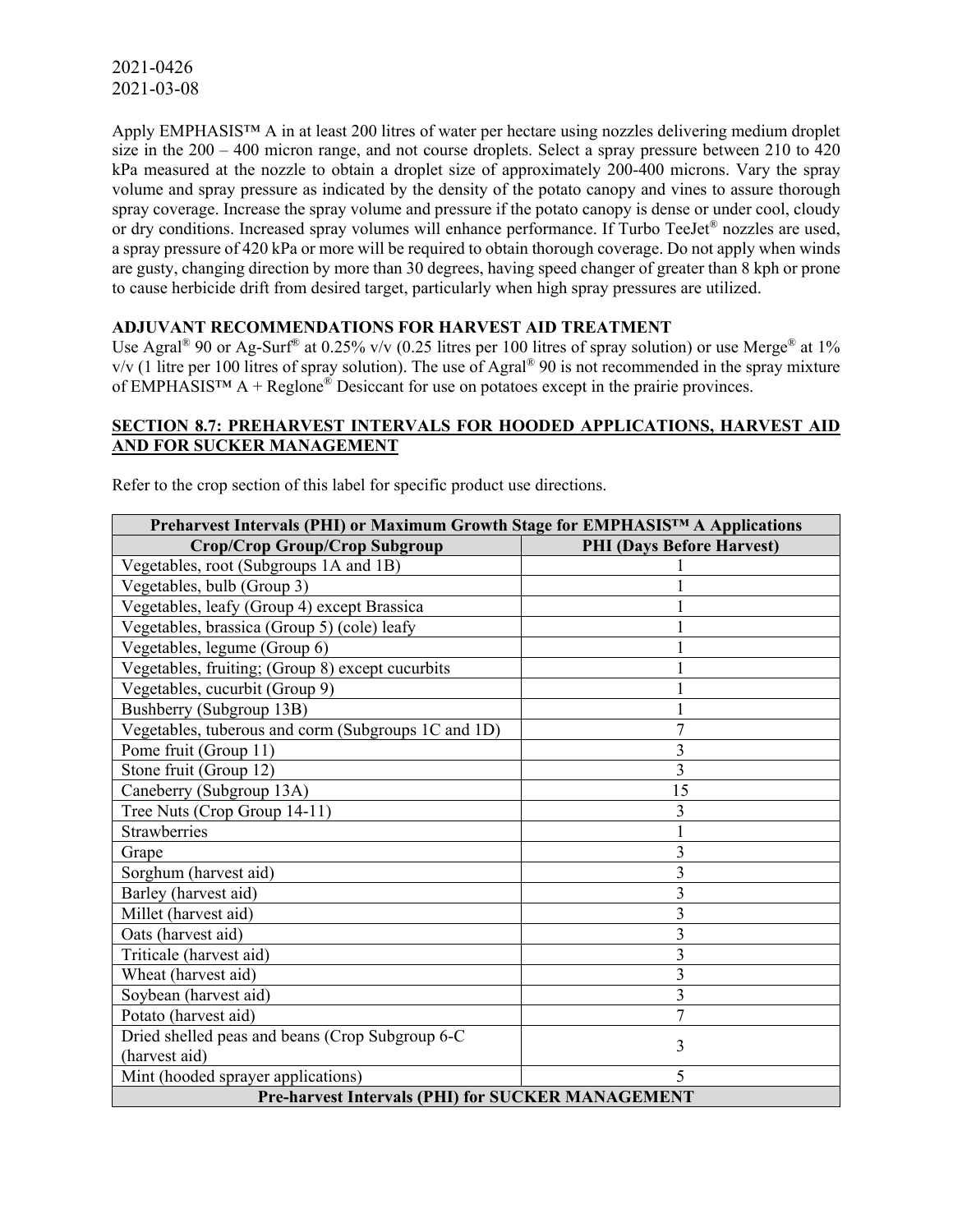| Preharvest Intervals (PHI) or Maximum Growth Stage for EMPHASIS™ A Applications |                                  |
|---------------------------------------------------------------------------------|----------------------------------|
| Crop/Crop Group/Crop Subgroup                                                   | <b>PHI</b> (Days Before Harvest) |
| Crop/Crop Group/Crop Subgroup                                                   | <b>PHI</b> (Days Before Harvest) |
| Grape                                                                           | 30                               |
| Stone Fruit                                                                     | 30                               |
| Pome Fruit                                                                      | 30                               |
| Field Grown Wood Ornamental Nurseries                                           | 30                               |
| Tree nuts                                                                       | 30                               |

The DIRECTIONS FOR USE for the uses described in this section of the label were developed by persons other than ADAMA Agricultural Solutions Canada Ltd. (ADAMA) under the User Requested Minor Use Label Expansion program. For these uses, ADAMA has not fully assessed performance (efficacy) and/or crop tolerance (phytotoxicity) under all environmental conditions or for all crop varieties when used in accordance with the label. The user should test the product on a small area first, under local conditions and using standard practices, to confirm the product is suitable for widespread application.

### **SECTION 8.8: DORMANCY SPRAY FOR MINT**

| Crop                      | Mint                                                                                                |  |
|---------------------------|-----------------------------------------------------------------------------------------------------|--|
|                           | 37-117 mL/ha                                                                                        |  |
| Rate                      | Use higher rates when weeds are under stress or are larger.                                         |  |
|                           | Apply as a broadcast application before mint breaks dormancy for control of                         |  |
| <b>Application Timing</b> | existing broadleaf weeds.                                                                           |  |
| <b>Water Volume</b>       | Apply using a minimum water volume of 100 L/ha.                                                     |  |
|                           | Use Agral <sup>®</sup> 90 or Ag-Surf <sup>®</sup> at 0.25% v/v (0.25 litres per 100 litres of spray |  |
| <b>Adjuvant</b>           | solution) or use Merge at $1\%$ v/v (1 litre per 100 litres of spray solution).                     |  |
| <b>Pre-Harvest</b>        |                                                                                                     |  |
| Interval                  | Do not apply within 91 days of harvest                                                              |  |
| <b>Comments</b>           | DO NOT apply to actively growing crop.                                                              |  |
|                           | For optimum performance, make application to actively growing weeds up to                           |  |
|                           | 10 cm high, or as specified. Coverage of the weeds is essential for good                            |  |
|                           | control.                                                                                            |  |
|                           | Apply only one application of EMPHASIS™ A to mint per season. Do not                                |  |
|                           | follow a pre-plant burndown or dormancy spray with a hooded sprayer                                 |  |
|                           | application of EMPHASIS™ A.                                                                         |  |

## **SECTION 9: APPLICATION INFORMATION**

### **SECTION 9.1: GENERAL APPLICATION INSTRUCTIONS**

### **GROUND APPLICATION**

Use a boom and nozzle sprayer equipped with the appropriate nozzles, spray tips and screens adjusted to provide optimum spray distribution and coverage at the appropriate operating pressures. Use nozzles that produce minimal amounts of fine spray droplets. Do not exceed 210 kPa spray pressure, unless otherwise required for optimal drift reduction nozzle performance. Apply in a minimum of 100 litres of spray volume per hectare. Use higher spray volumes when there is a dense weed population or dense crop canopy. Adjust sprayers to position spray tips no lower than 45 cm above the crop.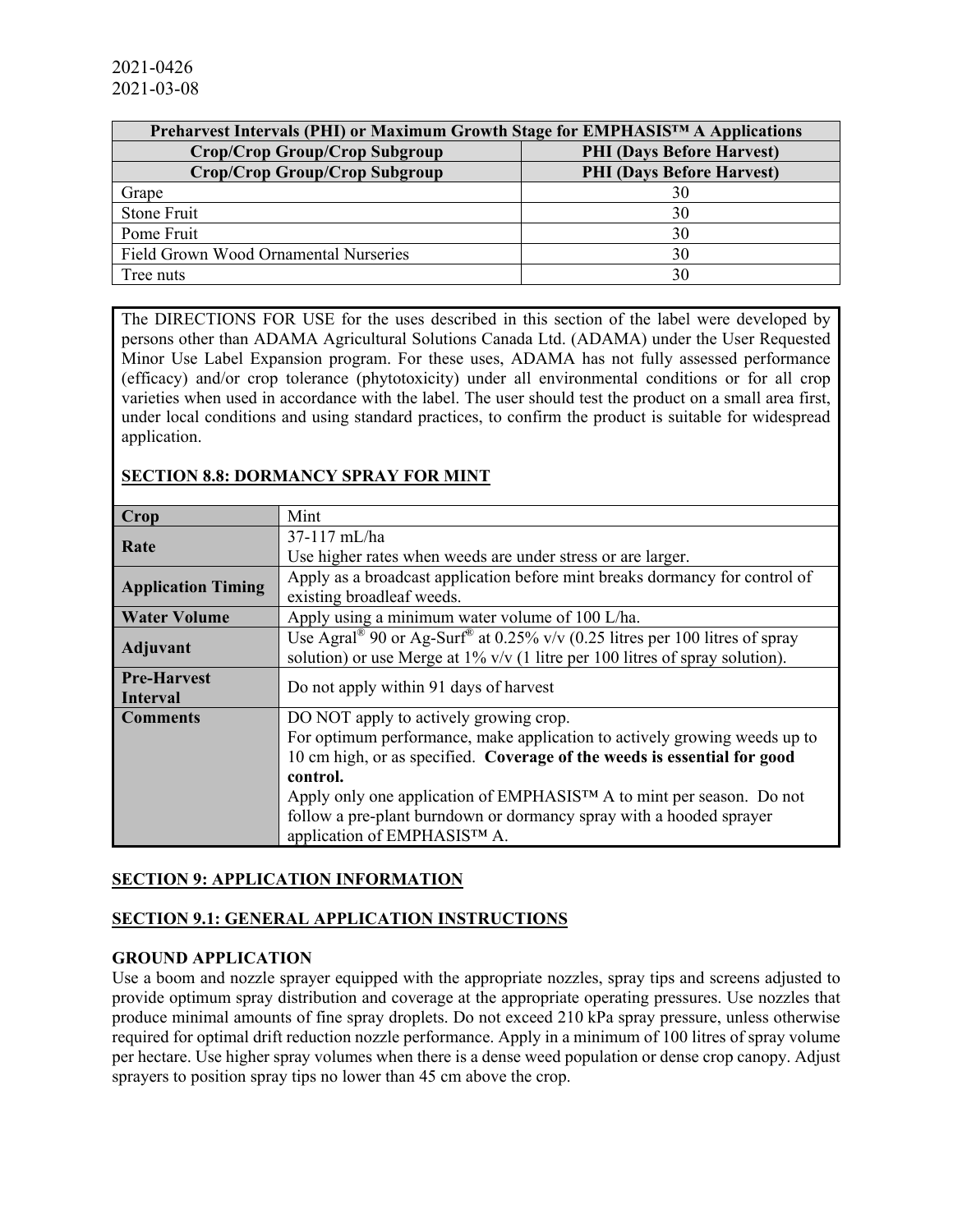**Hooded sprayers must be designed and operated so as to totally enclose the spray nozzles and tips and spray pattern and prevent any spray deposition to the crop being treated. PRECAUTIONS: Crop injury will occur when spray is allowed to come in contact with the green stem tissue, leaves, blooms or fruit of the crop.**

**Use ground sprayers designed, calibrated and operated to deliver uniform spray droplets to the targeted plant or plant parts. Adjust sprayer nozzles to achieve uniform plant coverage. Overlaps and slower ground speeds (caused by continuing to spray while starting, stopping or turning) may result in higher application rates and possible crop response.**

#### **ADJUVANT USE REQUIREMENTS**

A spray adjuvant product must be used in the spray solution with EMPHASIS™ A for optimum performance, when used alone. Refer to the specific crop use section of this label for adjuvant choices and use rates.

#### **METHODS OF APPLICATION**

EMPHASIS™ A is a versatile product with several different application options to achieve weed control or plant desiccation results. If EMPHASIS™ A is being applied in standing crop situations, application methods and adjustments must be precise to prevent potential crop injury.

Harvest Aid and Pre-plant burndown applications are permitted, where noted in the Directions for Use section of the label.

**Hooded Sprayer** applications may be made to many labelled crops as noted in the Directions for Use section of the label. **Hooded sprayers must be designed and operated so as to totally enclose the spray nozzles and tips and spray pattern and prevent any spray deposition to the crop being treated.** 

#### **SPRAY DRIFT MANAGEMENT**

AVOIDING SPRAY DRIFT AT THE APPLICATION SITE IS THE RESPONSIBILITY OF THE APPLICATOR AND THE GROWER.

The interaction of many equipment and weather-related factors determine the potential for spray drift. The applicator and the grower are responsible for considering all these factors when making decisions.

The following drift management requirements must be followed to avoid off-target movement from applications to agricultural field crops.

#### **Information on Droplet Size**

The most effective way to reduce drift potential is to apply large droplets. The optimum drift management strategy is to apply the largest droplets that provide sufficient coverage and performance. Applying larger droplets reduces drift potential but will not prevent drift when applications are made improperly, or under unfavourable environmental conditions. (See Wind, Temperature and Humidity, and Temperature Inversions.)

### **Controlling Spray Droplet Size**

**VMD –** VMD is the expression of the droplet size of the spray cloud. The VMD value means that 50% of the droplets are larger than the expressed value and 50% of the droplets are smaller than the expressed value. Optimum EMPHASIS™ A spray clouds should be 450 microns with fewer than 10% of the droplets being 200 microns or smaller.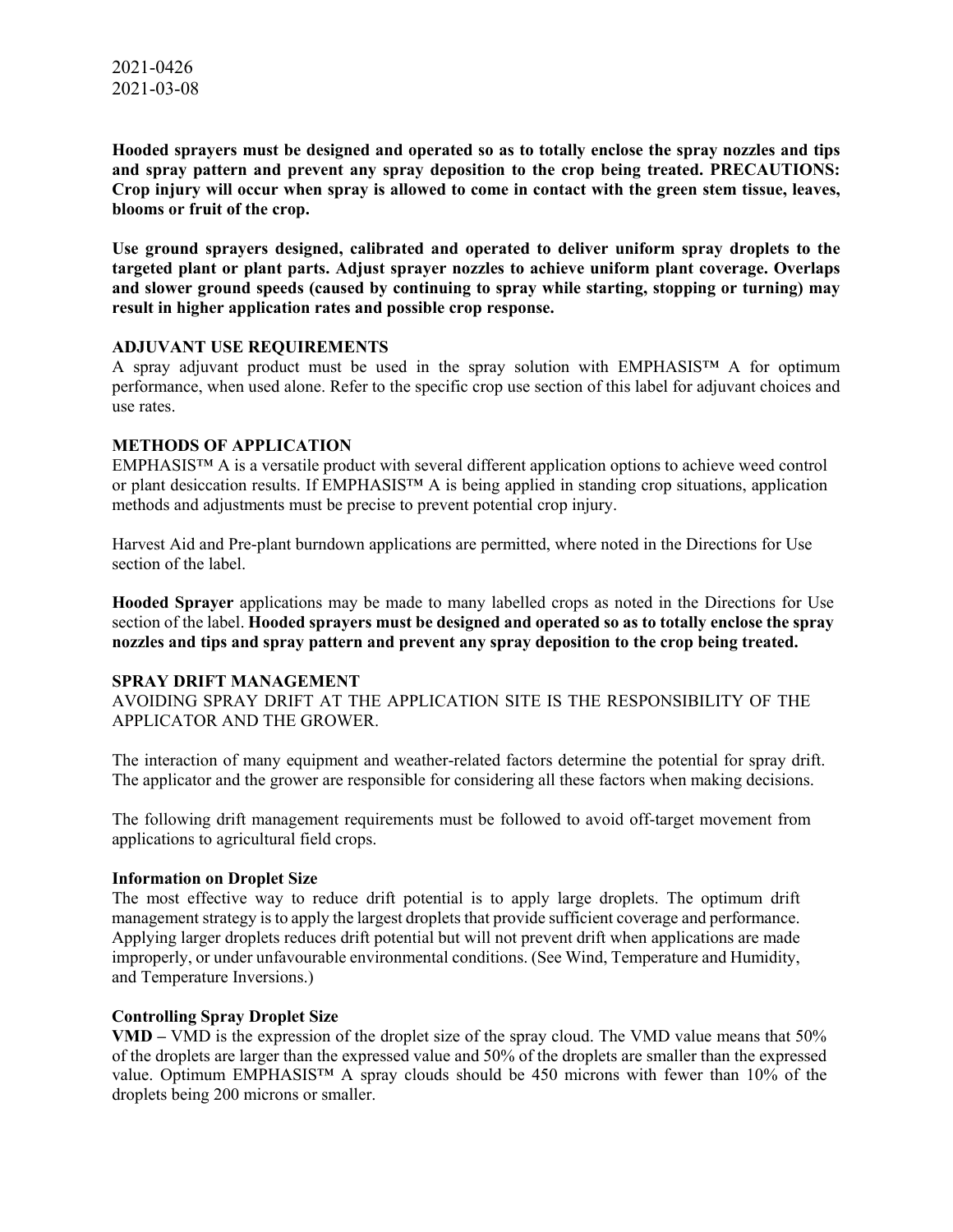**Volume –** Use high flow rate nozzles to apply the highest practical spray volume. Nozzles with higher rated flows usually produce larger droplets.

**Pressure –** Do not exceed the nozzle manufacturer's recommended pressures. For many nozzle types, lower pressure produces larger droplets. When higher flow rates are needed, use higher flow rate nozzles instead of increasing pressure.

**Number of Nozzles –** Use the minimum number of nozzles that provide uniform coverage.

**Nozzle Type –** Use a nozzle type that is designed for the intended application. With most nozzle types, narrower spray angles produce larger droplets. Consider using low drift nozzles.

**Application Height –** Making applications at the lowest height that is safe reduces exposure of spray droplets to evaporation and wind movement.

**Wind –** Drift potential is lowest between winds speeds of 5 to 16 km/h. However, many factors, including droplet size and equipment type determine drift potential at any given wind speed. Applications shall be avoided below 5 km/h due to variable wind direction and high inversion potential.

Do not apply EMPHASIS™ A when wind speed exceeds 16 km/h. NOTE: Local terrain can influence wind patterns. Every applicator shall be familiar with local wind patterns and how they affect spray drift.

**Temperature and Humidity –** When making applications in low relative humidity, set up equipment to produce larger droplets to compensate for evaporation. Droplet evaporation is most severe when conditions are both hot and dry.

**Temperature Inversions –** Do not apply EMPHASIS™ A during a temperature inversion because the drift potential is high. Temperature inversions restrict vertical air mixing, which causes small suspended droplets to remain in a concentrated cloud. This cloud can move in unpredictable directions due to the light variable winds common during inversions. Temperature inversions are characterized by increasing temperatures with altitude and are common on nights with limited cloud cover and light to no wind. They begin to form as the sun sets and often continue into the following morning. Their presence can be indicated by ground fog. However, if fog is not present, inversions can also be identified by the movement of smoke from a ground source or an aircraft smoke generator. Smoke that layers and moves laterally in a concentrated cloud (under low wind conditions) indicates an inversion, while smoke that moves upward and rapidly dissipates indicates good vertical air mixing.

**Sensitive Areas –** Apply EMPHASIS™ A only when direction of air flow is away from nearby sensitive areas (e.g. residential areas, bodies of water, known habitats for threatened or endangered species and nontarget crops).

### **SECTION 9.2: SPRAY BUFFER ZONE FOR GROUND APPLICATION**

**DO NOT** apply during periods of dead calm. Avoid application of this product when winds are gusty. **DO NOT** apply with spray droplets smaller than the American Society of Agricultural and Biological Engineers (ASABE) medium classification.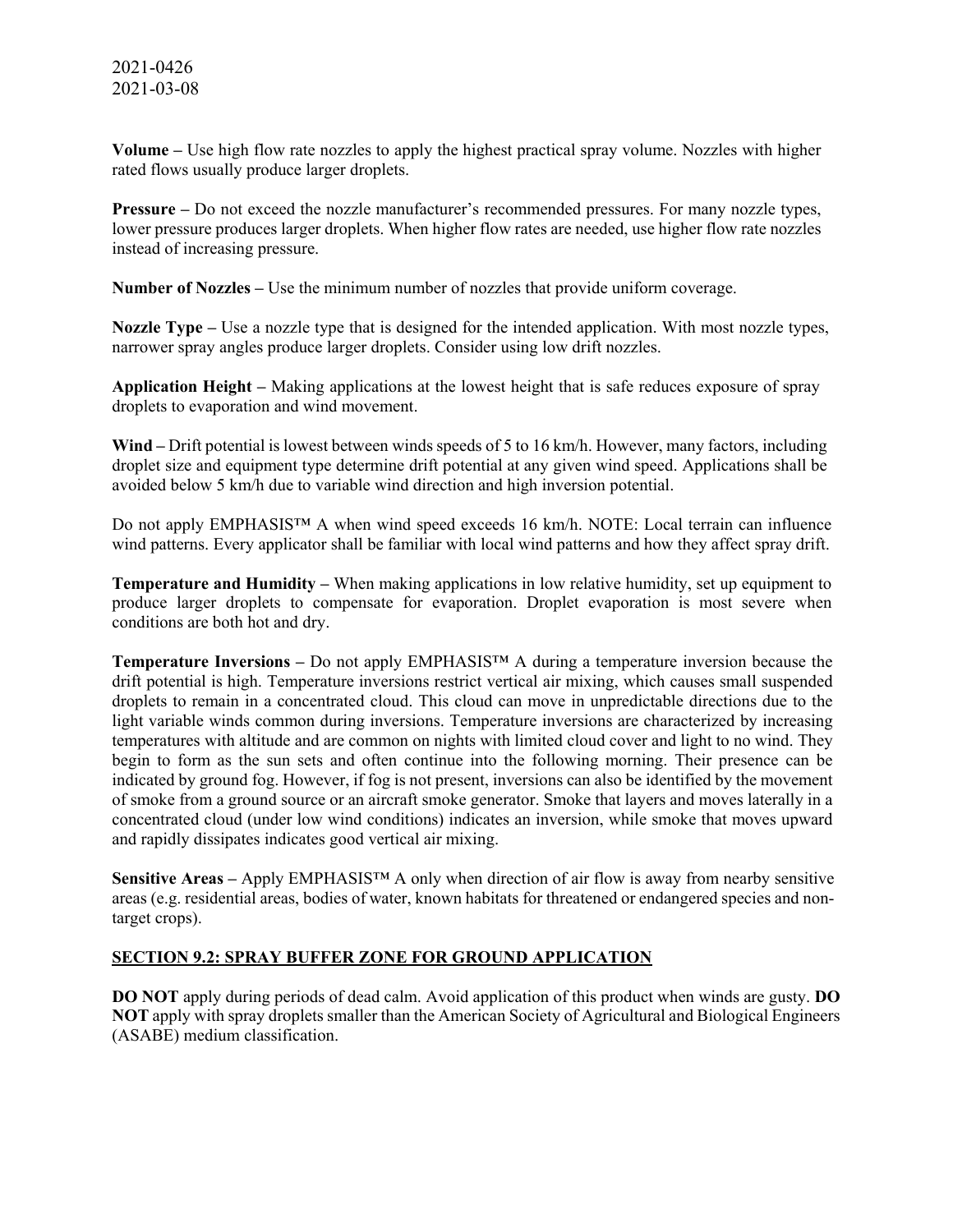The buffer zones specified in the table below are required between the point of direct application and the closest downwind edge of sensitive terrestrial habitats (such as grasslands, forested areas, shelter belts, woodlots, hedgerows, rangelands, riparian areas and shrublands).

|                              | <b>Buffer Zones (metres) Required for the Protection of:</b> |  |
|------------------------------|--------------------------------------------------------------|--|
| <b>Method of application</b> | <b>Terrestrial habitat</b>                                   |  |
| Field sprayer*               |                                                              |  |

\*For field sprayer application, buffer zones can be reduced with the use of drift reducing spray shields. When using a spray boom fitted with a full shield (shroud, curtain) that extends to the crop canopy or ground, the labelled buffer zone can be reduced by 70%. When using a spray boom where individual nozzles are fitted with cone-shaped shields that are no more than 30 cm above the crop canopy or ground, the labelled buffer zone can be reduced by 30%.

When a tank mixture is used, consult the labels of the tank-mix partners and observe the largest (most restrictive) buffer zone of the products involved in the tank mixture.

## **SECTION 9.3: CROP ROTATION RESTRICTIONS**

Following an application of EMPHASIS™ A, a treated field may be rotated at any time to crops listed under Section 8.2 of this label, subject to specific crop restrictions that may be found in the individual crop sections. All other crops may be planted after 12 months.

### **SECTION 10: MIXING AND LOADING INSTRUCTIONS**

It is important that spray equipment is clean and free of existing pesticide deposits before using this product. Follow the spray tank clean-out procedures specified on the label of the product previously applied before adding EMPHASIS™ A to the spray tank.

For best results, fill the spray tank with one half the volume of clean water needed for the area to be treated. Make sure the agitation system is operating while adding products. Slowly add the required amount of EMPHASIS™ A to the spray tank. Carefully rinse the container, adding the rinsings to the spray tank. Complete filling the spray tank to the desired level. Spray tank agitation should be sufficient to ensure uniform spray mixture during application and must continue until the spray tank has been emptied.

**Tank Mixtures:** Fill spray tank one-half to two-thirds full of water. With agitator operating add the recommended amount of ingredients using the following order:

- **W**ettable powders and dispersible granules
- **A**gitate tank mix thoroughly
- **M**icro-encapsulated suspensions
- **L**iquid flowables and suspensions
- **E**mulsifiable concentrate formulations
	- o Fill spray tank nearly full of water
- **G**lyphosate formulations
- **S**urfactants
	- o Complete filling the spray tank to the desired level

If sprayer has been stored or idle, purge the spray boom and nozzles with clean water before charging sprayer with products to be applied.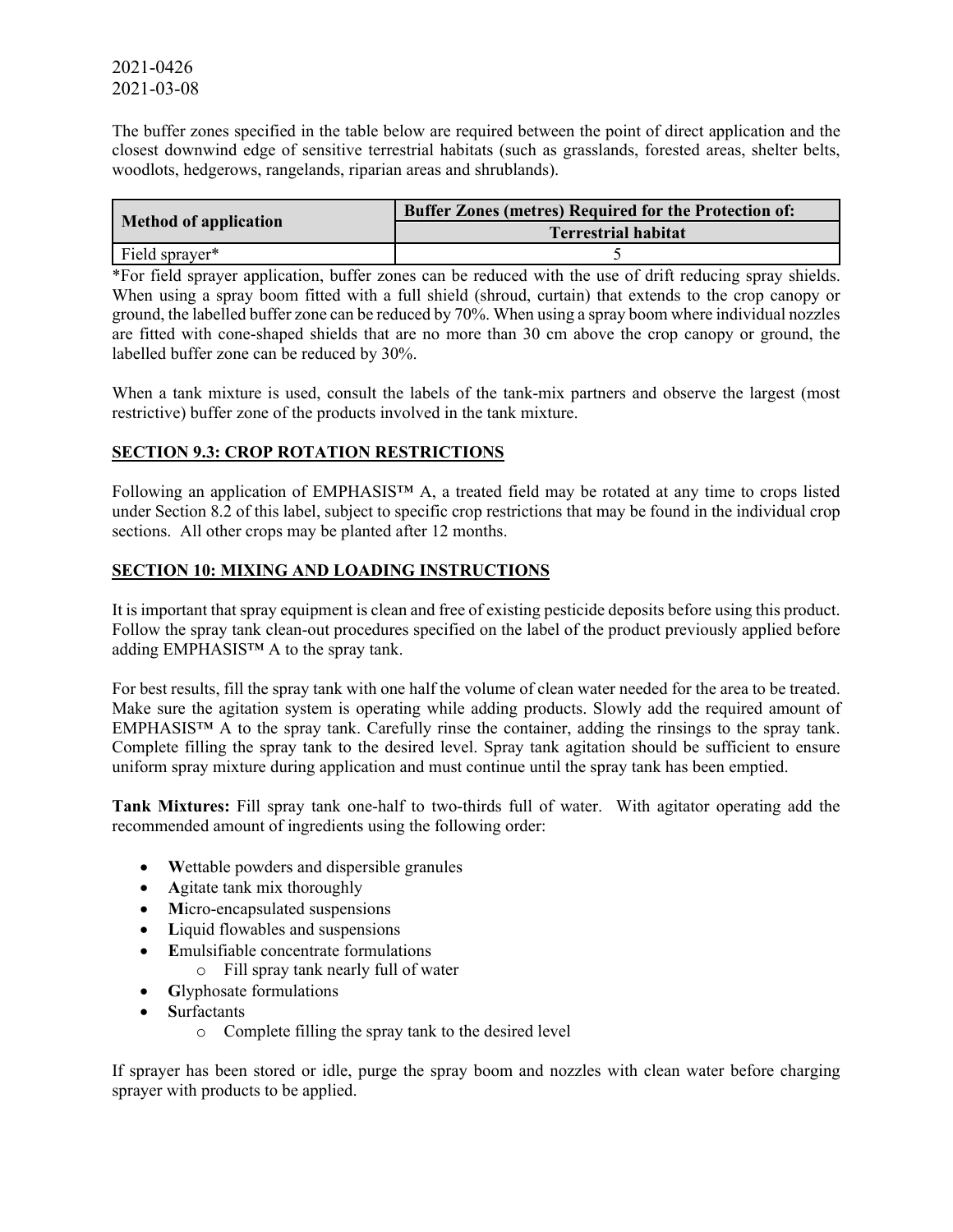Avoid the overnight storage of EMPHASIS™ A spray mixtures.

Premixing EMPHASIS™ A spray solutions in nurse tanks is not recommended. Maintain continuous and adequate spray solution agitation until all the spray solution has been used.

Do not use with tank additives that alter the pH of the spray solution.

# **SECTION 11: SPRAYER CLEANUP**

Many herbicide products are very active at low rates, especially to sensitive crops. Residues left in mixing equipment, spray tanks, hoses, spray booms and nozzles can cause crop effects if such equipment is not properly cleaned between uses.

As soon as possible after spraying EMPHASIS™ A and before using the sprayer equipment for any other applications, the sprayer equipment must be thoroughly cleaned using the following procedure. In addition, users must take appropriate steps to ensure proper equipment clean-out for any other products mixed with EMPHASIS™ A, as directed on the companion product labels. Maximum cleaning can be achieved by cleaning the spray system immediately following use.

- 1. Drain sprayer tank, hoses, spray boom and spray nozzles. Use a high-pressure detergent wash to remove physical sediment and residues from the inside of the sprayer tank and thoroughly rinse. Then, thoroughly flush sprayer hoses, spray boom and spray nozzles with a clean water rinse.
- 2. Next, prepare a sprayer cleaning solution by adding 3 litres of ammonia (containing at least 3% active) per 100 litres of clean water. Prepare sufficient cleaning solution to allow the operation of the spray system for a minimum of 15 minutes to thoroughly flush the tank, hoses, spray boom and spray nozzles.
- 3. If possible, leave the ammonia solution or fresh water left in the spray tank, hoses, spray booms and spray nozzles overnight or during storage to dissolve and dilute any remaining traces of herbicide.
- 4. Before using the sprayer, completely drain the sprayer system. Rinse the tank with clean water and flush through the hoses, spray boom, and spray nozzles with clean water.
- 5. Remove and clean spray tips and all filters and screens separately in an ammonia solution prepared as in Step 2, above. Replace these parts right after cleaning and rinsing.
- 6. Properly dispose of all cleaning solution and rinsate in accordance with established regulations and guidelines. Do not apply sprayer cleaning solutions or rinsate to sensitive crops.

Do not store the sprayer overnight or for any extended period of time with EMPHASIS™ A spray solution remaining in the tank, spray lines, spray boom plumbing, spray nozzles or strainers.

Small quantities of EMPHASIS™ A remaining in improperly cleaned mixing, loading and/or spray equipment may be released during subsequent applications, potentially causing crop effects.

## **SECTION 12: RESISTANCE-MANAGEMENT RECOMMENDATIONS**

For resistance management, EMPHASIS™ A is a Group 14 herbicide. Any weed population may contain or develop plants naturally resistant to EMPHASIS™ A and other Group 14 herbicides. The resistant biotypes may dominate the weed population if these herbicides are used repeatedly in the same field. Other resistance mechanisms that are not linked to site of action, but specific for individual chemicals, such as enhanced metabolism, may also exist. Appropriate resistance-management strategies should be followed.